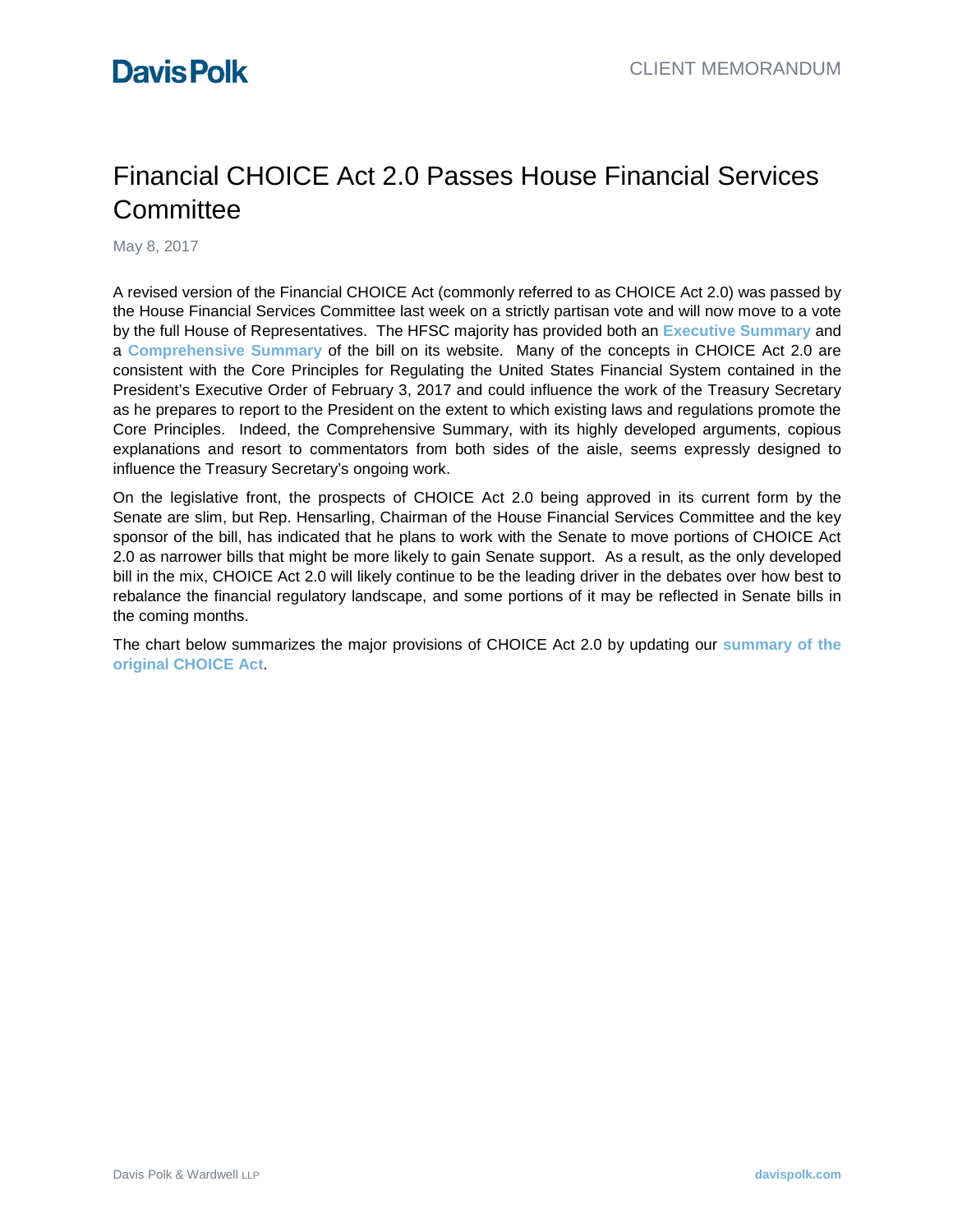#### **Summary of Key CHOICE Act 2.0 Provisions**

**Readers' Guide** 

This chart indicates *material changes* from the original CHOICE Act and provides commentary or analysis about the provision or the changes.The types of changes described in the chart include *new provisions* and *modifications to provisions from the original CHOICE Act* (referred to as CHOICE 1.0 in the chart) as well as *[deletions]* to provisions that were included in the original CHOICE Act.

| <b>Title</b> | <b>Topic</b>                      | <b>Summary of CHOICE Act 2.0</b>                                                                                                                                                                                                                                                                                                                                                                                                                                                                                                                                                                                                                                                                                                                                                                                                                                                                                                                                                                                                                  | <b>Commentary and Analysis</b>                                                                                                                                                                                                                                                                                                                                                                                                                                                                                                   |  |  |
|--------------|-----------------------------------|---------------------------------------------------------------------------------------------------------------------------------------------------------------------------------------------------------------------------------------------------------------------------------------------------------------------------------------------------------------------------------------------------------------------------------------------------------------------------------------------------------------------------------------------------------------------------------------------------------------------------------------------------------------------------------------------------------------------------------------------------------------------------------------------------------------------------------------------------------------------------------------------------------------------------------------------------------------------------------------------------------------------------------------------------|----------------------------------------------------------------------------------------------------------------------------------------------------------------------------------------------------------------------------------------------------------------------------------------------------------------------------------------------------------------------------------------------------------------------------------------------------------------------------------------------------------------------------------|--|--|
|              | <b>Major Complete Repeals</b>     |                                                                                                                                                                                                                                                                                                                                                                                                                                                                                                                                                                                                                                                                                                                                                                                                                                                                                                                                                                                                                                                   |                                                                                                                                                                                                                                                                                                                                                                                                                                                                                                                                  |  |  |
| IX           | <b>Volcker Rule</b>               | • Complete repeal of the Volcker Rule statute.                                                                                                                                                                                                                                                                                                                                                                                                                                                                                                                                                                                                                                                                                                                                                                                                                                                                                                                                                                                                    | This would mean that banking<br>entities would again be<br>permitted to engage in market-<br>making, hedging, underwriting<br>and similar activities, as well as<br>sponsoring, investing in and<br>having credit relationships with<br>covered funds, without the strict<br>limitations and compliance<br>burdens of the Volcker Rule.                                                                                                                                                                                          |  |  |
| VII.C        | Durbin<br>Amendment               | • Complete repeal of the Durbin Amendment to the<br>Dodd-Frank Act, which imposed price controls<br>for interchange fees on debit card transactions.                                                                                                                                                                                                                                                                                                                                                                                                                                                                                                                                                                                                                                                                                                                                                                                                                                                                                              |                                                                                                                                                                                                                                                                                                                                                                                                                                                                                                                                  |  |  |
| VIII.B       | <b>DOL Fiduciary</b><br>Duty Rule | • Complete repeal of the fiduciary duty rule issued<br>by the DOL under the Employee Retirement<br>Income Security Act of 1974 (ERISA).<br>• Prohibits the DOL from prescribing any<br>regulation under ERISA defining the<br>circumstances under which an individual is<br>considered a fiduciary until after the SEC issues<br>a final rule relating to standards of conduct for a<br>broker, dealer or investment adviser to provide<br>personalized investment advice about securities<br>to a retail customer under Section 15(k) of the<br>Securities Exchange Act of 1934. The SEC<br>would need to provide a detailed report to<br>Congress before issuing a rule.<br>. If the DOL issues a fiduciary duty rule after<br>the SEC issues such a final rule, the DOL's<br>rule must have a substantially identical<br>definition of what constitutes fiduciary<br>investment advice and impose substantially<br>identical standards of care and conditions as<br>the SEC has imposed on brokers, dealers and<br><i>investment advisers.</i> | The DOL would retain authority<br>to issue a fiduciary rule, but<br>would be prohibited from doing<br>so unless and until the SEC<br>adopted a uniform fiduciary duty<br>rule for investment advisers and<br>broker-dealers pursuant to<br>Section 913 of the Dodd-Frank<br>Act. The SEC is authorized, but<br>not obligated, to adopt a<br>fiduciary rule. If the DOL<br>decides to adopt a fiduciary<br>rule if and after the SEC does<br>so, the DOL's rule would need<br>to be substantially identical to<br>the SEC's rule. |  |  |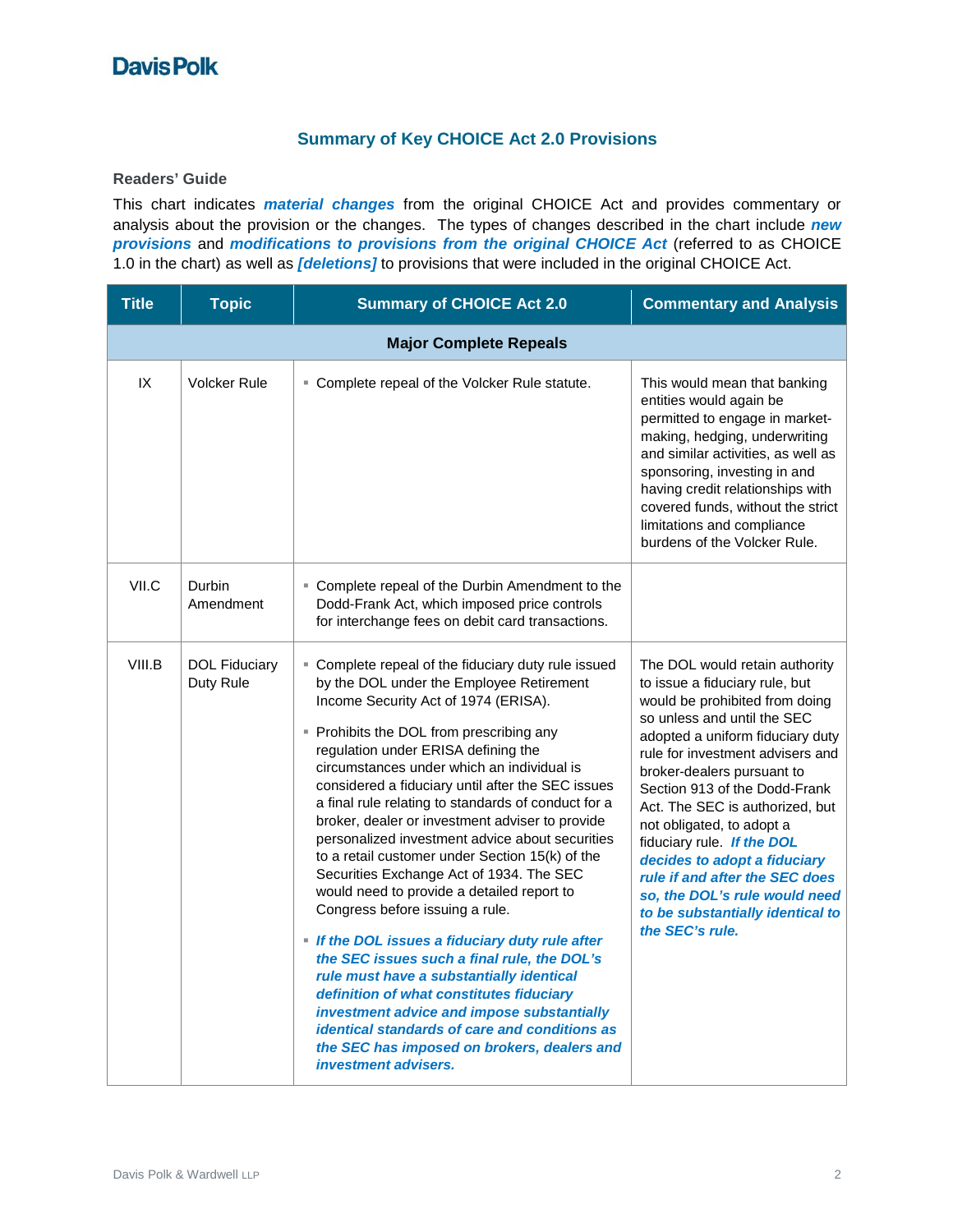| <b>Title</b> | <b>Topic</b>                        | <b>Summary of CHOICE Act 2.0</b>                                                                                                                                                                                                                                                                                                                                                                                                                                                                                                                                                                                                                                                                                                                                                                                                                                                                                                                                                                                                                                                                                                                                                                                                                                                                                                                                                                                                                                                                               | <b>Commentary and Analysis</b>                                                                                                                                                                                                                                                                                                                                                                                                                                                                                                                                                                                                                                                                                                                                                                                                                                                                                                                                                                                                                                                                                                                                                                                                                              |
|--------------|-------------------------------------|----------------------------------------------------------------------------------------------------------------------------------------------------------------------------------------------------------------------------------------------------------------------------------------------------------------------------------------------------------------------------------------------------------------------------------------------------------------------------------------------------------------------------------------------------------------------------------------------------------------------------------------------------------------------------------------------------------------------------------------------------------------------------------------------------------------------------------------------------------------------------------------------------------------------------------------------------------------------------------------------------------------------------------------------------------------------------------------------------------------------------------------------------------------------------------------------------------------------------------------------------------------------------------------------------------------------------------------------------------------------------------------------------------------------------------------------------------------------------------------------------------------|-------------------------------------------------------------------------------------------------------------------------------------------------------------------------------------------------------------------------------------------------------------------------------------------------------------------------------------------------------------------------------------------------------------------------------------------------------------------------------------------------------------------------------------------------------------------------------------------------------------------------------------------------------------------------------------------------------------------------------------------------------------------------------------------------------------------------------------------------------------------------------------------------------------------------------------------------------------------------------------------------------------------------------------------------------------------------------------------------------------------------------------------------------------------------------------------------------------------------------------------------------------|
| I.A          | Orderly<br>Liquidation<br>Authority | • Complete repeal, but would be replaced with a<br>new Subchapter V to Chapter 11 of the<br>Bankruptcy Code (also known as new<br>Chapter 14).                                                                                                                                                                                                                                                                                                                                                                                                                                                                                                                                                                                                                                                                                                                                                                                                                                                                                                                                                                                                                                                                                                                                                                                                                                                                                                                                                                 | An alternative to the complete<br>repeal of the Orderly Liquidation<br>Authority might be amendments<br>that would make it a more rule-<br>based statute with constraints<br>imposed on the FDIC's<br>discretion.                                                                                                                                                                                                                                                                                                                                                                                                                                                                                                                                                                                                                                                                                                                                                                                                                                                                                                                                                                                                                                           |
| I.E          | <b>OFR</b>                          | • Complete repeal.                                                                                                                                                                                                                                                                                                                                                                                                                                                                                                                                                                                                                                                                                                                                                                                                                                                                                                                                                                                                                                                                                                                                                                                                                                                                                                                                                                                                                                                                                             |                                                                                                                                                                                                                                                                                                                                                                                                                                                                                                                                                                                                                                                                                                                                                                                                                                                                                                                                                                                                                                                                                                                                                                                                                                                             |
|              |                                     | <b>Dodd-Frank Prudential Regulation Off-Ramp</b>                                                                                                                                                                                                                                                                                                                                                                                                                                                                                                                                                                                                                                                                                                                                                                                                                                                                                                                                                                                                                                                                                                                                                                                                                                                                                                                                                                                                                                                               |                                                                                                                                                                                                                                                                                                                                                                                                                                                                                                                                                                                                                                                                                                                                                                                                                                                                                                                                                                                                                                                                                                                                                                                                                                                             |
| VI           | Regulatory<br>Relief for QBOs       | - A qualifying banking organization (QBO) would<br>be eligible to opt into a lighter regulatory<br>framework.<br>" To be treated as a QBO, a banking organization<br>must:<br>" Maintain an average leverage ratio of 10% or<br>more, based on the four most recent quarterly<br>leverage ratios (additional detail below); and<br>■ Elect to be treated as a QBO.<br>• [CHOICE 2.0 dropped the condition that the<br><b>QBO's insured depository institution</b><br>subsidiaries must have composite<br><b>CAMELS ratings of 1 or 2.]</b><br>• The definition of leverage exposure for purposes<br>of the leverage ratios relevant to qualification as<br>a QBO would vary depending on the complexity<br>of the banking organization.<br>• All but the simplest banking organizations<br>would use a modified supplementary leverage<br>ratio (mSLR), equal to the ratio of tangible<br>equity to Basel III total leverage exposure (as<br>defined under the applicable capital rules for<br>the SLR).<br>" Tangible equity is defined as the sum of CET1<br>capital (as defined under the applicable capital<br>rules), AT1 capital (as defined under the<br>applicable capital rules) consisting of<br>instruments issued on or before CHOICE 2.0's<br>enactment, and for certain smaller holding<br>companies their grandfathered trust preferred<br>securities.<br>" Certain simple banking organizations, i.e.,<br>insured credit unions and banking<br>organizations with no trading activities and no | The QBO standard poses a<br>high bar, and its practical utility<br>is uncertain. Dropping the<br><b>CAMELS rating condition in</b><br><b>CHOICE 2.0 would eliminate a</b><br>major source of uncertainty<br>and unpredictability that<br>would have existed in<br><b>CHOICE 1.0 because of the</b><br>discretionary and non-<br>transparent nature of the<br><b>CAMELS rating process.</b><br>Even so, to meet the 10%<br>mSLR criterion based on their<br>current activities, large banking<br>organizations, including the<br>U.S. G-SIBs and most regional<br>banking organizations, would<br>need significantly more capital.<br>Moreover, it is unclear whether<br>AT1 capital issued after the<br>date of enactment of CHOICE<br>2.0 would continue to count as<br>tangible equity or whether the<br>limitation only applies to types<br>of instruments issued prior to<br>that date.<br>Smaller banking organizations<br>able to meet the QBO criteria<br>would mostly receive relief from<br>requirements that either do not<br>apply to them or have no impact<br>on them as a practical matter<br>(e.g., EPS, living wills and<br>concentration limits on M&A<br>transactions).<br>A U.S. IHC of a foreign banking<br>organization would meet the |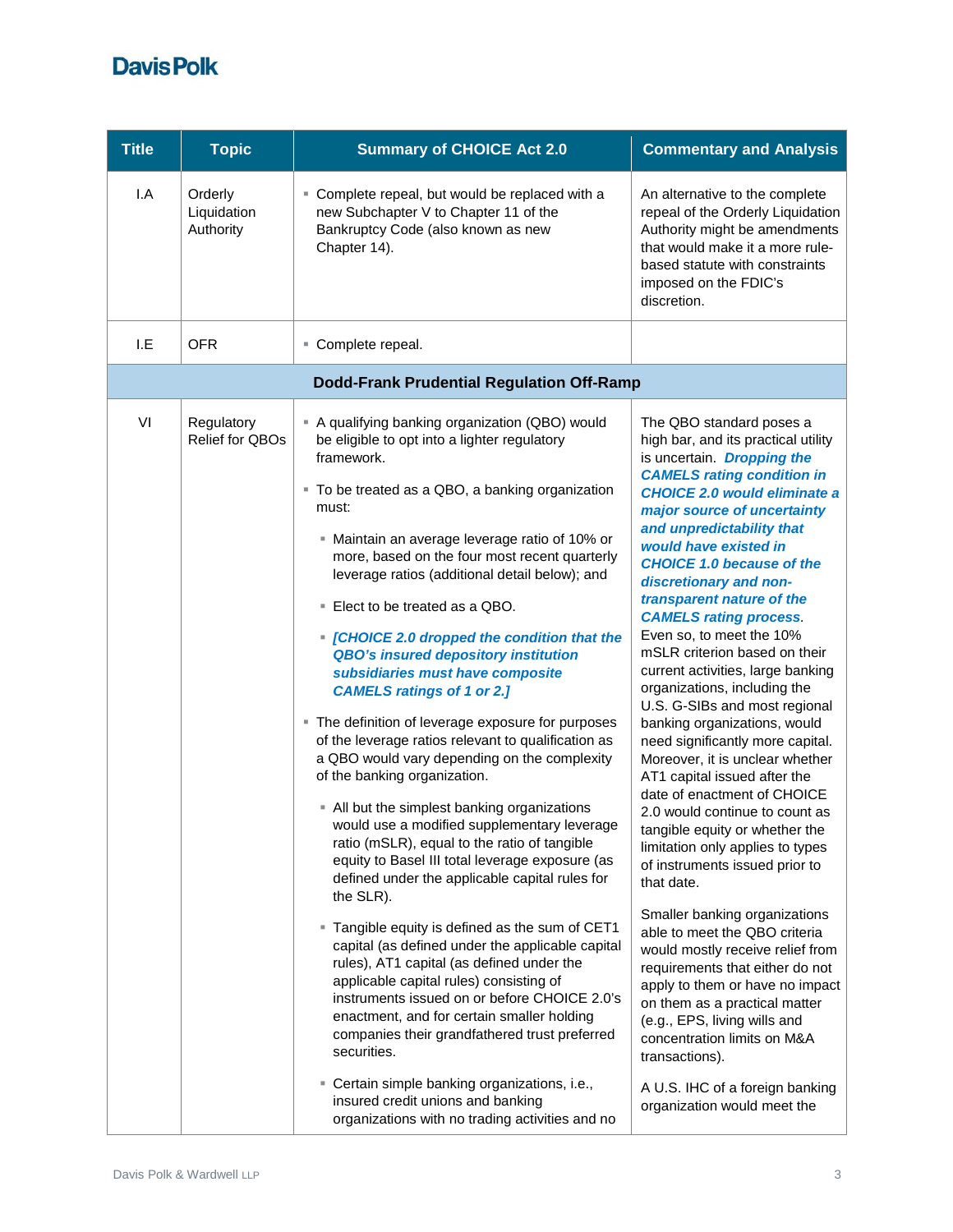| <b>Title</b> | <b>Topic</b> | <b>Summary of CHOICE Act 2.0</b>                                                                                                                                                                                                                                                                                                                                                                  | <b>Commentary and Analysis</b>                                                |
|--------------|--------------|---------------------------------------------------------------------------------------------------------------------------------------------------------------------------------------------------------------------------------------------------------------------------------------------------------------------------------------------------------------------------------------------------|-------------------------------------------------------------------------------|
|              |              | swaps activities (except for de minimis interest<br>rate and FX swaps)-would use an alternative<br>leverage ratio based on the same definition of<br>tangible equity but a definition of leverage<br>exposure consisting of total assets (minus<br>CET1 capital deductions) as reported on<br>applicable regulatory filings or, for credit<br>unions, as defined under applicable<br>regulations. | definition of a "banking<br>organization" for purposes of<br>QBO eligibility. |
|              |              | " QBOs would be exempt from:                                                                                                                                                                                                                                                                                                                                                                      |                                                                               |
|              |              | - All capital requirements, other than the 10%<br>leverage ratio described above;                                                                                                                                                                                                                                                                                                                 |                                                                               |
|              |              | • All liquidity requirements, including the LCR<br>and net stable funding ratio (NSFR);                                                                                                                                                                                                                                                                                                           |                                                                               |
|              |              | • All federal laws or regulations permitting a<br>federal banking agency to object to a capital<br>distribution (including CCAR);                                                                                                                                                                                                                                                                 |                                                                               |
|              |              | <b>Stress testing</b><br>٠                                                                                                                                                                                                                                                                                                                                                                        | <b>CHOICE 2.0 drops CHOICE</b><br>1.0's partial relief from stress            |
|              |              | Living wills;                                                                                                                                                                                                                                                                                                                                                                                     | testing for QBOs in favor of a<br>complete exemption from any                 |
|              |              | ■ Enhanced prudential standards (EPS) relating<br>to contingent capital, concentration limits<br>(including single counterparty credit limits),<br>short-term debt limits, risk committee, and<br>debt-to-equity leverage limits;                                                                                                                                                                 | stress testing requirement.                                                   |
|              |              | Any consideration by regulators of the<br>financial stability factor with respect to their<br>general examination authority, review of M&A<br>applications (provided that a quarterly<br>leverage ratio of at least 10% is satisfied after<br>closing) and notices to engage in non-banking<br>activities;                                                                                        |                                                                               |
|              |              | • Prohibition on approval of M&A transactions<br>resulting in >10% deposit concentration limit;<br>and                                                                                                                                                                                                                                                                                            |                                                                               |
|              |              | • Prior approval requirements for any financial<br>holding company to acquire any company with<br>total assets > \$10 billion and for any BHC with<br>total assets $\geq$ \$50 billion to acquire any<br>company other than an IDI.                                                                                                                                                               |                                                                               |
|              |              | " QBOs would be deemed to be "well-capitalized"<br>for purposes of the prompt corrective action,<br>brokered deposit, interstate merger and financial<br>subsidiary provisions of the Federal Deposit<br>Insurance Act.                                                                                                                                                                           |                                                                               |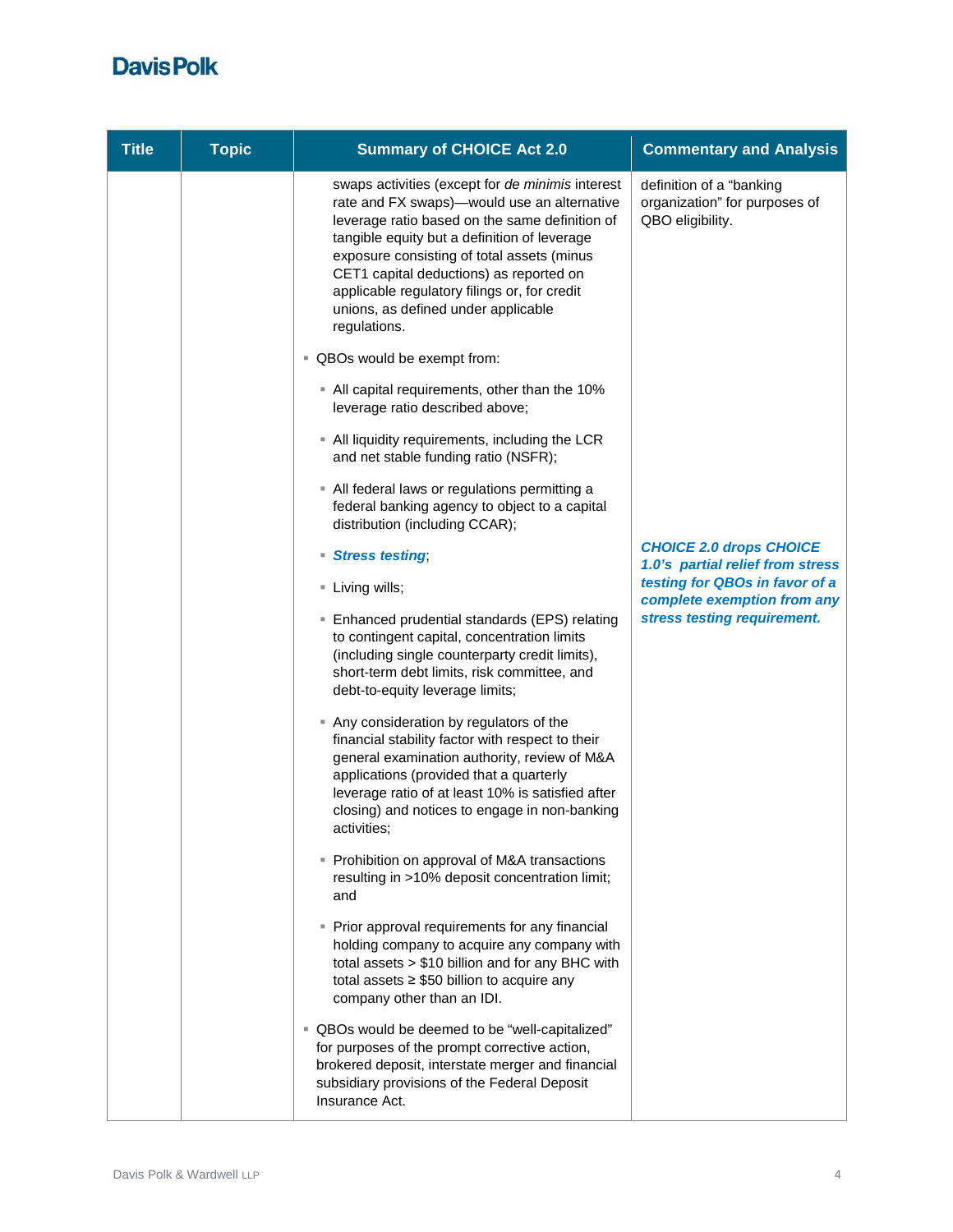| <b>Title</b>            | <b>Topic</b>                        | <b>Summary of CHOICE Act 2.0</b>                                                                                                                                                                                                                                                                                                                                                                                                                                                                                                                                                                                                                                                                                                                                                                                                                                                                                                                                                                                                                                                                                                                                                                                                                                                                                                                  | <b>Commentary and Analysis</b>                                                                                                                                                                                                                                                                                                                                                                                                                                                                                                                                                                                                                                                                                                                                                                                                                                                                                                                                                                                                                                                                                                                                                                                                                           |
|-------------------------|-------------------------------------|---------------------------------------------------------------------------------------------------------------------------------------------------------------------------------------------------------------------------------------------------------------------------------------------------------------------------------------------------------------------------------------------------------------------------------------------------------------------------------------------------------------------------------------------------------------------------------------------------------------------------------------------------------------------------------------------------------------------------------------------------------------------------------------------------------------------------------------------------------------------------------------------------------------------------------------------------------------------------------------------------------------------------------------------------------------------------------------------------------------------------------------------------------------------------------------------------------------------------------------------------------------------------------------------------------------------------------------------------|----------------------------------------------------------------------------------------------------------------------------------------------------------------------------------------------------------------------------------------------------------------------------------------------------------------------------------------------------------------------------------------------------------------------------------------------------------------------------------------------------------------------------------------------------------------------------------------------------------------------------------------------------------------------------------------------------------------------------------------------------------------------------------------------------------------------------------------------------------------------------------------------------------------------------------------------------------------------------------------------------------------------------------------------------------------------------------------------------------------------------------------------------------------------------------------------------------------------------------------------------------|
|                         |                                     | " QBOs would still be subject to EPS requiring<br>public disclosures on risk and the inclusion of off-<br>balance sheet activities in computing leverage<br>exposures.                                                                                                                                                                                                                                                                                                                                                                                                                                                                                                                                                                                                                                                                                                                                                                                                                                                                                                                                                                                                                                                                                                                                                                            |                                                                                                                                                                                                                                                                                                                                                                                                                                                                                                                                                                                                                                                                                                                                                                                                                                                                                                                                                                                                                                                                                                                                                                                                                                                          |
|                         |                                     | • All other BHCs with \$50 billion or more in total<br>assets would continue to be subject to the<br>existing Dodd-Frank EPS and living will<br>requirements.                                                                                                                                                                                                                                                                                                                                                                                                                                                                                                                                                                                                                                                                                                                                                                                                                                                                                                                                                                                                                                                                                                                                                                                     |                                                                                                                                                                                                                                                                                                                                                                                                                                                                                                                                                                                                                                                                                                                                                                                                                                                                                                                                                                                                                                                                                                                                                                                                                                                          |
|                         |                                     | <b>Restructuring of the CFPB</b>                                                                                                                                                                                                                                                                                                                                                                                                                                                                                                                                                                                                                                                                                                                                                                                                                                                                                                                                                                                                                                                                                                                                                                                                                                                                                                                  |                                                                                                                                                                                                                                                                                                                                                                                                                                                                                                                                                                                                                                                                                                                                                                                                                                                                                                                                                                                                                                                                                                                                                                                                                                                          |
| VII.A<br>VII.B<br>VII.C | Consumer<br>Financial<br>Protection | Structure:<br>• The CFPB would be renamed the Consumer<br><b>Law Enforcement Agency (CLEA) instead of</b><br>the Consumer Financial Opportunity<br><b>Commission as in CHOICE 1.0.</b><br>• The agency would continue to be headed by<br>a single Director, but it would be converted<br>into an executive agency outside the Federal<br><b>Reserve System, instead of being an</b><br>independent agency within the Federal<br><b>Reserve System governed by a multi-</b><br>member, bipartisan commission as in<br><b>CHOICE 1.0.</b><br>• CHOICE 2.0 would accomplish this<br>conversion by preserving the single Director<br>governance system, removing the agency<br>from the Federal Reserve System and<br>deleting the provision under which the<br>Director is removable by the President for<br>inefficiency, neglect of duty or malfeasance<br>in office would be deleted.<br>• The Deputy Director would be appointed by<br>the President (instead of by the Director).<br>■ Funding would become subject to Congressional<br>appropriations process.<br>■ Would establish an independent inspector<br>general.<br>Authority:<br>A dual mandate would be imposed on the<br>agency to strengthen participation and increase<br>competition in markets, in addition to consumer<br>protection.<br>• Would eliminate all of the agency's | <b>CHOICE 2.0 would</b><br>significantly change the<br>agency's governance<br>structure and strip it of many<br>of its most controversial<br>powers. CHOICE 2.0 would<br>convert the CFPB into an<br>executive agency and<br>reconceptualize it as a law<br>enforcement agency more<br>akin to the FTC. Its<br>supervisory powers would be<br>eliminated or transferred to<br>other regulators, it would lose<br>its power to regulate UDAAP<br>(which is converted back into<br><b>UDAP and transferred to the</b><br>prudential regulators) and its<br>enforcement powers would<br>be limited to non-depository<br>institutions. Like CHOICE 1.0,<br>however, CHOICE 2.0 would<br>retain most of the provisions<br>of the Consumer Financial<br><b>Protection Act, including the</b><br>agency's rulemaking powers<br>over enumerated consumer<br>financial protection statutes.<br><b>CHOICE 2.0 would convert</b><br>the CFPB into an executive<br>agency instead of preserving<br>it as an independent agency<br>and converting its<br>governance structure into a<br>multi-member bipartisan<br>commission. The new bill<br>would do so by keeping the<br>single Director goverance<br>structure and deleting the<br>provision that authorized the |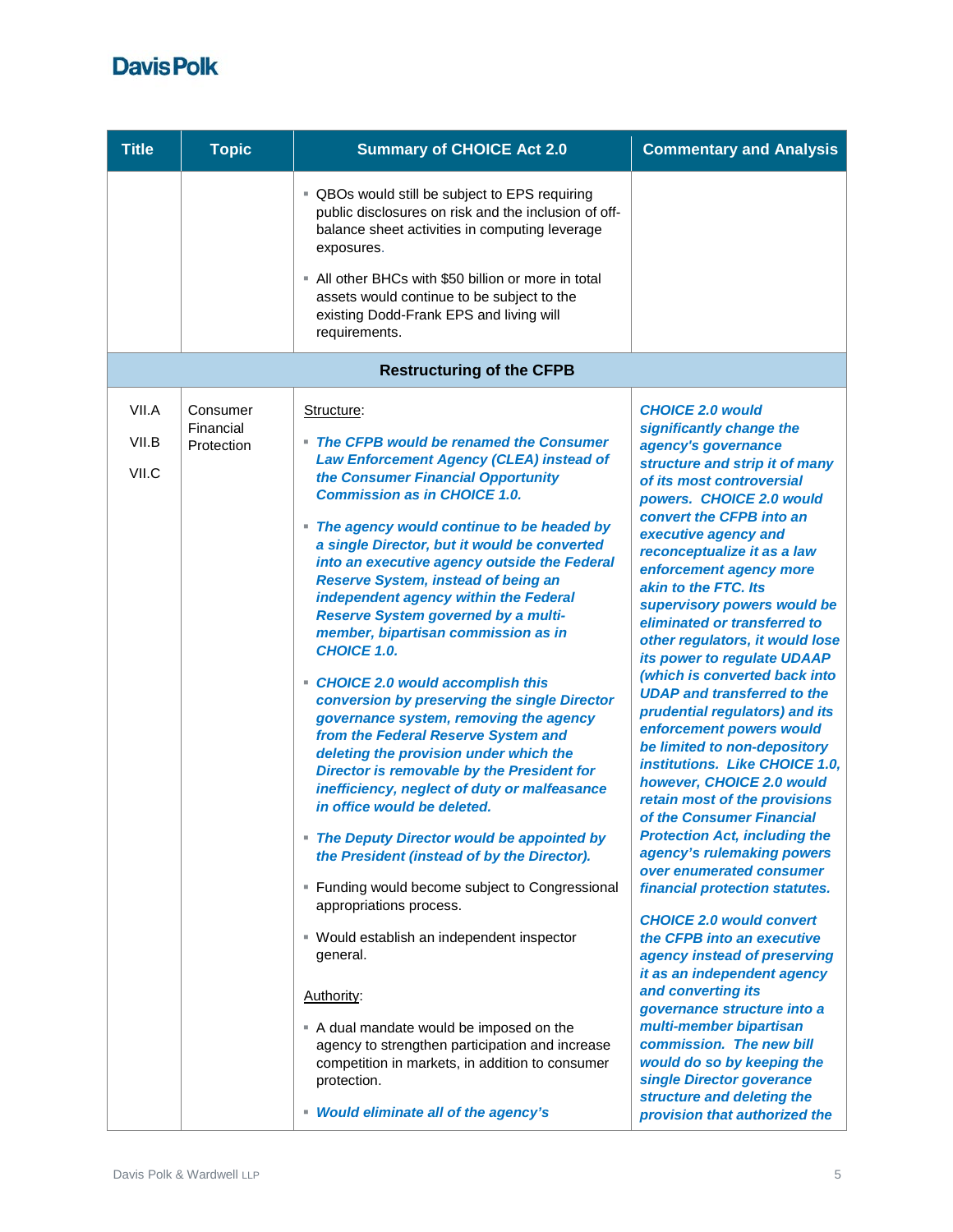| <b>Title</b> | <b>Topic</b> | <b>Summary of CHOICE Act 2.0</b>                                                                                                                                                                                                                                                                                                                                                                                                                                         | <b>Commentary and Analysis</b>                                                                                                                                                                                                                                                                                                                     |
|--------------|--------------|--------------------------------------------------------------------------------------------------------------------------------------------------------------------------------------------------------------------------------------------------------------------------------------------------------------------------------------------------------------------------------------------------------------------------------------------------------------------------|----------------------------------------------------------------------------------------------------------------------------------------------------------------------------------------------------------------------------------------------------------------------------------------------------------------------------------------------------|
|              |              | supervisory and examination authority - i.e.,<br>with respect to depository institutions, non-<br>depository covered persons and their service<br>providers. No inclusion of agency staff in<br>exams by prudential regulators.                                                                                                                                                                                                                                          | <b>President to remove the</b><br><b>Director, presumably making</b><br>the Director removable by the<br><b>President at will. The Deputy</b><br><b>Director would also</b><br>presumably be removable by                                                                                                                                          |
|              |              | • Would eliminate the agency's enforcement<br>authority with respect to insured depository<br>institutions and insured credit unions of any<br>size; prudential regulators would have<br>exclusive enforcement authority for these<br><i>institutions.</i><br>• The agency would retain enforcement                                                                                                                                                                      | the President at will.<br>The purpose of this new<br>structure is to bring the<br>agency more into line with the<br>unitary executive theory of<br>our three-branch system of<br>government, making the                                                                                                                                            |
|              |              | authority with respect to non-depository<br>covered persons and their service providers.                                                                                                                                                                                                                                                                                                                                                                                 | <b>CFPB</b> more accountable to<br>the President. This new<br>structure would also be                                                                                                                                                                                                                                                              |
|              |              | • Would eliminate the agency's rulemaking and<br>enforcement authority with respect to "unfair,<br>deceptive, or abusive acts or practices"                                                                                                                                                                                                                                                                                                                              | consistent with the decision<br>in PHH v. CFPB.                                                                                                                                                                                                                                                                                                    |
|              |              | (UDAAP).<br>• Would eliminate the prohibition on engaging<br>in UDAAP.                                                                                                                                                                                                                                                                                                                                                                                                   | <b>Although CHOICE 2.0 still</b><br>describes the agency as an<br>"independent agency" in the<br>initial paragraph of its                                                                                                                                                                                                                          |
|              |              | • Would require the FDIC, OCC, Federal<br><b>Reserve and NCUA to regulate and enforce</b><br>against "unfair or deceptive acts or<br>practices" (UDAP), but not "abusive" acts or<br>practices, with respect to depository<br>institutions. These agencies also would<br>generally be required to issue a substantially<br>similar UDAP rule whenever the FTC does.<br><b>Each agency must report annually to</b><br><b>Congress on its UDAP enforcement activities.</b> | enabling statute and did not<br>delete the agency from the<br>list of independent agencies<br>in the Paperwork Reduction<br>Act, we believe these<br>references were inadvertent<br>drafting oversights since the<br><b>House Financial Services</b><br><b>Committee's Executive</b><br><b>Summary of CHOICE 2.0</b><br>describes the restructured |
|              |              | ■ Would require each of those agencies to<br>consider the impact of a potential rule on the<br>financial safety or soundness of insured<br>depository institutions.                                                                                                                                                                                                                                                                                                      | agency "as an Executive<br><b>Branch agency with a single</b><br>director removable by the<br><b>President at will." In addition,</b>                                                                                                                                                                                                              |
|              |              | " Would repeal the agency's 2013 indirect auto<br>financing guidance. Would require public notice<br>and comment, a study and consultation with the<br>Federal Reserve, DOJ and FTC for any issuance<br>of indirect auto financing guidance.                                                                                                                                                                                                                             | <b>CHOICE 2.0 would make the</b><br>agency's cost-benefit<br>analysis of its rulemaking<br>reviewable by OIRA just like<br>that of any other executive<br>agency.                                                                                                                                                                                  |
|              |              | • Would eliminate the agency's rulemaking and<br>enforcement authority with respect to<br>payday, vehicle title and similar small-dollar<br>loans.                                                                                                                                                                                                                                                                                                                       | <b>The original provision</b><br>described the CFPB as being<br>an "independent bureau" that<br>was "established in the                                                                                                                                                                                                                            |
|              |              | • Would prohibit the publication of consumer<br>complaint information while retaining the<br>requirement to share such information with                                                                                                                                                                                                                                                                                                                                  | <b>Federal Reserve System." In</b><br>dropping the reference to the<br><b>Federal Reserve System,</b><br><b>CHOICE 2.0 simply changed</b>                                                                                                                                                                                                          |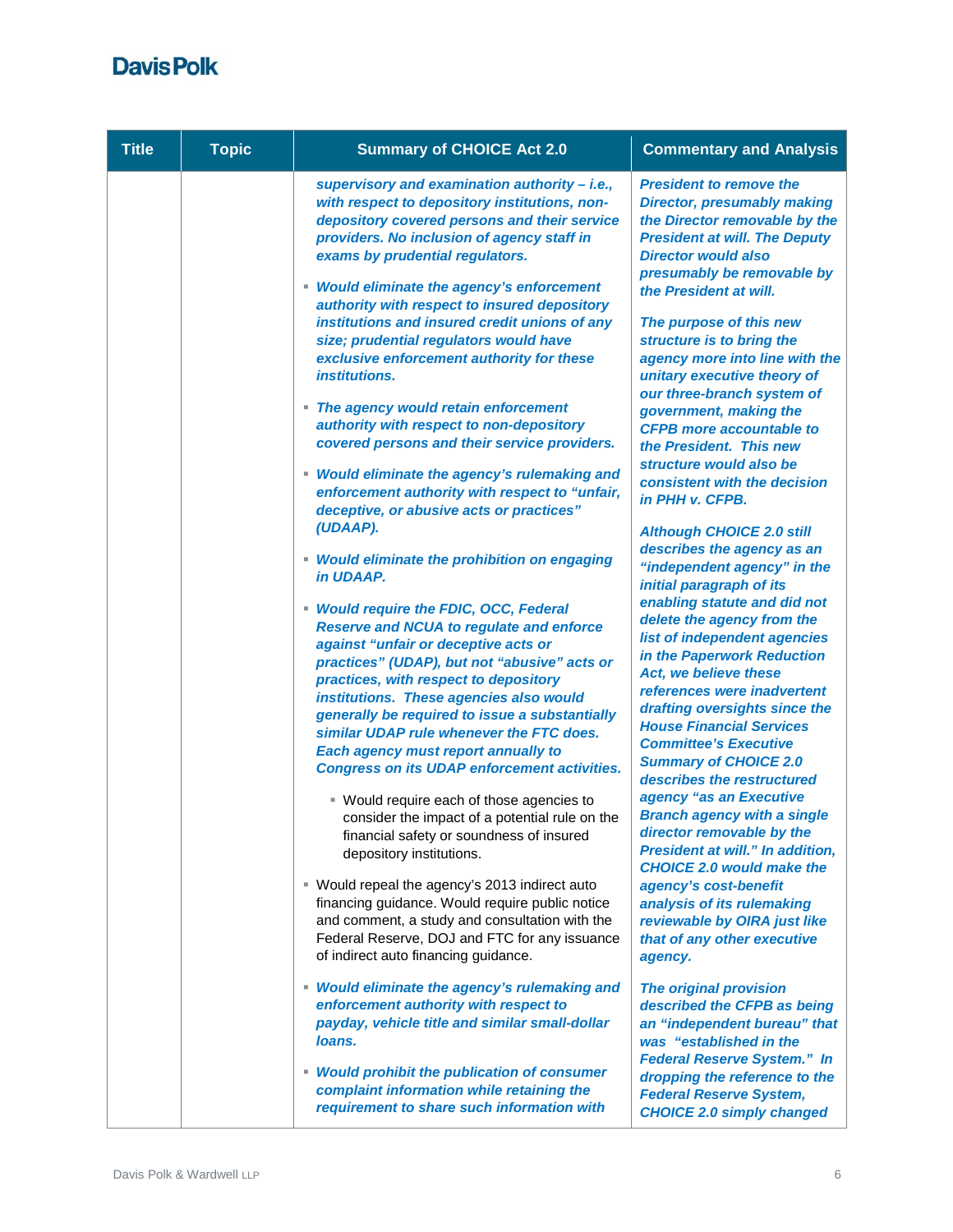| <b>Title</b> | <b>Topic</b> | <b>Summary of CHOICE Act 2.0</b>                                                                                                                                                                                                                                                                                                                                                                                                                                                                                                                                                                                                                                                                                                                                                                                                                                                                                                                                                                                                                                                       | <b>Commentary and Analysis</b>                                                                                                                                                                                                                                                                                                                                                                                                                                                                                                                                                                                                                                                                                                                            |
|--------------|--------------|----------------------------------------------------------------------------------------------------------------------------------------------------------------------------------------------------------------------------------------------------------------------------------------------------------------------------------------------------------------------------------------------------------------------------------------------------------------------------------------------------------------------------------------------------------------------------------------------------------------------------------------------------------------------------------------------------------------------------------------------------------------------------------------------------------------------------------------------------------------------------------------------------------------------------------------------------------------------------------------------------------------------------------------------------------------------------------------|-----------------------------------------------------------------------------------------------------------------------------------------------------------------------------------------------------------------------------------------------------------------------------------------------------------------------------------------------------------------------------------------------------------------------------------------------------------------------------------------------------------------------------------------------------------------------------------------------------------------------------------------------------------------------------------------------------------------------------------------------------------|
|              |              | other federal and state agencies.<br>• Would eliminate the function of the agency to<br>collect, research, monitor and publish<br>information relevant to the functioning of<br>markets for consumer financial products and<br>services.<br>• The agency's authority to obtain information from<br>regulated entities would be greatly narrowed,<br>e.g., by restricting access to exam reports and<br>requiring consumer consent for access to<br>nonpublic personal information.<br>Oversight/Challenges:<br>- New rulemakings would be subject to cost-<br>benefit analysis and additional review by the<br>Office of Economic Analysis (OEA), newly<br>established within the agency, for impact on<br>consumer price, choice and access. Public<br>reports would be required for analyses related to<br>rulemakings. CHOICE 2.0 would extend OEA's<br>cost-benefit analysis mandate to any<br>proposed administrative enforcement action,<br>civil lawsuit or consent order, and the<br>Director would be required to consider the<br>analysis before initiating any such action. | "bureau" to "agency" instead<br>of also changing<br>"independent" to "executive."<br><b>CHOICE 2.0 also goes further</b><br>than CHOICE 1.0 in limiting<br>the agency's regulatory and<br>supervisory powers. Among<br>other things, CHOICE 2.0<br>would eliminate the agency's<br>supervisory and examination<br>authority, whereas CHOICE<br>1.0 would have retained the<br>agency's supervisory and<br>examination powers while<br>reducing the scope of its<br>supervisory power.<br><b>CHOICE 2.0 would also</b><br>eliminate the agency's<br>enforcement power with<br>respect to all depository<br>institutions, shifting this<br>authority to the prudential<br>regulators, whereas CHOICE<br>1.0 would have retained the<br>agency's enforcement |
|              |              | <b>Would repeal the Dodd-Frank provision</b><br>requiring courts to defer to the agency's<br>interpretation of federal consumer financial<br>law regardless of whether another agency is<br>also authorized to interpret the same statute.<br>• The Office of Information and Regulatory<br>Affairs (OIRA) would have the same cost-<br>benefit analysis and other duties and<br>authorities over the agency as it has over any<br>other agency that is not an independent<br>regulatory agency (i.e., over any executive                                                                                                                                                                                                                                                                                                                                                                                                                                                                                                                                                              | authority with respect to<br>larger depository institutions.<br><b>Perhaps most importantly,</b><br><b>CHOICE 2.0 would strip the</b><br>agency of its power to<br>regulate UDAAP, instead of<br>merely excluding the<br>"abusive" acts or practices<br>component of UDAAP from<br>the agency's scope of<br>authority, as under CHOICE<br>1.0.                                                                                                                                                                                                                                                                                                                                                                                                            |
|              |              | agency).<br>■ Would require the OEA to conduct a<br>retrospective review of each rule's effectiveness<br>after 1, 2, 6 [instead of 5] and 11 [instead of<br>10] years, with public reports required.<br>■ Would permit a respondent to compel the<br>agency to bring a civil action in court instead of<br>an administrative proceeding.<br>" Would permit a respondent who receives a civil<br>investigative demand to petition in federal court<br>for an order modifying or setting aside the                                                                                                                                                                                                                                                                                                                                                                                                                                                                                                                                                                                       | <b>CHOICE 2.0 would, however,</b><br>require the FDIC, Federal<br><b>Reserve, OCC and NCUA to</b><br>regulate UDAP (but not<br>"abusive" acts or practices)<br>with respect to depository<br><i>institutions.</i><br><b>CHOICE 2.0's requirement of</b><br>a cost-benefit analysis by the<br>agency for any proposed<br>administrative enforcement<br>action, civil lawsuit or<br>consent order would                                                                                                                                                                                                                                                                                                                                                     |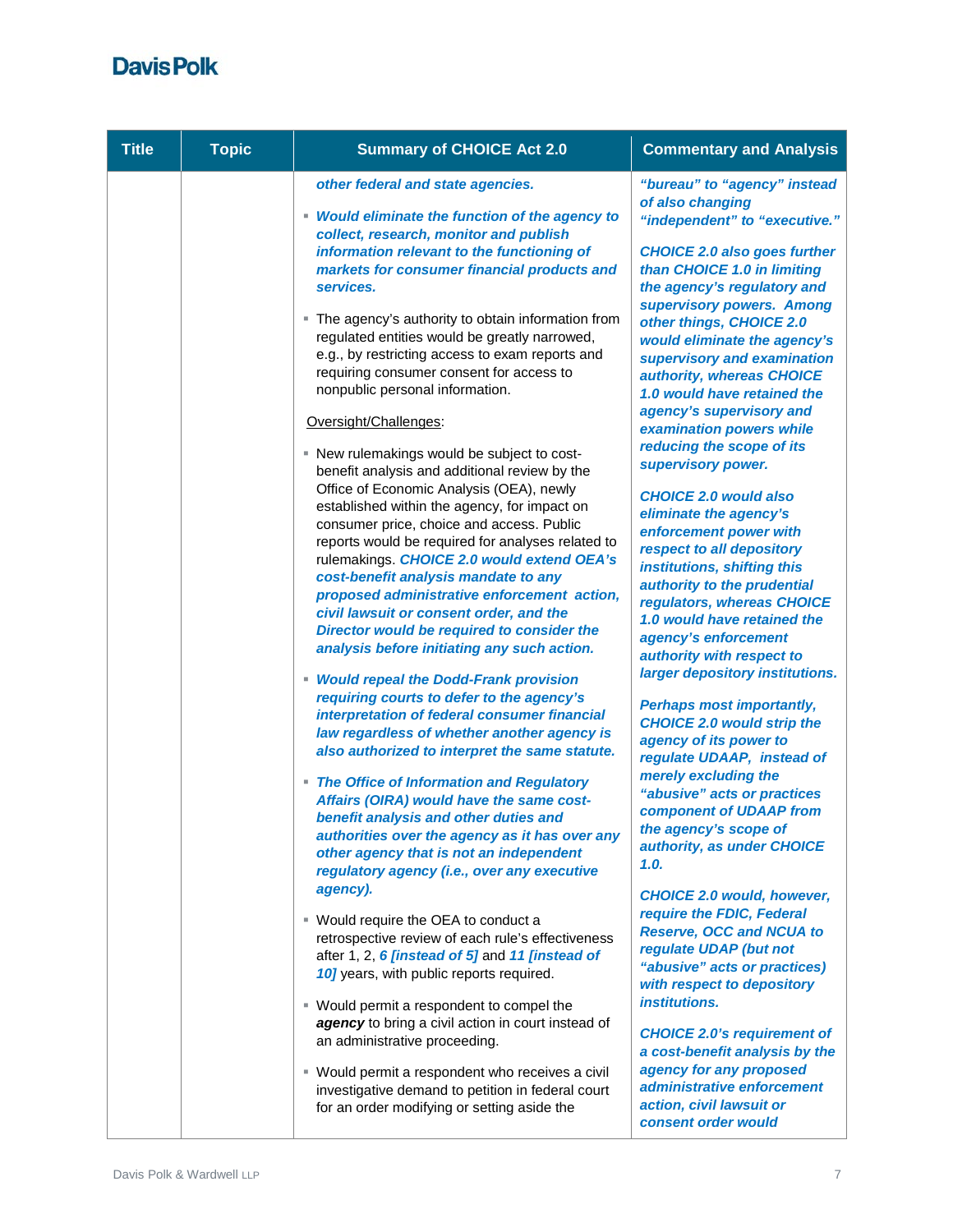| <b>Title</b> | <b>Topic</b>              | <b>Summary of CHOICE Act 2.0</b>                                                                                                                                                                                                                                                                                                                                                                                                                                                                                                                                                                                                                                                                                                                                                                                                                                                                                                                                                                                                                                                                                                                                                                                                                                                                             | <b>Commentary and Analysis</b>                                                                                                                                                                                                                                                                                                                                                                                                                                                                                                                                                                                                                                                                                                                                                                                                                                                                                                                                         |
|--------------|---------------------------|--------------------------------------------------------------------------------------------------------------------------------------------------------------------------------------------------------------------------------------------------------------------------------------------------------------------------------------------------------------------------------------------------------------------------------------------------------------------------------------------------------------------------------------------------------------------------------------------------------------------------------------------------------------------------------------------------------------------------------------------------------------------------------------------------------------------------------------------------------------------------------------------------------------------------------------------------------------------------------------------------------------------------------------------------------------------------------------------------------------------------------------------------------------------------------------------------------------------------------------------------------------------------------------------------------------|------------------------------------------------------------------------------------------------------------------------------------------------------------------------------------------------------------------------------------------------------------------------------------------------------------------------------------------------------------------------------------------------------------------------------------------------------------------------------------------------------------------------------------------------------------------------------------------------------------------------------------------------------------------------------------------------------------------------------------------------------------------------------------------------------------------------------------------------------------------------------------------------------------------------------------------------------------------------|
|              |                           | demand.<br>" Would require the <i>Director [instead of the chair</i><br>of a commission] to issue advisory opinions<br>upon request, which would be made public.                                                                                                                                                                                                                                                                                                                                                                                                                                                                                                                                                                                                                                                                                                                                                                                                                                                                                                                                                                                                                                                                                                                                             | introduce a new component<br>to the federal financial<br>enforcement regime.<br><b>CHOICE 2.0 would also</b><br>eliminate the agency's public<br>consumer complaints<br>database, although such<br>information would still have<br>to be shared with other<br>agencies, and would remove<br>the agency's rulemaking and<br>enforcement authority<br>regarding payday and other<br>small-dollar loans.                                                                                                                                                                                                                                                                                                                                                                                                                                                                                                                                                                  |
| VII.C        | Arbitration               | " Would repeal the CFPB's authority to restrict<br>arbitration.                                                                                                                                                                                                                                                                                                                                                                                                                                                                                                                                                                                                                                                                                                                                                                                                                                                                                                                                                                                                                                                                                                                                                                                                                                              | In 2016, the CFPB proposed a<br>rule that would limit mandatory<br>arbitration clauses.                                                                                                                                                                                                                                                                                                                                                                                                                                                                                                                                                                                                                                                                                                                                                                                                                                                                                |
|              |                           | <b>Repeals of Executive Compensation Provisions</b>                                                                                                                                                                                                                                                                                                                                                                                                                                                                                                                                                                                                                                                                                                                                                                                                                                                                                                                                                                                                                                                                                                                                                                                                                                                          |                                                                                                                                                                                                                                                                                                                                                                                                                                                                                                                                                                                                                                                                                                                                                                                                                                                                                                                                                                        |
| VIII.B       | Executive<br>Compensation | • Would repeal requirement that publicly traded<br>companies disclose the ratio of median<br>employee vs. CEO pay.<br>• Would repeal the requirement that publicly<br>traded companies disclose whether their<br>employees and directors can hedge their<br>company equity securities.<br>" Would amend the requirement that publicly<br>traded companies have a "say on pay" vote as<br>frequently as annually, such that it would occur<br>only when the company has made a material<br>change to its executive compensation; therefore<br>it would also eliminate the "say when on pay"<br>vote.<br>■ Would limit clawbacks of compensation to those<br>current or former executive officers of a publicly<br>traded company who had control or authority<br>over the company's financial reporting that<br>resulted in the accounting restatement.<br>■ Would repeal interagency rulemaking<br>requirement to prohibit incentive compensation<br>of covered financial institutions from being<br>excessive or from leading to material financial<br>loss to the institution; current proposed rule<br>would require mandatory deferrals and clawback<br>for sizable populations at institutions with more<br>than \$50 billion in assets. Would retain<br>interagency guidance that compensation must be | Would repeal and modify many<br>key Dodd-Frank Act executive<br>compensation measures.<br>Nevertheless, we expect public<br>companies would remain under<br>pressure from investors in<br>designing compensation<br>programs that are tied to pay for<br>performance. Financial<br>institutions would continue to be<br>subject to "safety and<br>soundness" review, which has<br>resulted in many financial<br>institutions adopting, in<br>connection with such reviews,<br>deferrals and metrics that are<br>intended to minimize the risk of<br>driving short-term goals, without<br>regard for long-term risks.<br>Proxy advisory firms and many<br>institutional investors will still<br>pressure public companies to<br>disclose hedging policies and to<br>prohibit hedging by directors<br>and executive officers.<br>Proxy advisory firms and many<br>institutional investors will likely<br>pressure public companies to<br>have annual "say on pay" votes, |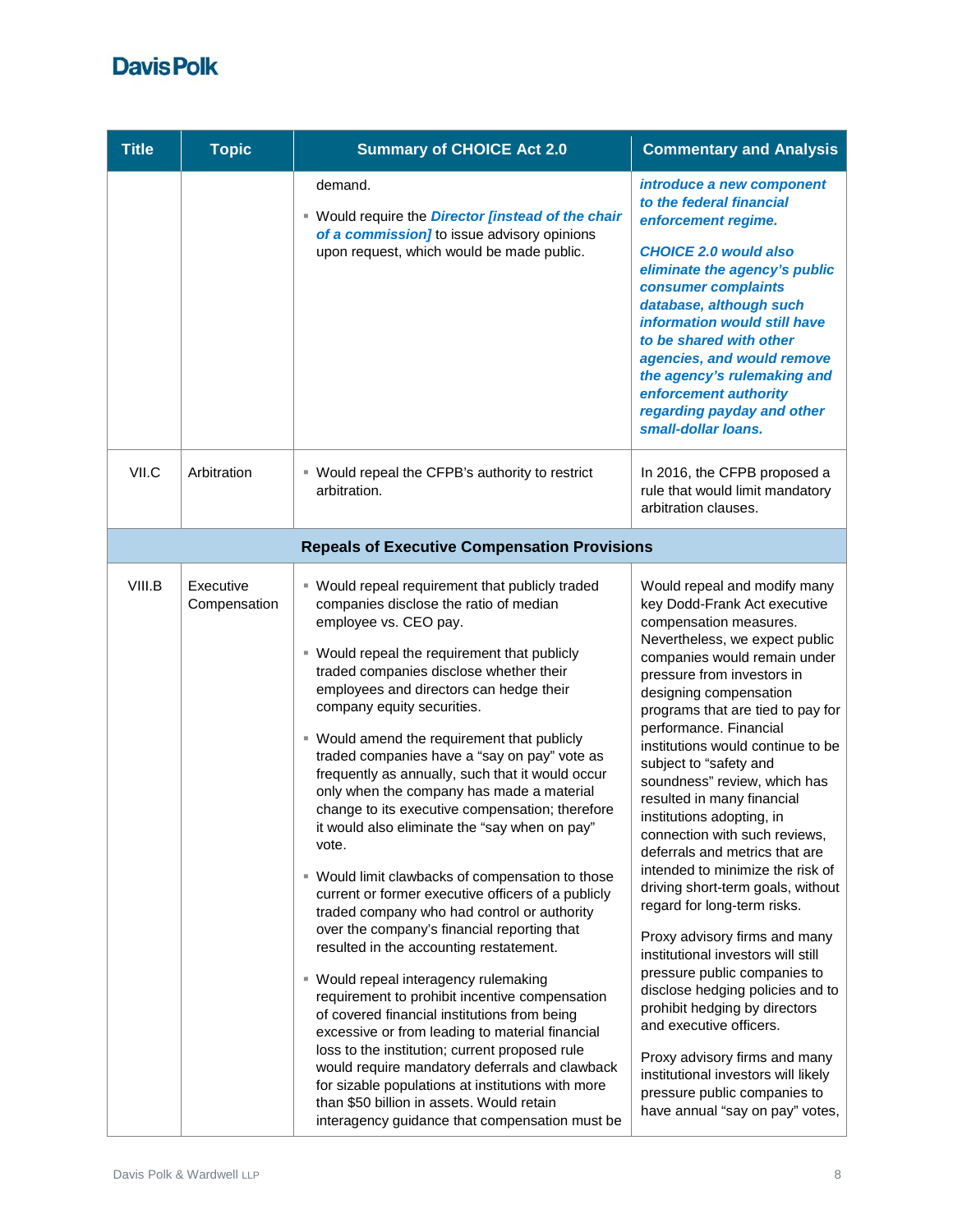| <b>Title</b> | <b>Topic</b>                                                              | <b>Summary of CHOICE Act 2.0</b>                                                                                                                                                                                                                                                                                                                                                                                                                                                                                                                                                                                                                                                                                                                                                                                                                                                                                                                                                                                                                                                                                                                                                                                                                                                                                                                                                                                                       | <b>Commentary and Analysis</b>                                                                                                                                                                                                                                                                                                                                                                                                                                                                                                                                                                                                                                                                                                                                                                                                                                                                                                                                      |
|--------------|---------------------------------------------------------------------------|----------------------------------------------------------------------------------------------------------------------------------------------------------------------------------------------------------------------------------------------------------------------------------------------------------------------------------------------------------------------------------------------------------------------------------------------------------------------------------------------------------------------------------------------------------------------------------------------------------------------------------------------------------------------------------------------------------------------------------------------------------------------------------------------------------------------------------------------------------------------------------------------------------------------------------------------------------------------------------------------------------------------------------------------------------------------------------------------------------------------------------------------------------------------------------------------------------------------------------------------------------------------------------------------------------------------------------------------------------------------------------------------------------------------------------------|---------------------------------------------------------------------------------------------------------------------------------------------------------------------------------------------------------------------------------------------------------------------------------------------------------------------------------------------------------------------------------------------------------------------------------------------------------------------------------------------------------------------------------------------------------------------------------------------------------------------------------------------------------------------------------------------------------------------------------------------------------------------------------------------------------------------------------------------------------------------------------------------------------------------------------------------------------------------|
|              |                                                                           | consistent with safety and soundness standards.                                                                                                                                                                                                                                                                                                                                                                                                                                                                                                                                                                                                                                                                                                                                                                                                                                                                                                                                                                                                                                                                                                                                                                                                                                                                                                                                                                                        | due to corporate governance<br>concerns. Failure to have<br>annual votes could make<br>directors subject to "no" or<br>"withhold" votes for pay<br>practices not favored by<br>investors.                                                                                                                                                                                                                                                                                                                                                                                                                                                                                                                                                                                                                                                                                                                                                                           |
|              |                                                                           | <b>Federal Reserve Monetary Policy and Regulatory Authorities</b>                                                                                                                                                                                                                                                                                                                                                                                                                                                                                                                                                                                                                                                                                                                                                                                                                                                                                                                                                                                                                                                                                                                                                                                                                                                                                                                                                                      |                                                                                                                                                                                                                                                                                                                                                                                                                                                                                                                                                                                                                                                                                                                                                                                                                                                                                                                                                                     |
| I.E          | Federal<br>Reserve<br>Supervision of<br>Nonbank<br>Financial<br>Companies | " Would repeal the Federal Reserve's authority to<br>supervise and issue regulations for U.S. and<br>foreign nonbank financial companies, including<br>registration, reports and examinations,<br>enforcement authority, authority to require the<br>formation of nonbank financial company<br>intermediate holding companies, and exemptive<br>authority.                                                                                                                                                                                                                                                                                                                                                                                                                                                                                                                                                                                                                                                                                                                                                                                                                                                                                                                                                                                                                                                                             | These provisions complement<br>the repeal of the FSOC's<br>authority to designate U.S. and<br>foreign nonbank financial<br>companies as nonbank SIFIs<br>regulated by the Federal<br>Reserve. See "FSOC Authority<br>and Other Regulatory Authority<br>over Nonbank SIFIs," below.                                                                                                                                                                                                                                                                                                                                                                                                                                                                                                                                                                                                                                                                                  |
| I.E          | Federal<br>Reserve<br>Supervision of<br><b>BHCs</b>                       | " Would repeal the Federal Reserve's authority, on<br>a determination of a threat to U.S. financial<br>stability and a favorable vote by FSOC members,<br>to limit the ability of a Large BHC (that is, a BHC<br>with $\geq$ \$50 billion of total assets) to enter into<br>M&A transactions or offer financial products,<br>require a Large BHC to terminate or impose<br>conditions on activities, or require a Large BHC<br>to sell or transfer assets to third parties.<br>• Would repeal prohibition against the Federal<br>Reserve's use of its authority to permit<br>management interlocks between Large BHCs<br>and nonbank SIFIs.<br>" Would repeal the Federal Reserve's authority to<br>prescribe early remediation requirements for<br>Large BHCs and nonbank SIFIs.<br>" Would repeal the Federal Reserve's authority to<br>issue regulations pursuant to Subtitle C of Title I<br>of Dodd-Frank Act, which would include the<br>authority to issue regulations under sections that<br>are not repealed, such as Sections 165<br>(enhanced prudential standards (EPS)) and 171<br>(Collins Amendment) except to the extent those<br>provisions themselves authorize the Federal<br>Reserve, on its own or with other agencies, to<br>issue implementing regulations.<br>" Would repeal the Federal Reserve's authority,<br>pursuant to a recommendation by FSOC, to<br>increase the \$50 billion asset threshold for the | Some of these provisions<br>complement the repeal of the<br>FSOC's authority to make<br>recommendations for new and<br>stricter prudential standards for<br>both nonbank SIFIs and large<br>BHCs. The repeal of the<br>Federal Reserve's authority to<br>issue regulations pursuant to all<br>of Subtitle C of Title I seems to<br>be overbroad, as it would<br>include provisions that are not<br>repealed by CHOICE 2.0.<br>Would not increase the \$50<br>billion threshold for D-SIB<br>designation and would retain<br>the EPS (including<br>concentration limits) for banking<br>organizations that do not qualify<br>as QBOs under Title VI, but<br>grants the Federal Reserve the<br>authority to tailor EPS based on<br>risk-related factors. QBOs are<br>exempted from most EPS under<br>Title VI of CHOICE 2.0. See<br>"Regulatory Relief for QBOs"<br>above.<br>Would retain the Collins<br>Amendment and its capital floor<br>requirements, which: (1) |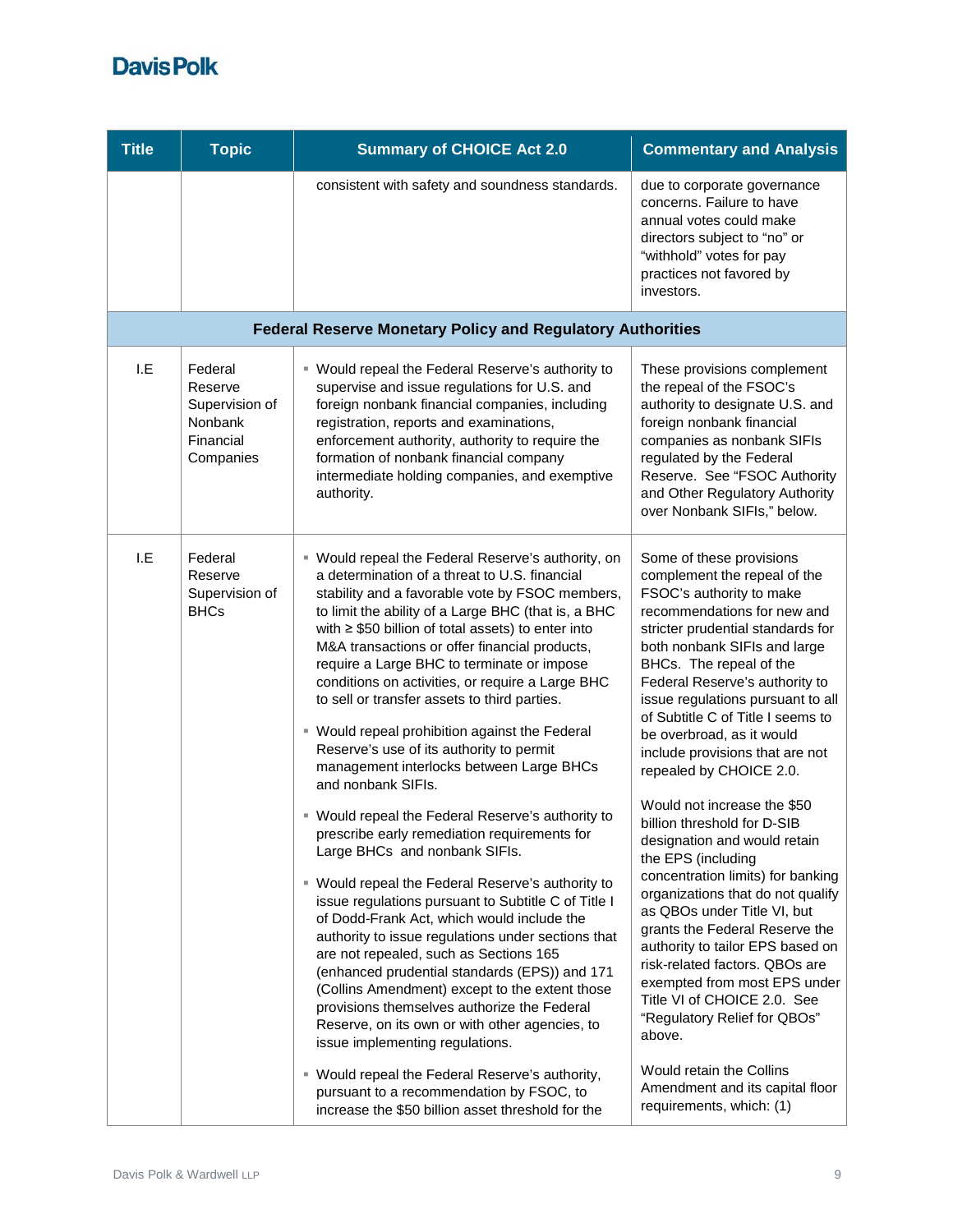| <b>Title</b> | <b>Topic</b> | <b>Summary of CHOICE Act 2.0</b>                                                                                                                                                                                                                                                                                                                                                                                                                                                                                                                                                                                                                                                                                                                                                                               | <b>Commentary and Analysis</b>                                                                                                                                                                                                                                                                                                                                                                                                                                                                                                                                                                                                                                                                                                                                                                                                                                                                                                                                                                                                                                                                                                                                                                                                                                                                                                                                                                                                                                                                                                                        |
|--------------|--------------|----------------------------------------------------------------------------------------------------------------------------------------------------------------------------------------------------------------------------------------------------------------------------------------------------------------------------------------------------------------------------------------------------------------------------------------------------------------------------------------------------------------------------------------------------------------------------------------------------------------------------------------------------------------------------------------------------------------------------------------------------------------------------------------------------------------|-------------------------------------------------------------------------------------------------------------------------------------------------------------------------------------------------------------------------------------------------------------------------------------------------------------------------------------------------------------------------------------------------------------------------------------------------------------------------------------------------------------------------------------------------------------------------------------------------------------------------------------------------------------------------------------------------------------------------------------------------------------------------------------------------------------------------------------------------------------------------------------------------------------------------------------------------------------------------------------------------------------------------------------------------------------------------------------------------------------------------------------------------------------------------------------------------------------------------------------------------------------------------------------------------------------------------------------------------------------------------------------------------------------------------------------------------------------------------------------------------------------------------------------------------------|
|              |              | application of EPS.<br>■ Would permit the Federal Reserve, in prescribing<br>EPS, to differentiate among companies on an<br>individual basis or by category, taking into<br>consideration their corporate structure, riskiness,<br>complexity, financial activities, size and other<br>risk-related factors.<br>■ Would amend the provisions of the BHC Act<br>relating to concentration limits to exclude their<br>applicability to nonbank SIFIs, but would<br>otherwise leave them intact with respect to their<br>applicability to banking organizations.<br>■ Would exempt entities that are QBOs from<br>consideration of the financial stability factor in<br>connection with certain nonbanking acquisitions<br>and would also exempt proposed acquisitions by<br>QBOs from Section 165 of Dodd-Frank. | prevent the federal banking<br>agencies from reducing risk-<br>based capital and leverage<br>requirements below the levels in<br>effect at the time the Dodd-<br>Frank Act was enacted; and (2)<br>as implemented by the federal<br>banking agencies, require<br>certain large and complex<br>banking organizations to comply<br>with the greater of risk-based<br>capital and leverage<br>requirements calculated using<br>both advanced approaches and<br>the standardized approach.<br>The exemption of QBO<br>acquisitions of certain<br>nonbanking companies from<br>consideration of the financial<br>stability factor under Section<br>163 of the Dodd-Frank Act is<br>consistent with Title VI's<br>exemption of QBOs from<br>Section 163. The exemption of<br>QBO acquisitions from Section<br>165 of the Dodd-Frank Act<br>seems to be intended to<br>complement the exemption of<br>QBOs from most of the EPS<br>under Section 165. The<br>reference to any "proposed<br>acquisition" may be intended to<br>exempt QBO acquisitions from<br>any consideration of whether<br>the QBO in question complies<br>with any of the EPS from which<br>it is exempt. See "Regulatory<br>Relief for QBOs" above.<br>Would retain the prior notice<br>requirement for entities other<br>than QBOs for acquisitions by<br>large BHCs of companies<br>engaged in Section 4(k)<br>financial activities with assets of<br>\$10 billion or more.<br>Would not include Glass-<br>Steagall-like separations<br>between commercial and<br>investment banking. |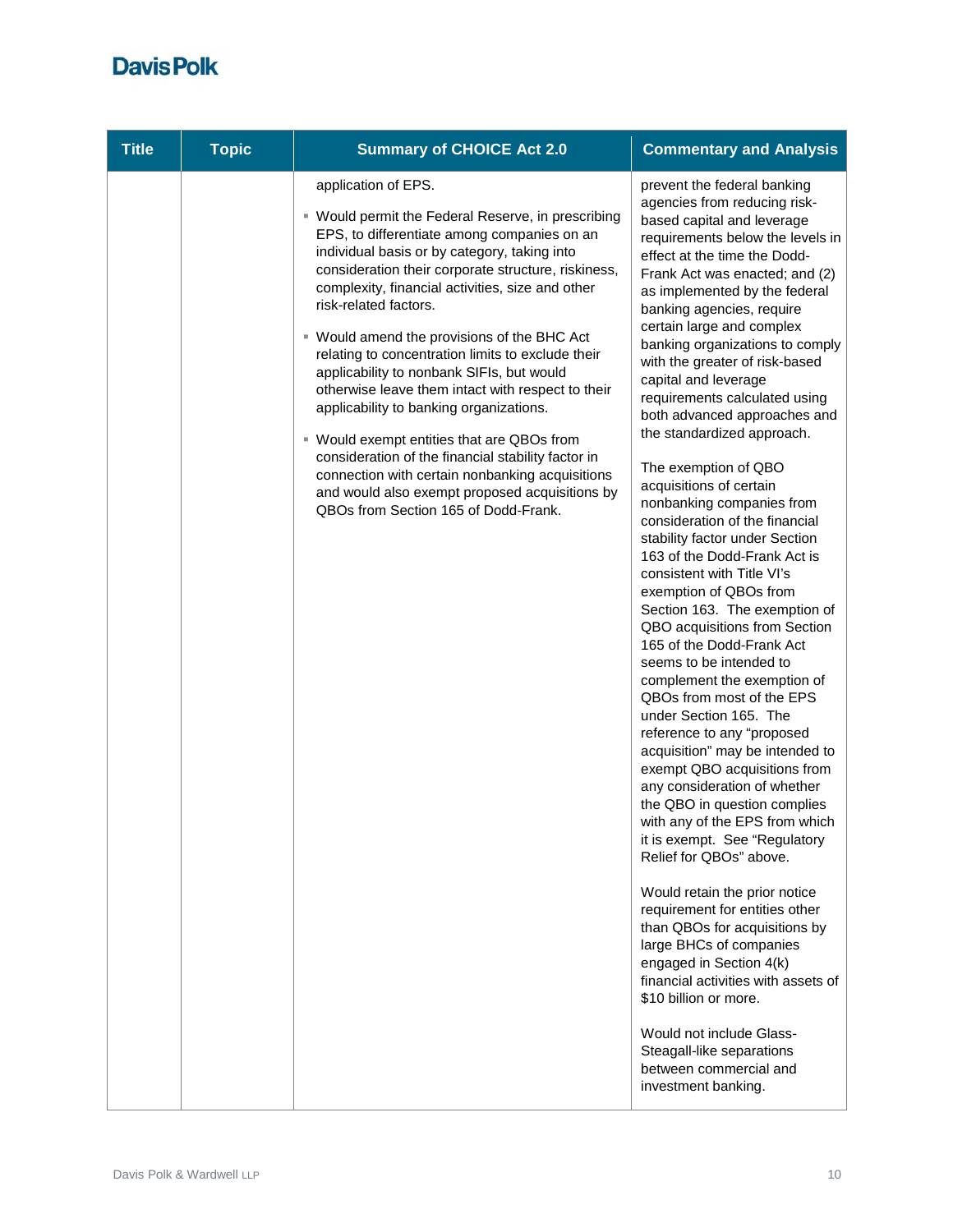| <b>Title</b>                                                                                                                                                                         | <b>Topic</b>                                                                                                                                                                                                                | <b>Summary of CHOICE Act 2.0</b>                                                                                                                                                                                                                                                                                                                                                                                                                                        | <b>Commentary and Analysis</b>                                                                                                                                                                                                                                                                     |                                                                                                                          |
|--------------------------------------------------------------------------------------------------------------------------------------------------------------------------------------|-----------------------------------------------------------------------------------------------------------------------------------------------------------------------------------------------------------------------------|-------------------------------------------------------------------------------------------------------------------------------------------------------------------------------------------------------------------------------------------------------------------------------------------------------------------------------------------------------------------------------------------------------------------------------------------------------------------------|----------------------------------------------------------------------------------------------------------------------------------------------------------------------------------------------------------------------------------------------------------------------------------------------------|--------------------------------------------------------------------------------------------------------------------------|
| I.E                                                                                                                                                                                  | Federal<br>Reserve's<br><b>Stress Testing</b><br>and CCAR<br>Requirements                                                                                                                                                   | <b>Dodd-Frank Act Stress Testing (DFAST)</b><br>■ Would require the Federal Reserve to issue<br>regulations, after public notice and comment,<br>relating to at least three different conditions for<br>evaluating stress testing efforts (including<br>baseline, adverse and severely adverse) and<br>methodologies, including loss estimation models,<br>and to wait at least 60 days after the issuance<br>of these regulations before conducting stress<br>testing. | <b>CHOICE 1.0 included a more</b><br>limited requirement for stress<br>testing rulemaking subject to<br>notice and comment. The<br>use of notice-and-comment<br>rulemaking to establish<br>stress testing scenarios and<br>models would, in addition to<br>making the process more<br>transparent: |                                                                                                                          |
| availability of credit.<br>methodologies.<br>annually.<br>company-run stress tests.<br>(CCAR)<br>• Would apply the DFAST stress testing<br>• Would prohibit the Federal Reserve from |                                                                                                                                                                                                                             | • Would require the Federal Reserve, in<br>establishing the severely adverse condition<br>under which DFAST is to be conducted, to<br>provide detailed consideration of the model's<br>effects on financial stability and the cost and                                                                                                                                                                                                                                  | Permit BHCs, as well as<br>academics, activists and<br>other interested parties<br>who might argue for<br>assumptions that are<br>more or less severely<br>adverse than those                                                                                                                      |                                                                                                                          |
|                                                                                                                                                                                      |                                                                                                                                                                                                                             | • Would require the Federal Reserve, in<br>developing models and methodologies for<br>DFAST, to publish a process to test the<br>models and methodologies for their potential<br>to magnify systemic and institutional risks<br>instead of facilitating increased resiliency.                                                                                                                                                                                           | proposed by the Federal<br><b>Reserve, to provide</b><br>feedback on proposed<br>scenarios and models;<br>and<br>π.<br><b>Subject the process of</b>                                                                                                                                               |                                                                                                                          |
|                                                                                                                                                                                      | • Would require the Federal Reserve to design<br>and publish a process to test and document<br>the sensitivity and uncertainty associated<br>with the DFAST model system's data quality,<br>specifications and assumptions. | scenario development to<br>new avenues of legal<br>potential legal challenge<br>(e.g., whether adequate<br>notice was provided if the<br>final rule differs                                                                                                                                                                                                                                                                                                             |                                                                                                                                                                                                                                                                                                    |                                                                                                                          |
|                                                                                                                                                                                      |                                                                                                                                                                                                                             | • Would require the Federal Reserve to<br>communicate the range and sources of<br>uncertainty arising from DFAST models and                                                                                                                                                                                                                                                                                                                                             | significantly from the<br>proposed rule, whether all<br>significant comments<br>were considered, etc.).                                                                                                                                                                                            |                                                                                                                          |
|                                                                                                                                                                                      |                                                                                                                                                                                                                             | • Would require a Large BHC to conduct a<br>company-run stress test once, not twice,                                                                                                                                                                                                                                                                                                                                                                                    | <b>Many of the DFAST, CCAR</b><br>and company-run stress<br>testing provisions implement<br>recommendations made by                                                                                                                                                                                |                                                                                                                          |
|                                                                                                                                                                                      |                                                                                                                                                                                                                             | • Would require a BHC, but not other types of<br>financial companies, with more than \$10<br>billion in total assets to conduct annual                                                                                                                                                                                                                                                                                                                                  | the GAO in its November<br>2016 report on CCAR and<br>DFAST, as well as comments,<br>recommendations and<br>feedback from BHCs and                                                                                                                                                                 |                                                                                                                          |
|                                                                                                                                                                                      |                                                                                                                                                                                                                             | <b>Comprehensive Capital Analysis and Review</b>                                                                                                                                                                                                                                                                                                                                                                                                                        | trade organizations over the<br>years. CHOICE 2.0 effectively<br>confirms a statutory basis for<br><b>CCAR, which had not been</b>                                                                                                                                                                 |                                                                                                                          |
|                                                                                                                                                                                      |                                                                                                                                                                                                                             |                                                                                                                                                                                                                                                                                                                                                                                                                                                                         | requirements described above for test<br>parameters and consequences to CCAR.                                                                                                                                                                                                                      | explicitly identified in Section<br>165 of the Dodd-Frank Act as<br>being part of the DFAST<br>stress testing framework. |
|                                                                                                                                                                                      |                                                                                                                                                                                                                             | subjecting a company to CCAR more than                                                                                                                                                                                                                                                                                                                                                                                                                                  | The elimination of a                                                                                                                                                                                                                                                                               |                                                                                                                          |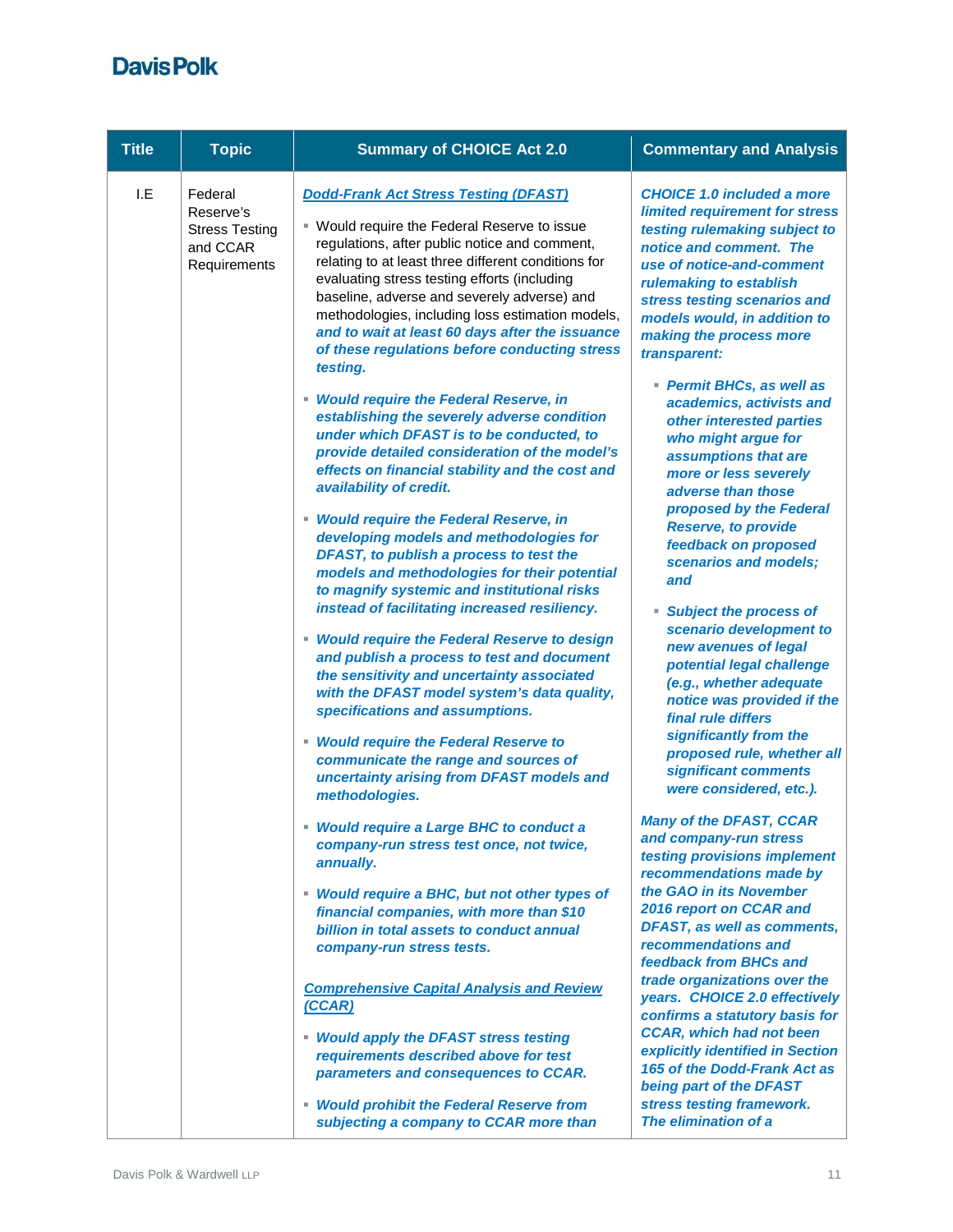| <b>Title</b> | <b>Topic</b>                                                                                            | <b>Summary of CHOICE Act 2.0</b>                                                                                                                                                                                                                                                                                                                                                                                                                                                                                                                                                                                                                                                                                                                                                                                     | <b>Commentary and Analysis</b>                                                                                                                                                                                                                                                                                                                                                                                                                                                                                                                                                                                                                                  |
|--------------|---------------------------------------------------------------------------------------------------------|----------------------------------------------------------------------------------------------------------------------------------------------------------------------------------------------------------------------------------------------------------------------------------------------------------------------------------------------------------------------------------------------------------------------------------------------------------------------------------------------------------------------------------------------------------------------------------------------------------------------------------------------------------------------------------------------------------------------------------------------------------------------------------------------------------------------|-----------------------------------------------------------------------------------------------------------------------------------------------------------------------------------------------------------------------------------------------------------------------------------------------------------------------------------------------------------------------------------------------------------------------------------------------------------------------------------------------------------------------------------------------------------------------------------------------------------------------------------------------------------------|
|              |                                                                                                         | once every two years, but would permit a<br>company to voluntarily submit a new capital<br>plan through an off-cycle submission-to<br>cure an objection or voluntarily amend its<br>plan.<br>• Would prohibit the Federal Reserve from<br>objecting to a company's capital plan under<br><b>CCAR on the basis of qualitative deficiencies</b><br>in the company's capital planning process.<br><b>Would prohibit the Federal Reserve, in</b><br>making a quantitative assessment of a<br>company's capital plan under CCAR, from<br>taking into account the company's DFAST<br>stress tests.<br>• Would require the Federal Reserve to<br>establish and publish procedures, including<br>time frames, for responding to inquiries from<br>companies subject to CCAR, and make such<br>procedures publicly available. | qualitative CCAR assessment<br>mirrors a change the Federal<br><b>Reserve has made to CCAR</b><br>for "large and noncomplex<br>firms" (i.e., BHCs with $<$ \$250<br>billion total assets, $< $10$<br><b>billion on-balance sheet</b><br>foreign exposures, $<$ \$75<br>billion nonbank assets.<br><b>Missing from CHOICE 2.0's</b><br><b>DFAST and CCAR provisions</b><br>are any explicit limitations on<br>the imposition of new post-<br>stress quantitative<br>requirements such as the G-<br>SIB surcharge or the use of<br>other capital buffers.<br><b>Presumably these would be</b><br>covered by the required<br>public notice and comment<br>process. |
| I.E          | <b>Operational</b><br><b>Risk Capital</b><br><b>Requirements</b><br>for Banking<br><b>Organizations</b> | • Would prohibit any federal banking agency<br>from establishing any operation risk capital<br>requirements applicable to banking<br>organizations unless the requirements are<br>based on a banking organization's current<br>activities and businesses, appropriately risk-<br>sensitive and are determined under forward-<br>looking assessment of potential losses that<br>cannot be "solely based on a banking<br>organization's historical losses." Would also<br>require federal banking agencies to permit<br>adjustments to operational risk capital<br>requirements based on operational risk<br>mitigants.                                                                                                                                                                                                | <b>Responds to industry</b><br>concerns that banking<br>organizations should not be<br>required to include in risk-<br>weighted assets amounts<br>attributable to operational<br>risks for product lines or<br>businesses they have exited.<br>This change would only affect<br>advanced approaches<br>banking organizations<br>because there is no<br>requirement under the U.S.<br>capital rules' standardized<br>approach to calculate RWAs<br>for operational risk.                                                                                                                                                                                         |
| I.E          | <b>Hotel California</b><br>Provision                                                                    | " Would repeal the Hotel California provision,<br>pursuant to which large BHCs that received<br>TARP funds would be automatically regulated as<br>nonbank SIFIs upon ceasing to be BHCs.                                                                                                                                                                                                                                                                                                                                                                                                                                                                                                                                                                                                                             |                                                                                                                                                                                                                                                                                                                                                                                                                                                                                                                                                                                                                                                                 |
| I.E          | Special FDIC<br>Examination<br>and<br>Enforcement<br>Powers                                             | " Would repeal the FDIC's examination and<br>enforcement powers for nonbank SIFIs and large<br>BHCs for purposes of implementing its OLA<br>authority under Title II of the Dodd-Frank Act.                                                                                                                                                                                                                                                                                                                                                                                                                                                                                                                                                                                                                          | This provision is consistent with<br>CHOICE 2.0's repeal of Title II.                                                                                                                                                                                                                                                                                                                                                                                                                                                                                                                                                                                           |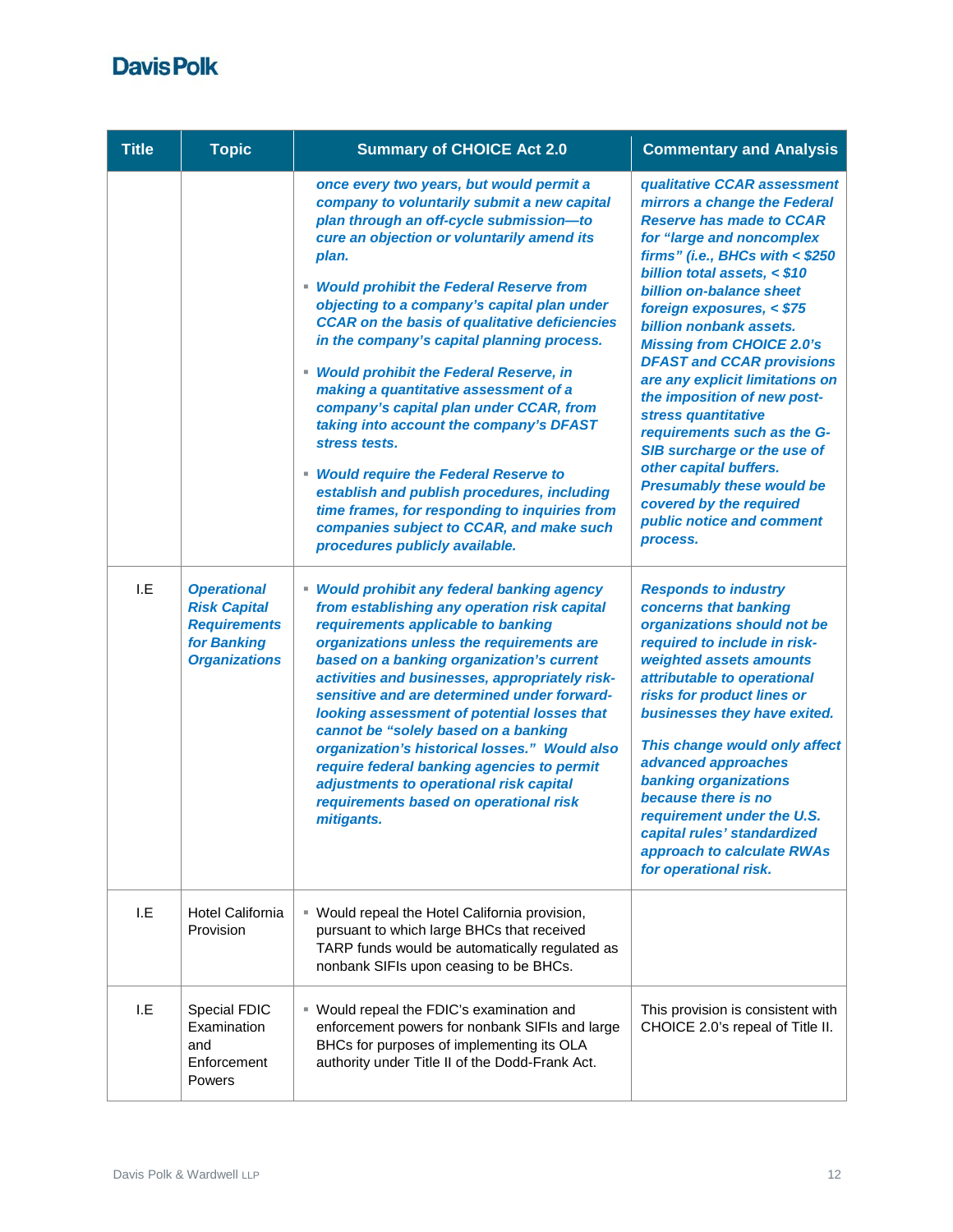| <b>Title</b> | <b>Topic</b>        | <b>Summary of CHOICE Act 2.0</b>                                                                                                                                                                                                                                                                                                                                                                                                                                                                                                                                                                                                                                                                                                                                                                                                                                                                                                                                                                                                                                                                                                                                                                                                                                                                                                                                                                                                                                                                                                                                                                                                                                                                                                                                                                                                                                                                                                                                           | <b>Commentary and Analysis</b>                                                                                                                                                                                                                                                                                                                                                                                                                                                                                                                                                                                                                                                                                                                                                                                             |
|--------------|---------------------|----------------------------------------------------------------------------------------------------------------------------------------------------------------------------------------------------------------------------------------------------------------------------------------------------------------------------------------------------------------------------------------------------------------------------------------------------------------------------------------------------------------------------------------------------------------------------------------------------------------------------------------------------------------------------------------------------------------------------------------------------------------------------------------------------------------------------------------------------------------------------------------------------------------------------------------------------------------------------------------------------------------------------------------------------------------------------------------------------------------------------------------------------------------------------------------------------------------------------------------------------------------------------------------------------------------------------------------------------------------------------------------------------------------------------------------------------------------------------------------------------------------------------------------------------------------------------------------------------------------------------------------------------------------------------------------------------------------------------------------------------------------------------------------------------------------------------------------------------------------------------------------------------------------------------------------------------------------------------|----------------------------------------------------------------------------------------------------------------------------------------------------------------------------------------------------------------------------------------------------------------------------------------------------------------------------------------------------------------------------------------------------------------------------------------------------------------------------------------------------------------------------------------------------------------------------------------------------------------------------------------------------------------------------------------------------------------------------------------------------------------------------------------------------------------------------|
| X            | <b>Taylor Rules</b> | ■ Would require the FOMC to establish so-called<br>Taylor Rules that would set the FOMC's target<br>interest rates as a function of changes in<br>inflation, output, monetary aggregates or other<br>economic conditions to achieve its dual mandate<br>of stable prices and maximum employment.<br>■ After each FOMC meeting, the FOMC would<br>be required to disclose its then-current Taylor<br>Rule (called a Directive Policy Rule) to the<br>House Financial Services Committee, the<br>Senate Banking Committee and the<br>Comptroller General.<br>. Each such Taylor Rule would be required to:<br>" Identify the interest rate it is trying to target;<br>• Describe the strategy or rule for changing<br>that interest rate in response to changes in<br>inflation, output, monetary aggregates or<br>other specified macroeconomic conditions;<br>. Include a function that models the<br>interactive relationship between the<br>specified macroeconomic conditions;<br>• Include the coefficients that generate the<br>current interest rate targets when multiplied<br>by the difference between current and<br>target variables, and a range of predicted<br>future values in response to changes in the<br>macroeconomic conditions;<br>• Describe the procedure for adjusting the<br>supply of bank reserves to achieve the<br>relevant interest rate target;<br>• Include a statement as to whether the rule<br>substantially conforms to a baseline Taylor<br>Rule called the Reference Policy Rule and<br>a justification for any material departure;<br>• Include a certification that the rule is<br>expected to achieve stable prices and full<br>employment over the long term;<br>• Include a calculation of the expected<br>annual inflation rate over a 5-year period;<br>and<br>• Include a plan to use the most accurate<br>data.<br>" The Reference Policy Rule would be a<br>calculation of the federal funds rate equal to<br>the sum of: | The purpose of this provision is<br>to substitute a rule-based<br>approach for determining and<br>implementing interest rate<br>policies that is more transparent<br>and predictable than the more<br>discretionary current approach.<br>The provision would apply to<br>the federal funds rate, the<br>discount rate and the rate on<br>reserve requirements.<br>The new process would be<br>based on a formula associated<br>with Stanford economist John<br>Taylor. Such Taylor Rules<br>multiply the differences between<br>current and target inflation,<br>output and other measures by<br>chosen weights, with the<br>weights corresponding to<br>sensitivity of monetary policy to<br>the relevant measure. The<br>Reference Policy Rule would be<br>a standardized Taylor Rule with<br>set parameters and inputs. |
|              |                     | • The rate of inflation over the previous 4<br>quarters;                                                                                                                                                                                                                                                                                                                                                                                                                                                                                                                                                                                                                                                                                                                                                                                                                                                                                                                                                                                                                                                                                                                                                                                                                                                                                                                                                                                                                                                                                                                                                                                                                                                                                                                                                                                                                                                                                                                   |                                                                                                                                                                                                                                                                                                                                                                                                                                                                                                                                                                                                                                                                                                                                                                                                                            |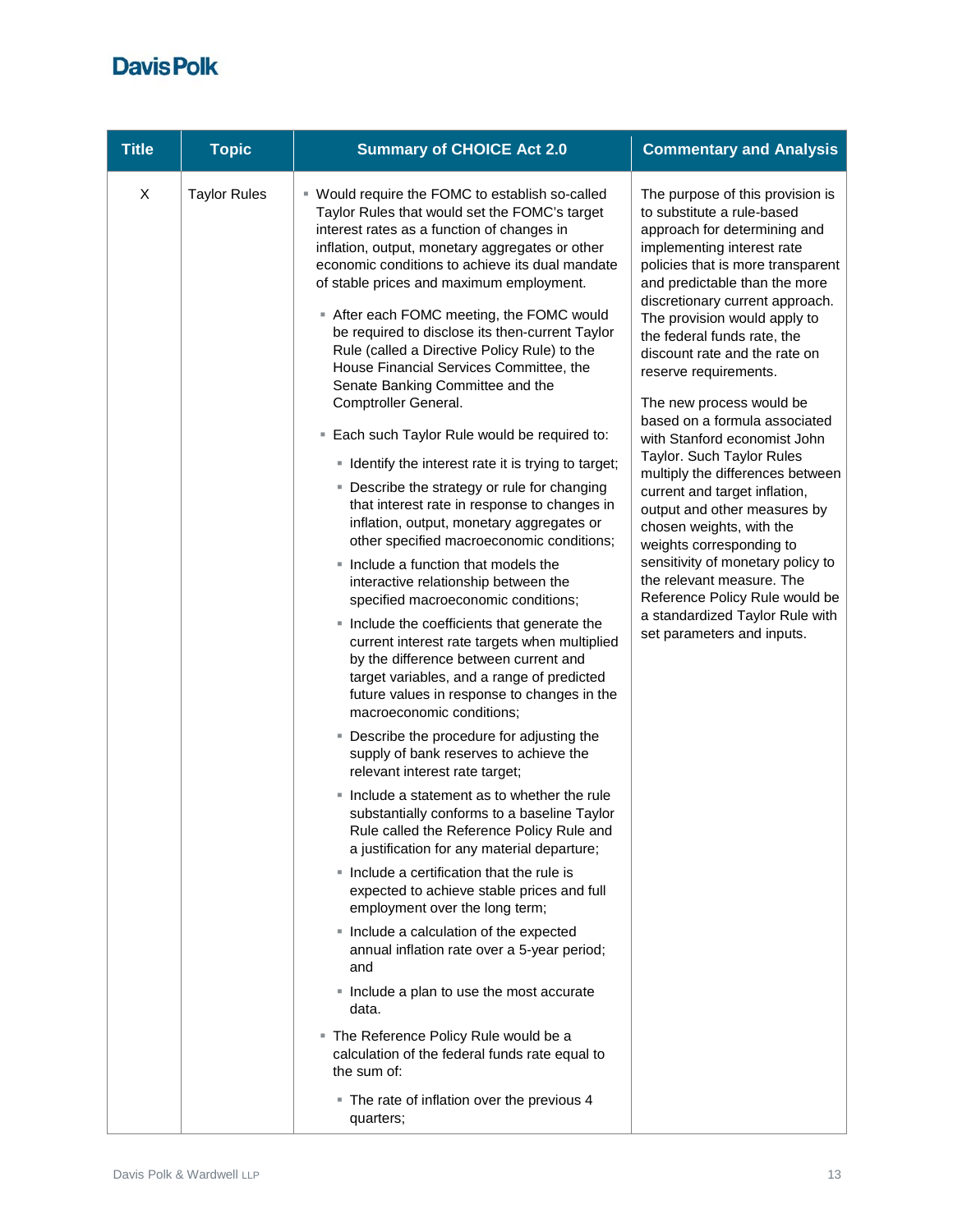| <b>Title</b> | <b>Topic</b>                              | <b>Summary of CHOICE Act 2.0</b>                                                                                                                                                                                                                                                                                                                                                                                                                                                                                                                                                                                                                                                                                                                                                                                                                                                                                                                                                                        | <b>Commentary and Analysis</b>                                                                                                                                                              |
|--------------|-------------------------------------------|---------------------------------------------------------------------------------------------------------------------------------------------------------------------------------------------------------------------------------------------------------------------------------------------------------------------------------------------------------------------------------------------------------------------------------------------------------------------------------------------------------------------------------------------------------------------------------------------------------------------------------------------------------------------------------------------------------------------------------------------------------------------------------------------------------------------------------------------------------------------------------------------------------------------------------------------------------------------------------------------------------|---------------------------------------------------------------------------------------------------------------------------------------------------------------------------------------------|
|              |                                           | • One-half of the difference between the real<br>GDP and an estimate of potential GDP;<br>• One-half of the difference between the rate<br>of inflation over the previous 4 quarters and<br>$2\%$ ; and<br>An assumed real interest rate of 2%.<br>• The Comptroller General would be required to<br>compare each Directive Policy Rule submitted<br>after an FOMC meeting to the most recent<br>previous Directive Policy Rule submitted to it.<br>If the Directive Policy Rule has changed<br>materially, the Comptroller General would<br>be required to submit a report to the House<br>Financial Services Committee and the<br>Senate Banking Committee as to whether<br>the most recent Directive Policy Rule is in<br>compliance with applicable requirements.<br>If the Comptroller General decides that a<br>Directive Policy Rule is not in compliance<br>with applicable requirements, the Federal<br>Reserve Chairman would be required to<br>testify to each committee as to why it is not |                                                                                                                                                                                             |
| X            | <b>FOMC</b><br>Transparency               | in compliance.<br>• All FOMC meetings would be recorded and a full<br>transcript of those meetings made available to<br>the public.                                                                                                                                                                                                                                                                                                                                                                                                                                                                                                                                                                                                                                                                                                                                                                                                                                                                     | While FOMC transcripts are<br>currently released after a 5-year<br>time lag, it happens as a matter<br>of Federal Reserve custom, not<br>law. The proposal does not<br>state a time period. |
| X            | Annual Audit of<br>the Federal<br>Reserve | • The Comptroller General would audit the Federal<br>Reserve Board and the Federal Reserve Banks<br>annually and submit a report of its findings to<br>Congress.<br>· Includes an annual audit of all elements of<br>monetary policy deliberations, discussions,<br>decisions and actions taken by the Federal<br>Reserve.<br>" The Comptroller General may also make<br>recommendations for legislative or administrative<br>action.                                                                                                                                                                                                                                                                                                                                                                                                                                                                                                                                                                   | Subjects the Federal Reserve<br>Board to an annual audit,<br>substantially similar to the<br>Federal Reserve Transparency<br>Act of 2015, H.R. 24, and other<br>prior Republican proposals. |
| X            | Centennial<br>Monetary<br>Commission      | ■ Would describe the Federal Reserve's original<br>1913 mandate as consisting of:<br>A monetary mandate to provide an elastic<br>currency, within the context of the gold                                                                                                                                                                                                                                                                                                                                                                                                                                                                                                                                                                                                                                                                                                                                                                                                                               | Modeled on the National<br>Monetary Commission, which<br>Congress established after the<br>1907 financial panic and<br>resulted in the formation of the                                     |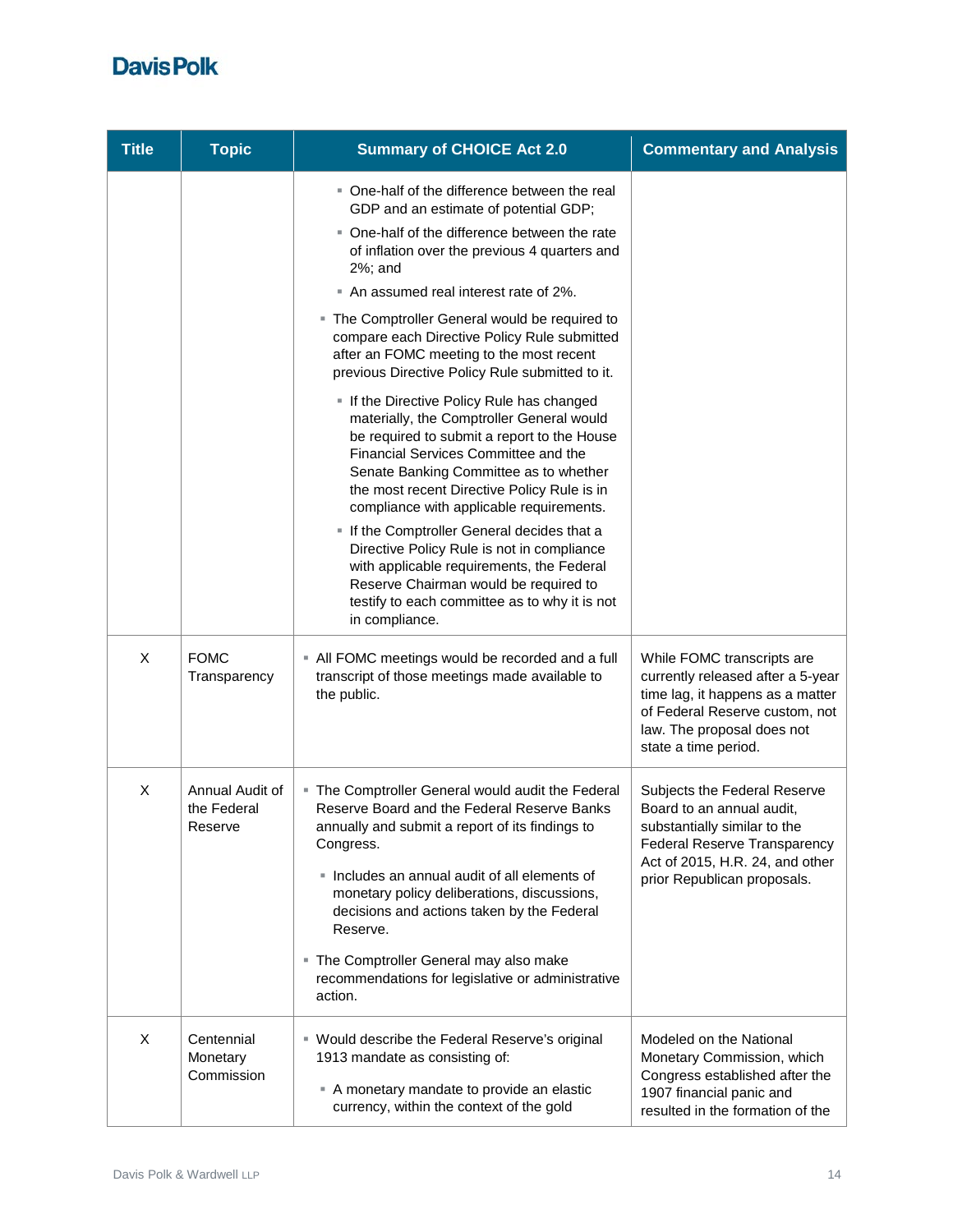| <b>Title</b> | <b>Topic</b>                            | <b>Summary of CHOICE Act 2.0</b>                                                                                                                                                                                                                                                                                                                                            | <b>Commentary and Analysis</b>                                                                                                     |
|--------------|-----------------------------------------|-----------------------------------------------------------------------------------------------------------------------------------------------------------------------------------------------------------------------------------------------------------------------------------------------------------------------------------------------------------------------------|------------------------------------------------------------------------------------------------------------------------------------|
|              |                                         | standard, in response to seasonal fluctuations<br>in the demand for currency; and                                                                                                                                                                                                                                                                                           | Federal Reserve in 1913.                                                                                                           |
|              |                                         | A financial stability mandate to serve as the<br>lender of last resort to solvent but illiquid<br>banks during a financial crisis.                                                                                                                                                                                                                                          | Creates a Commission charged<br>with examining the role of the<br>Federal Reserve as a central<br>bank.                            |
|              |                                         | ■ Would state that in 1977 Congress changed the<br>Federal Reserve's monetary mandate to a dual<br>mandate for maximum employment and stable<br>prices.                                                                                                                                                                                                                     |                                                                                                                                    |
|              |                                         | ■ Would indicate that the Federal Reserve's dual<br>mandate for monetary policy should be<br>reexamined in light of the 2008 global financial<br>crisis and its aftermath.                                                                                                                                                                                                  |                                                                                                                                    |
|              |                                         | • Would therefore establish a one-year, bipartisan<br>Centennial Monetary Commission to prepare a<br>report for Congress on:                                                                                                                                                                                                                                                |                                                                                                                                    |
|              |                                         | - How U.S. monetary policy has affected U.S.<br>output, employment, prices and financial<br>stability since the Federal Reserve was<br>created in 1913;                                                                                                                                                                                                                     |                                                                                                                                    |
|              |                                         | • The use of various processes for conducting<br>monetary policy;                                                                                                                                                                                                                                                                                                           |                                                                                                                                    |
|              |                                         | . The use of macro-prudential supervision and<br>regulation as a tool of monetary policy;                                                                                                                                                                                                                                                                                   |                                                                                                                                    |
|              |                                         | The use of lender-of-last resort powers as a<br>tool of monetary policy;                                                                                                                                                                                                                                                                                                    |                                                                                                                                    |
|              |                                         | A recommended course of action for future<br>U.S. monetary policy; and                                                                                                                                                                                                                                                                                                      |                                                                                                                                    |
|              |                                         | ■ The effects of the Federal Reserve's dual<br>mandate to promote price stability and full<br>employment.                                                                                                                                                                                                                                                                   |                                                                                                                                    |
|              |                                         | <b>Emergency Powers in a Financial Crisis</b>                                                                                                                                                                                                                                                                                                                               |                                                                                                                                    |
| I.C          | <b>FDIC</b><br>Emergency<br>Authorities | " Would eliminate the FDIC's authority to establish<br>a widely available guarantee program during<br>times of severe economic distress.                                                                                                                                                                                                                                    | This means that the FDIC would<br>not have the authority during a<br>financial crisis to establish a<br>program like the Temporary |
|              |                                         | ■ Would repeal the systemic risk exemption to the<br>least-cost test and the prohibition on the use of<br>the Deposit Insurance Fund to cover uninsured<br>deposits or non-deposit obligations, thereby<br>repealing the FDIC's authority to provide<br>assistance to an insured depository institution in<br>receivership in order to avoid or mitigate<br>systemic risks. | Liquidity Guarantee Program it<br>established during the 2008<br>financial crisis without express<br>Congressional approval.       |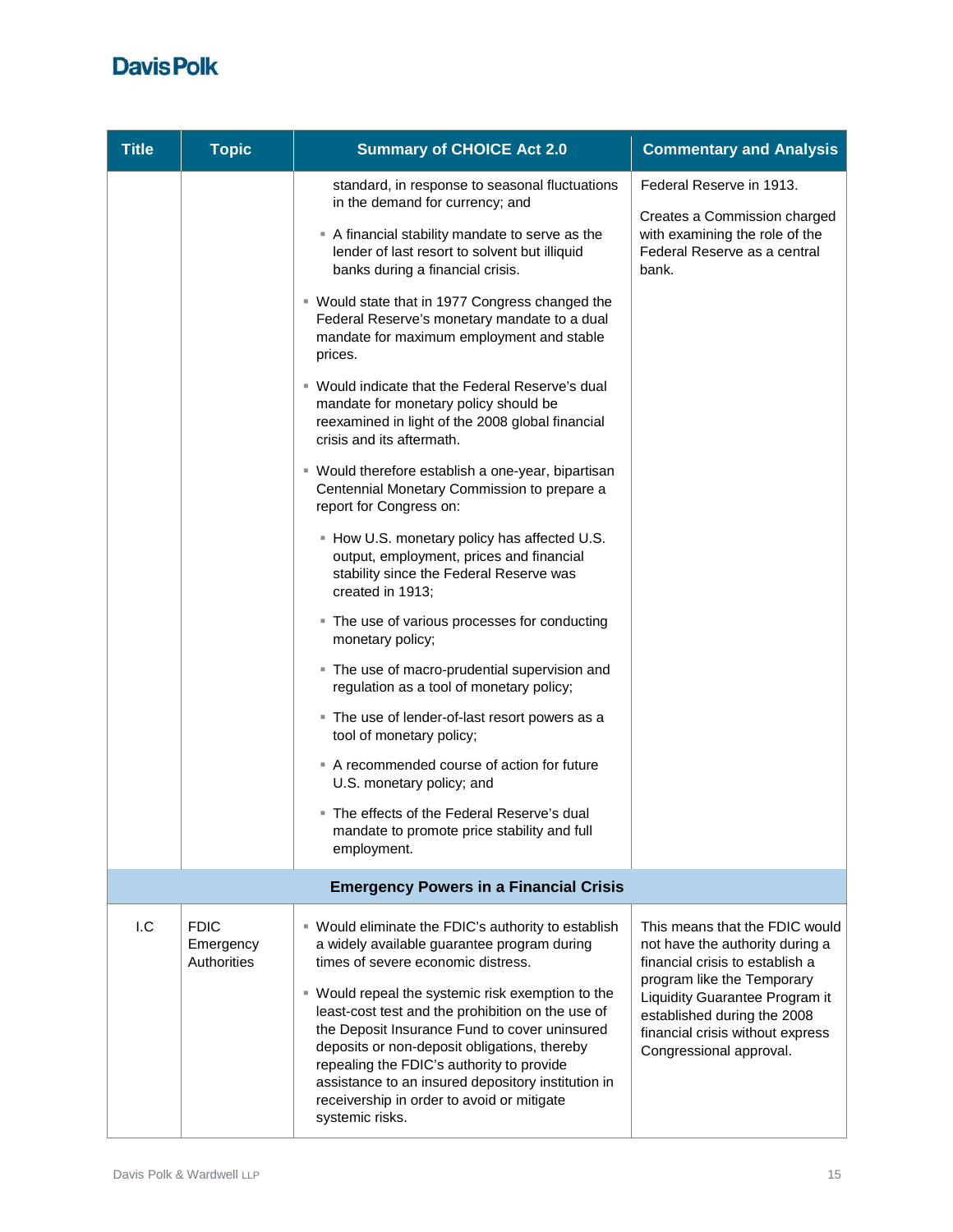| <b>Title</b> | <b>Topic</b>                                                                         | <b>Summary of CHOICE Act 2.0</b>                                                                                                                                                                                                                                                                                                                                                                                                                                                                                                                                                                                                                                                                                                                                                                                                                                                                            | <b>Commentary and Analysis</b>                                                                                                                                                                                                                                                                                                                                                                                                                                                                                                                                                                                |
|--------------|--------------------------------------------------------------------------------------|-------------------------------------------------------------------------------------------------------------------------------------------------------------------------------------------------------------------------------------------------------------------------------------------------------------------------------------------------------------------------------------------------------------------------------------------------------------------------------------------------------------------------------------------------------------------------------------------------------------------------------------------------------------------------------------------------------------------------------------------------------------------------------------------------------------------------------------------------------------------------------------------------------------|---------------------------------------------------------------------------------------------------------------------------------------------------------------------------------------------------------------------------------------------------------------------------------------------------------------------------------------------------------------------------------------------------------------------------------------------------------------------------------------------------------------------------------------------------------------------------------------------------------------|
| X            | Federal<br>Reserve<br>Powers under<br>Section 13(3) of<br>the Federal<br>Reserve Act | ■ Would further limit the circumstances under<br>which this emergency lending authority could be<br>invoked to circumstances that would "pose a<br>threat to the financial stability of the United<br>States" in addition to those that are "unusual and<br>exigent."<br>" Would further condition the ability to invoke this<br>authority on the affirmative vote of nine Federal<br>Reserve Bank Presidents, in addition to the<br>affirmative vote of five members of the Federal<br>Reserve Board.<br>■ Would require:<br>" All borrowers to be certified as "not insolvent"<br>as a condition of eligibility;<br>• All loans to be made at a "penalty rate" equal<br>to at least the sum of the discount rate plus<br>the spread for distressed corporate debt; and<br>• Collateral to satisfy certain valuation haircut<br>conditions and to exclude any equity securities<br>issued by the borrower. | The proposed changes to<br>Section 13(3) would further limit<br>the Federal Reserve's<br>emergency lending powers<br>under Section 13(3) of the<br>Federal Reserve Act. Among<br>other things, they would<br>hardwire Bagehot's conditions<br>for central bank lender-of-last-<br>resort facilities into a statute.                                                                                                                                                                                                                                                                                           |
| 1.C          | U.S. Treasury's<br>Exchange<br>Stabilization<br>Fund                                 | ■ Would bar the use of the Exchange Stabilization<br>Fund to establish a guarantee program for a<br>nongovernmental entity, such as a money<br>market fund.                                                                                                                                                                                                                                                                                                                                                                                                                                                                                                                                                                                                                                                                                                                                                 |                                                                                                                                                                                                                                                                                                                                                                                                                                                                                                                                                                                                               |
|              |                                                                                      | <b>Resolution of Financial Institutions</b>                                                                                                                                                                                                                                                                                                                                                                                                                                                                                                                                                                                                                                                                                                                                                                                                                                                                 |                                                                                                                                                                                                                                                                                                                                                                                                                                                                                                                                                                                                               |
| I.A<br>I.E   | Living Wills                                                                         | Section 165(d) Living Wills:<br>" Would prevent a BHC from being required to<br>submit a Section 165(d) living will more than<br>once every two years.<br>■ Would require the Federal Reserve to provide<br>feedback on Section 165(d) living wills within six<br>months of submission.<br>" Would require the Federal Reserve to publicly<br>disclose the assessment framework used to<br>review Section 165(d) living wills and provide a<br>notice-and-comment period before finalizing<br>such assessment framework.<br>• Would remove the FDIC from the Section<br>165(d) living wills requirement.<br><b>For IDI Living Wills:</b><br>• Would require any banking agency, including                                                                                                                                                                                                                   | We believe the living will<br>requirement will be maintained<br>but that these proposals would<br>make the process less<br>burdensome and substantially<br>more transparent.<br><b>Exclusive authority with</b><br>respect to Section 165(d)<br>living wills would be vested in<br>the Federal Reserve.<br>The FDIC's removal from the<br>Section 165(d) provisions is<br>linked to the proposed<br>elimination of the Orderly<br><b>Liquidation Authority (OLA)</b><br>in Title II of the Dodd-Frank<br>Act, which provides for the<br><b>FDIC to act as receiver of any</b><br>financial company if certain |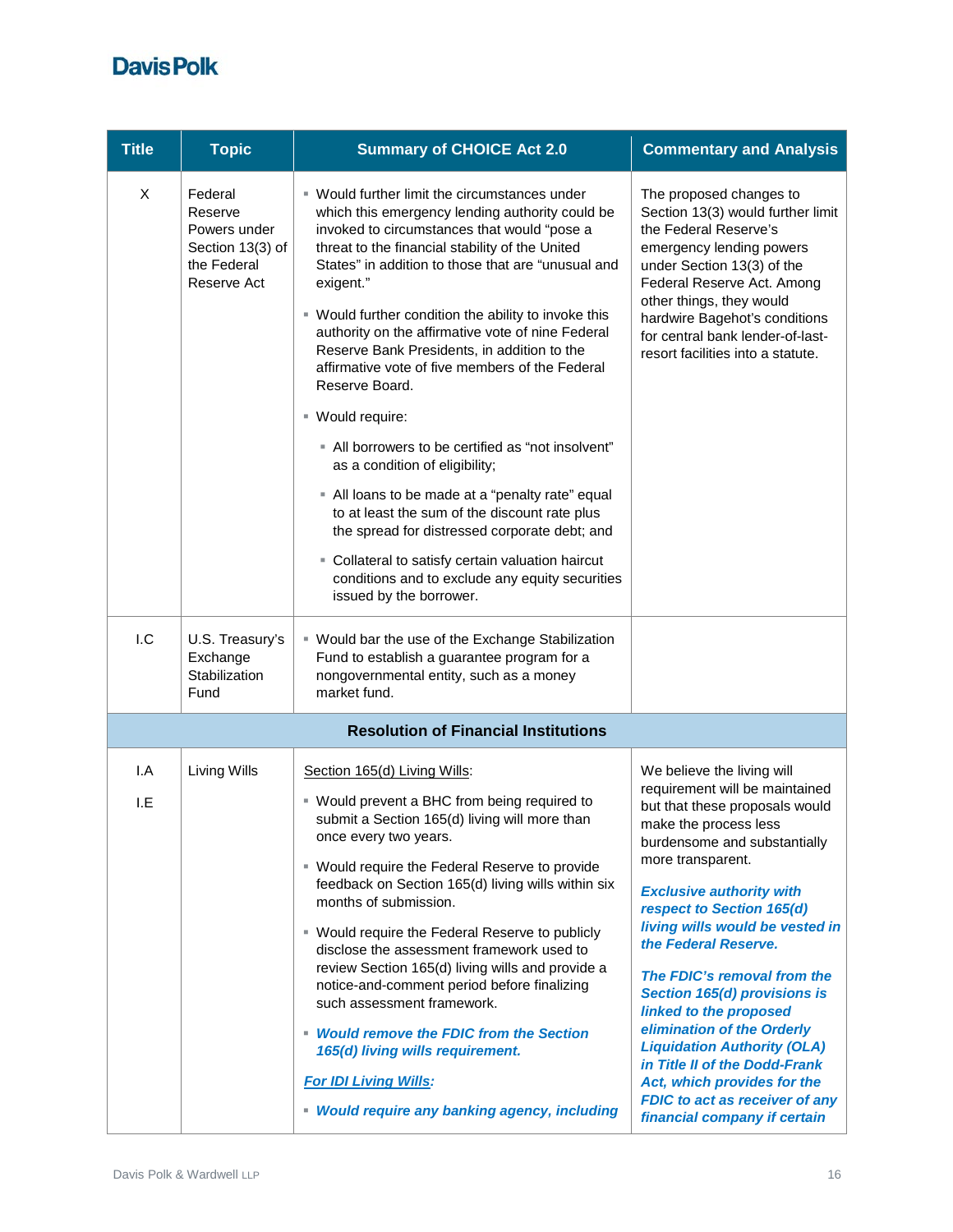| <b>Title</b> | <b>Topic</b>                                                                                                     | <b>Summary of CHOICE Act 2.0</b>                                                                                                                                                                                                                                                                                                                                                                                                                                                                                                                                                                                                                                                                                                                                                                       | <b>Commentary and Analysis</b>                                                                                                                                                                                                                                                                                                                                                                                                                                                                                                                                                                                                                       |
|--------------|------------------------------------------------------------------------------------------------------------------|--------------------------------------------------------------------------------------------------------------------------------------------------------------------------------------------------------------------------------------------------------------------------------------------------------------------------------------------------------------------------------------------------------------------------------------------------------------------------------------------------------------------------------------------------------------------------------------------------------------------------------------------------------------------------------------------------------------------------------------------------------------------------------------------------------|------------------------------------------------------------------------------------------------------------------------------------------------------------------------------------------------------------------------------------------------------------------------------------------------------------------------------------------------------------------------------------------------------------------------------------------------------------------------------------------------------------------------------------------------------------------------------------------------------------------------------------------------------|
|              |                                                                                                                  | the FDIC, that requires banking organizations<br>to submit resolution plans other than those<br>required under Section 165(d), including<br>insured depository institution (IDIs) living<br>wills, to: (1) disclose and seek comment on<br>their assessment frameworks, (2) review and<br>provide feedback on submitted plans within 6<br>months, and (3) comply with notice<br>requirements concerning deficiencies.<br>• Would prohibit banking agencies from<br>requiring the submission of such resolution<br>plans more often than every two years.<br><b>Would provide that any such resolution plan</b><br>will have no limiting effect on a bankruptcy<br>court or any authority authorized or required<br>to resolve the bank, nor will it form the basis<br>for any private right of action. | conditions are satisfied,<br>including that the resolution<br>of that company under the<br><b>Bankruptcy Code would have</b><br>serious adverse effects on<br><b>U.S. financial stability and the</b><br>use of OLA would avoid or<br>mitigate those effects.<br><b>These provisions would</b><br>extend many of the changes<br>proposed by CHOICE 1.0 for<br>Section 165(d) living wills to<br>the FDIC's solo IDI resolution<br>plan requirements.<br>A better alternative would be<br>to eliminate the duplicative<br>IDI solo rule, especially in<br>light of the very limited<br>feedback filers have received<br>from the FDIC over the years. |
| I.A<br>I.B   | <b>New</b><br>Subchapter V<br>of Chapter 11<br>of the<br>Bankruptcy<br>Code (also<br>known as New<br>Chapter 14) | ■ Would add a new Subchapter V to Chapter 11 of<br>the Bankruptcy Code, also known as new<br>Chapter 14, to facilitate single-point-of-entry<br>reorganizations for large financial companies.<br>Would be a replacement for the Orderly<br>Liquidation Authority in Title II of the Dodd-Frank<br>Act, which would be repealed.<br>Includes provisions that would facilitate the<br>I.<br>speedy transfer of assets to a bridge financial<br>holding company, override cross-default<br>provisions in subsidiary QFCs if certain<br>conditions are satisfied and provide a safe<br>harbor from avoidance actions for transfers of<br>assets to recapitalize those subsidiaries.                                                                                                                       | This proposal and the pending<br>Senate bill, S. 1840, which<br>would add a new Chapter 14 to<br>the Bankruptcy Code, are<br>substantially similar to the<br><b>Financial Institution Bankruptcy</b><br>Act, H.R. 2947, as passed by<br>the House in April 2016.<br>Its provisions would reinforce<br>the effect of the ISDA Protocol<br>on cross-defaults and the<br>secured support agreements<br>and other measures that have<br>been put in place or are being<br>considered in the Title I<br>resolution planning process.                                                                                                                      |
|              |                                                                                                                  | <b>Capital Formation</b>                                                                                                                                                                                                                                                                                                                                                                                                                                                                                                                                                                                                                                                                                                                                                                               |                                                                                                                                                                                                                                                                                                                                                                                                                                                                                                                                                                                                                                                      |
| VIII.B       | <b>Securities</b>                                                                                                | ■ Would direct the SEC to revise the definition of                                                                                                                                                                                                                                                                                                                                                                                                                                                                                                                                                                                                                                                                                                                                                     | These provisions would make                                                                                                                                                                                                                                                                                                                                                                                                                                                                                                                                                                                                                          |
| IV.B         | Offerings and<br><b>Related Matters</b>                                                                          | "general solicitation" in Reg D so that it does not<br>cover advertisements for meetings with issuers                                                                                                                                                                                                                                                                                                                                                                                                                                                                                                                                                                                                                                                                                                  | various adjustments to ease<br>particular burdens in connection                                                                                                                                                                                                                                                                                                                                                                                                                                                                                                                                                                                      |
| IV.E         |                                                                                                                  | sponsored by angel investor groups, venture<br>forums, venture capital associations and certain                                                                                                                                                                                                                                                                                                                                                                                                                                                                                                                                                                                                                                                                                                        | with securities offerings, prevent<br>the SEC from imposing certain                                                                                                                                                                                                                                                                                                                                                                                                                                                                                                                                                                                  |
| IV.F         |                                                                                                                  | other entities (as long as the advertisement does<br>not reference a specific securities offering), or                                                                                                                                                                                                                                                                                                                                                                                                                                                                                                                                                                                                                                                                                                 | new burdens that it has<br>proposed and expand the                                                                                                                                                                                                                                                                                                                                                                                                                                                                                                                                                                                                   |
| IV.G<br>IV.K |                                                                                                                  | apply to the meetings themselves, as long as<br>only specified information about the issuers'<br>securities offerings is presented at the meetings.                                                                                                                                                                                                                                                                                                                                                                                                                                                                                                                                                                                                                                                    | availability of existing<br>exemptions from securities<br>registration requirements.                                                                                                                                                                                                                                                                                                                                                                                                                                                                                                                                                                 |
|              |                                                                                                                  |                                                                                                                                                                                                                                                                                                                                                                                                                                                                                                                                                                                                                                                                                                                                                                                                        |                                                                                                                                                                                                                                                                                                                                                                                                                                                                                                                                                                                                                                                      |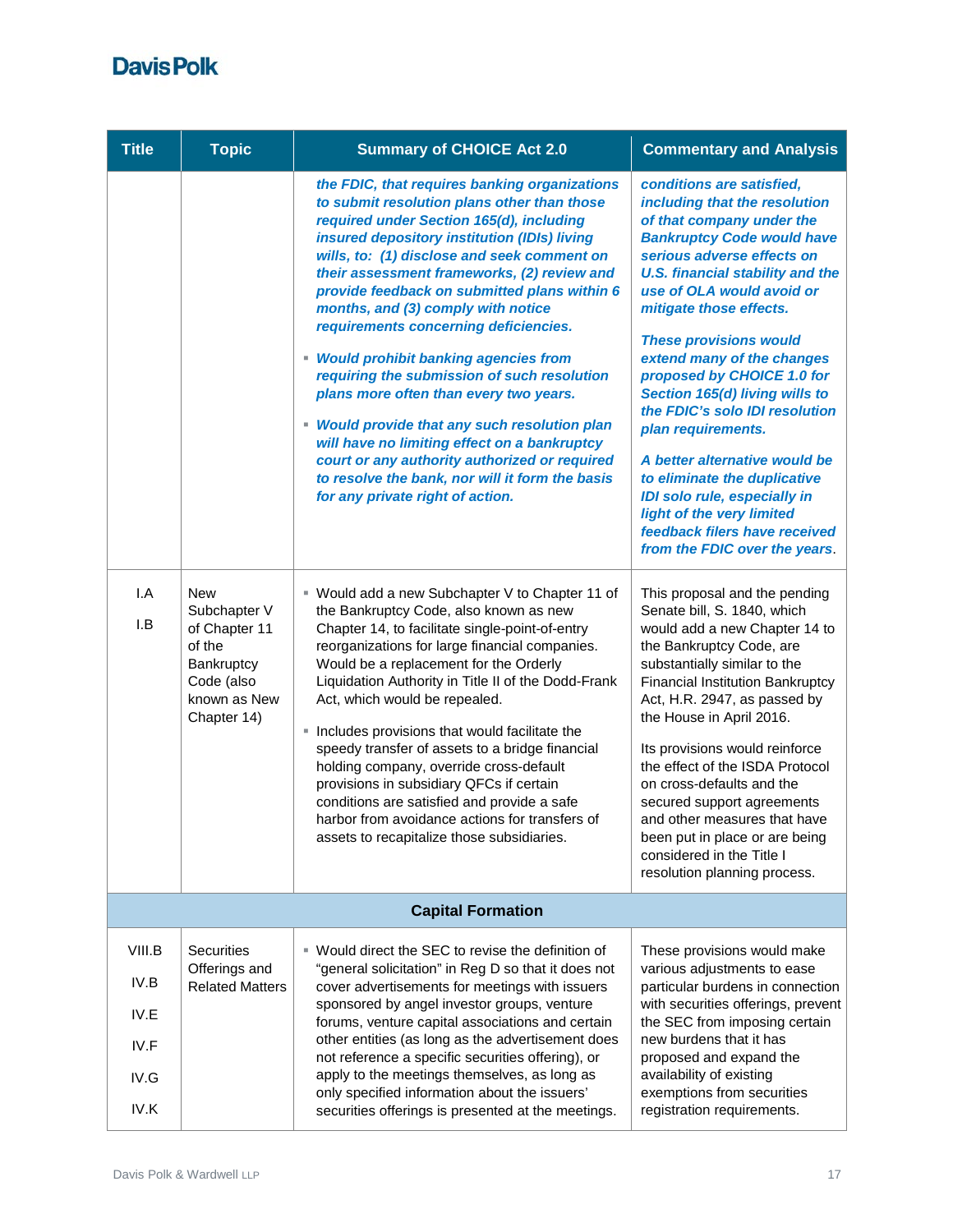| <b>Title</b>                         | <b>Topic</b> | <b>Summary of CHOICE Act 2.0</b>                                                                                                                                                                                                                                                                                                                                                                                                                                                                                | <b>Commentary and Analysis</b>                                                                                                                                                                                                              |
|--------------------------------------|--------------|-----------------------------------------------------------------------------------------------------------------------------------------------------------------------------------------------------------------------------------------------------------------------------------------------------------------------------------------------------------------------------------------------------------------------------------------------------------------------------------------------------------------|---------------------------------------------------------------------------------------------------------------------------------------------------------------------------------------------------------------------------------------------|
| IV.N<br>IV.S<br>IV.T<br>IV.U<br>IV.V |              | ■ Would forbid the SEC from requiring the filing of<br>general solicitation materials in a Reg D offering.<br>Would forbid the SEC from applying the sales<br>literature rules that apply to mutual funds to<br>private funds. Would require the SEC to add<br>"knowledgeable employees" of private funds to<br>the list of accredited investors who may invest in<br>their funds.                                                                                                                              | A separate bill relating to the<br>proposed ETF research report<br>safe harbor passed the House<br>on May 1, 2017 and was<br>previously approved by the<br>Senate Banking Committee but<br>has not yet been voted on by<br>the full Senate. |
|                                      |              | ■ Would repeal the Dodd-Frank mandate that may<br>have caused the SEC to increase the dollar<br>thresholds for accredited investor status every<br>four years. Would create a new statutory<br>definition of "accredited investor" that would<br>freeze the income test at \$200,000 (or \$300,000<br>including spousal income), but would inflation-<br>adjust the net worth test (currently \$1 million,<br>excluding primary residence) every five years.                                                    |                                                                                                                                                                                                                                             |
|                                      |              | • Private companies issuing equity to their<br>employees would be able to issue up to \$20<br>million (increased from \$10 million in CHOICE<br>1.0) per year (compared to \$5 million under<br>current law) before more comprehensive<br>disclosure, including financial statements, must<br>be provided to the recipients.                                                                                                                                                                                    |                                                                                                                                                                                                                                             |
|                                      |              | ■ Would direct the SEC to establish a safe harbor<br>for research reports on ETFs issued by broker-<br>dealers similar to the Rule 139 safe harbor for<br>operating companies.                                                                                                                                                                                                                                                                                                                                  |                                                                                                                                                                                                                                             |
|                                      |              | " Would expand Form S-3 eligibility to include any<br>registrant with listed equity securities, even those<br>that do not meet the \$75 million minimum float<br>requirement.                                                                                                                                                                                                                                                                                                                                   |                                                                                                                                                                                                                                             |
|                                      |              | Would extend state Blue Sky preemption to any<br>security that is listed on any national securities<br>exchange, or tier or segment thereof, or to any<br>senior security of such a listed security as<br>opposed to granting Blue Sky preemption only to<br>securities (and securities senior thereto) listed on<br>NYSE, NYSE Amex and Nasdaq and any other<br>national securities exchange whose listing<br>standards are deemed by the SEC to be<br>substantially similar to NYSE, NYSE Amex and<br>Nasdaq. |                                                                                                                                                                                                                                             |
|                                      |              | • Would liberalize the Securities Act exemption<br>contained in Section 4(a)(7) (the exemption<br>for private resales adopted as part of the<br><b>FAST Act) to eliminate information</b><br>requirements and permit general solicitation,                                                                                                                                                                                                                                                                      |                                                                                                                                                                                                                                             |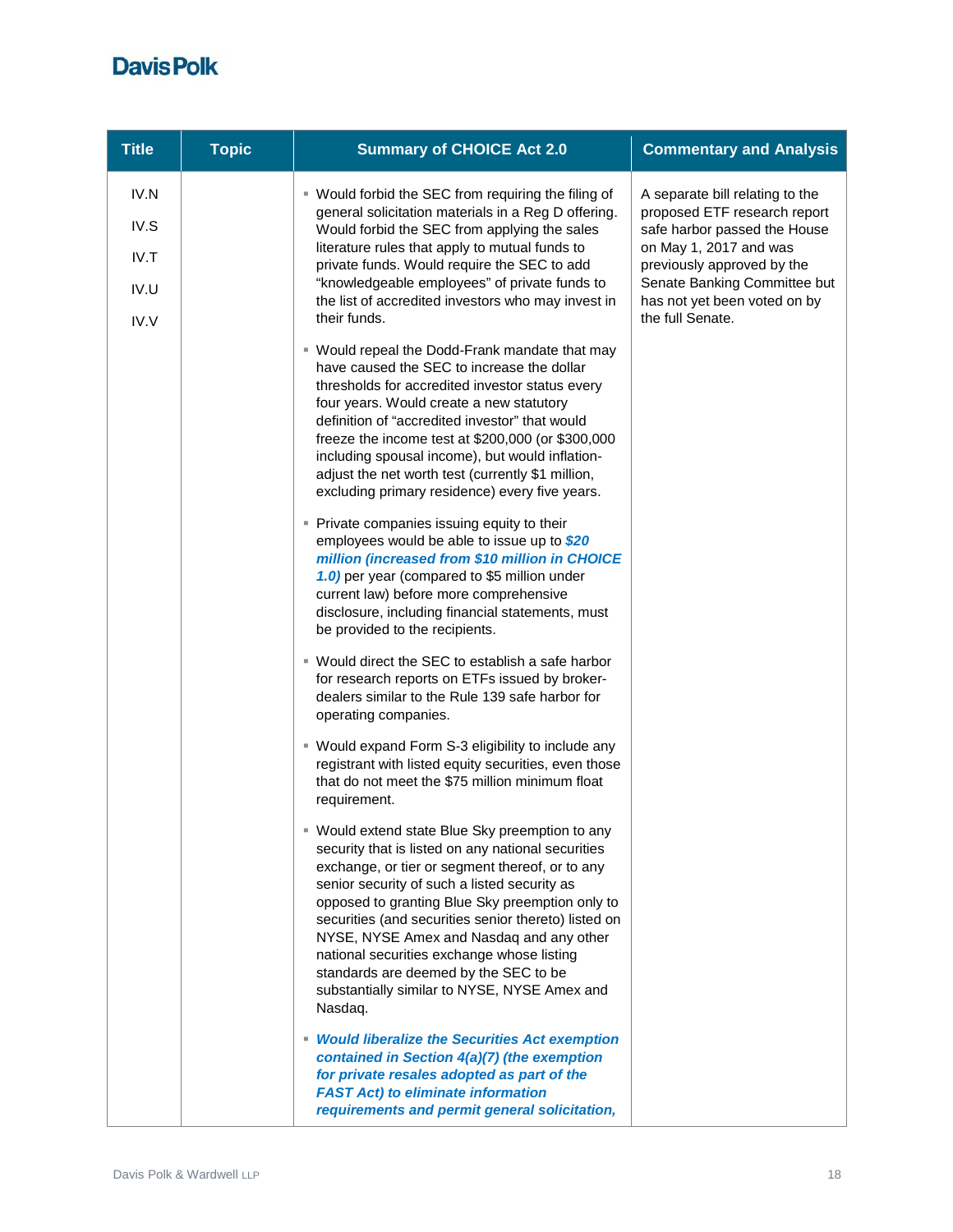| <b>Title</b> | <b>Topic</b>                                     | <b>Summary of CHOICE Act 2.0</b>                                                                                                                                                                                                                                                                                                                                                                                                                                                                                                                                                                                                                                                                                                                                                                                                                                                                                 | <b>Commentary and Analysis</b>                                                                                                                                                                                                                                                          |
|--------------|--------------------------------------------------|------------------------------------------------------------------------------------------------------------------------------------------------------------------------------------------------------------------------------------------------------------------------------------------------------------------------------------------------------------------------------------------------------------------------------------------------------------------------------------------------------------------------------------------------------------------------------------------------------------------------------------------------------------------------------------------------------------------------------------------------------------------------------------------------------------------------------------------------------------------------------------------------------------------|-----------------------------------------------------------------------------------------------------------------------------------------------------------------------------------------------------------------------------------------------------------------------------------------|
|              |                                                  | so long as sales are made through a platform<br>available only to accredited investors.<br>• Would amend the triggers under Section<br>12(g) of the Exchange Act pursuant to which<br>a private company must register its securities<br>with the SEC (1) to amend the trigger from<br>500 non-accredited holders to 2,000, and (2)<br>permit companies to deregister once they<br>have less than 1,200 holders, up from 300.<br>" Would increase the "Regulation A+"<br>threshold under the JOBS Act from offerings<br>of up to \$50 million during a 12-month period<br>to \$75 million, and index the threshold for<br><i>inflation.</i><br>" Would extend certain of the "IPO on-ramp"<br>provisions of the JOBS Act, currently<br>available only to emerging growth<br>companies, to all issuers, including (1) the<br>pre-registration statement "testing the<br>waters" provisions, and (2) the ability to |                                                                                                                                                                                                                                                                                         |
|              |                                                  | submit an IPO registration statement for<br>confidential review by the SEC staff. The new<br>provisions would also reduce the timeframe<br>prior to the first road show (from 21 day to 15<br>days) by which the confidential filings must<br>be made public.                                                                                                                                                                                                                                                                                                                                                                                                                                                                                                                                                                                                                                                    |                                                                                                                                                                                                                                                                                         |
| VIII.B       | <b>Credit Ratings</b><br>in Prospectuses         | ■ Would reinstate Securities Act Rule 436(g) and<br>therefore allow an issuer to include a security<br>rating from a credit rating agency in a prospectus<br>for that security, without filing with the SEC a<br>consent of the credit rating agency (which no<br>credit rating agency will typically provide due to<br>the resulting statutory liability).                                                                                                                                                                                                                                                                                                                                                                                                                                                                                                                                                      | This provision would have<br>minimal impact on market<br>practice because Dodd-Frank<br>continued to permit credit<br>ratings in term sheets.                                                                                                                                           |
| VIII.B       | Conflict<br><b>Minerals</b><br><b>Disclosure</b> | " Would repeal conflict minerals, resource<br>extraction and mine safety disclosure<br>requirements.                                                                                                                                                                                                                                                                                                                                                                                                                                                                                                                                                                                                                                                                                                                                                                                                             | <b>Using the Congressional</b><br><b>Review Act, Congress</b><br>overrode the SEC's resource<br>extraction payments rule on<br>February 14, 2017.                                                                                                                                       |
| VIII.B       | Corporate<br>Governance                          | ■ Would repeal Dodd-Frank authority for the SEC<br>to issue proxy access rules.<br>■ Would repeal requirement for SEC proxy<br>disclosure rules on whether and why the same or<br>different persons serve as Chairman and CEO of<br>an issuer.<br>• Would amend the rules for shareholder                                                                                                                                                                                                                                                                                                                                                                                                                                                                                                                                                                                                                        | The repeal of the Dodd-Frank<br>authority would have little<br>effective impact for the many<br>companies that have already<br>adopted proxy access bylaws in<br>response to shareholder<br>pressure or on their own<br>motion. Shareholders would be<br>expected to continue using the |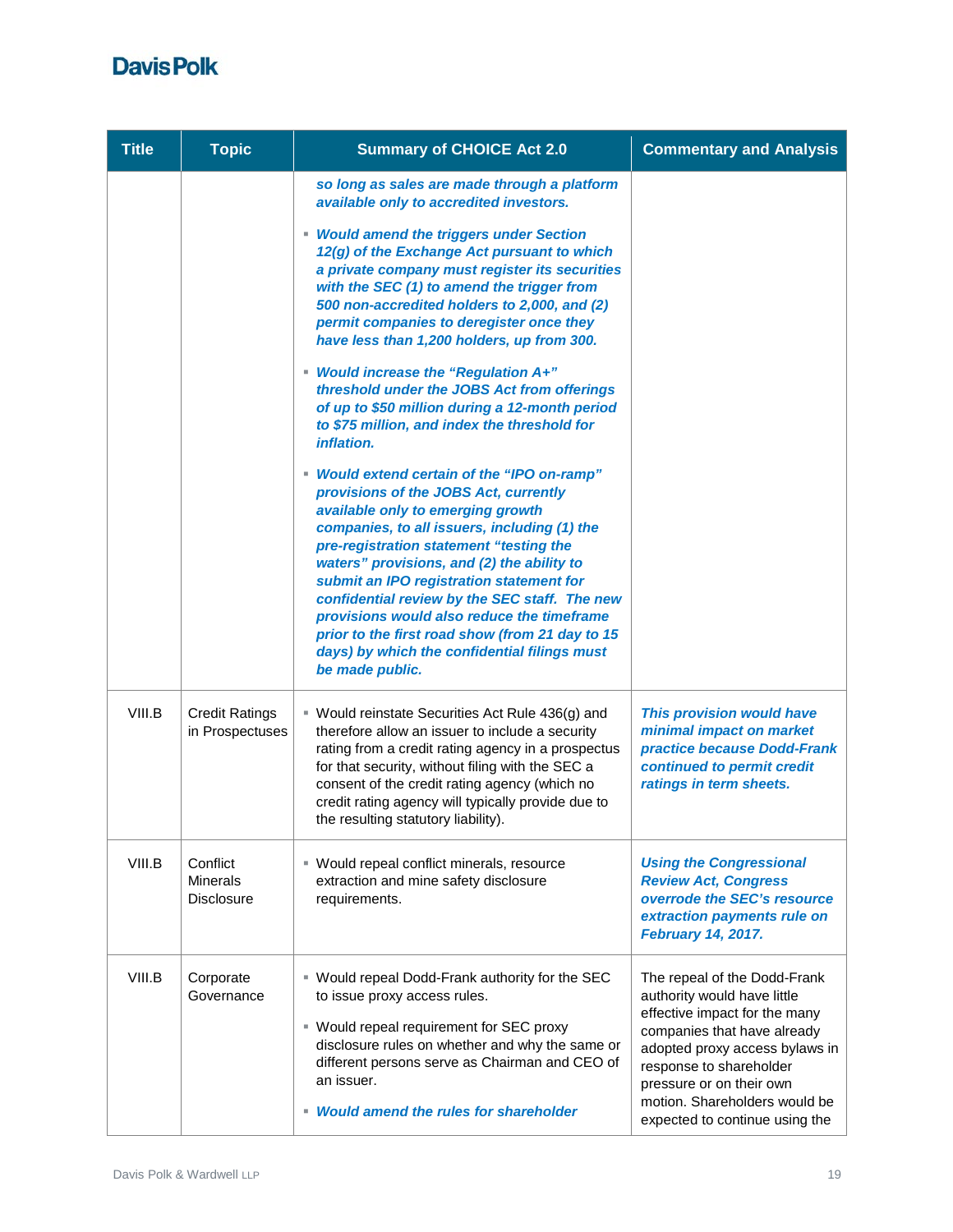| <b>Title</b>                                           | <b>Topic</b>                                        | <b>Summary of CHOICE Act 2.0</b>                                                                                                                                                                                                                                                                                                                                                                                                                                                                                                                                                                                                                                                                                                                                                                                                                                                                                                                                                                                                                                                                                                        | <b>Commentary and Analysis</b>                                                                                                                                                                                                                                                                                                                                                                                                                                                                                                                                                                                                                                                                                                                                                                                                                                                               |
|--------------------------------------------------------|-----------------------------------------------------|-----------------------------------------------------------------------------------------------------------------------------------------------------------------------------------------------------------------------------------------------------------------------------------------------------------------------------------------------------------------------------------------------------------------------------------------------------------------------------------------------------------------------------------------------------------------------------------------------------------------------------------------------------------------------------------------------------------------------------------------------------------------------------------------------------------------------------------------------------------------------------------------------------------------------------------------------------------------------------------------------------------------------------------------------------------------------------------------------------------------------------------------|----------------------------------------------------------------------------------------------------------------------------------------------------------------------------------------------------------------------------------------------------------------------------------------------------------------------------------------------------------------------------------------------------------------------------------------------------------------------------------------------------------------------------------------------------------------------------------------------------------------------------------------------------------------------------------------------------------------------------------------------------------------------------------------------------------------------------------------------------------------------------------------------|
|                                                        |                                                     | proposals (Exchange Act Rule 14a-8) by:<br>• Increasing the required voting success<br>thresholds for when a shareholder may<br>submit a proposal similar to one that<br>appeared in the company's proxy<br>statement within the last 5 calendar years<br>to: (1) 6% (currently 3%) if proposed once<br>in the preceding 5 years; (2) 15% (currently<br>6%) if proposed twice in the preceding 5<br>years; and (3) 30% (currently 10%) if<br>proposed three times or more in the<br>preceding 5 years.<br>• Changing the holding requirement for a<br>shareholder to be eligible to submit a<br>proposal to require 1% ownership of the<br>company's voting securities for 3 years<br>(currently \$2000 worth of voting securities<br>for 1 year).<br>• Would provide that an issuer may exclude<br>from its proxy materials a shareholder<br>proposal submitted by a person in such<br>person's capacity as a "proxy,<br>representative, agent, or person otherwise<br>acting on behalf of a shareholder."<br>• Would prohibit the SEC from requiring<br>companies to use a universal proxy ballot in<br>contested director elections. | shareholder proposal rule to<br>pressure companies to adopt<br>proxy access bylaws.<br><b>Resubmission thresholds are</b><br>rarely used to exclude<br>consequential shareholder<br>proposals; these changes are<br>unlikely to affect that.<br>On the other hand, changing<br>the holding requirement<br>would have a major impact by<br>precluding most public<br>pension funds, unions, ESG<br>investors and individual<br>shareholder advocates from<br>using the shareholder<br>proposal rule.<br>This bill of attainder-style<br>provision is aimed at one<br>shareholder advocate in<br>particular, who would likely<br>find a way around it.<br><b>Companies may still be</b><br>required to use universal<br>proxies through shareholder<br>action under the shareholder<br>proposal rule, as universal<br>proxies are favored by<br>influential institutional<br><i>investors.</i> |
| IV.C<br>IV.I<br>IV.J<br>IV.L<br>IV.M<br>IV.P<br>VIII.B | Smaller Issuer<br><b>Capital Markets</b><br>Reforms | ■ Would exempt emerging growth companies and<br>temporarily exempt companies with less than<br>\$250 million in gross revenues from the SEC's<br>xBRL rules.<br>■ Would extend the Sarbanes-Oxley Section<br>404(b) exemption for a company that loses<br>emerging growth company status after five years<br>if its average gross revenues over the preceding<br>three years are less than \$50 million, until the<br>earlier of average gross revenues exceeding \$50<br>million and 10 years from its IPO.<br>■ Would extend the Sarbanes-Oxley Section<br>404(b) exemption to any issuer with total market<br>cap of less than \$500 million [revised from<br>\$250 million].<br>■ Would require the SEC to review the findings                                                                                                                                                                                                                                                                                                                                                                                                      | Would seek to promote capital<br>formation by smaller issuers by<br>expanding the availability of<br>certain exemptions adopted<br>under the JOBS Act, creating<br>additional registration<br>exemptions for small offerings,<br>facilitating new forms of<br>secondary market liquidity<br>through less regulated venture<br>exchanges and incentivizing<br>market-making on such<br>exchanges.<br><b>Would replace the</b><br>crowdfunding provisions of<br>the Securities Act with a less<br>restrictive version considered<br>by Congress during the                                                                                                                                                                                                                                                                                                                                     |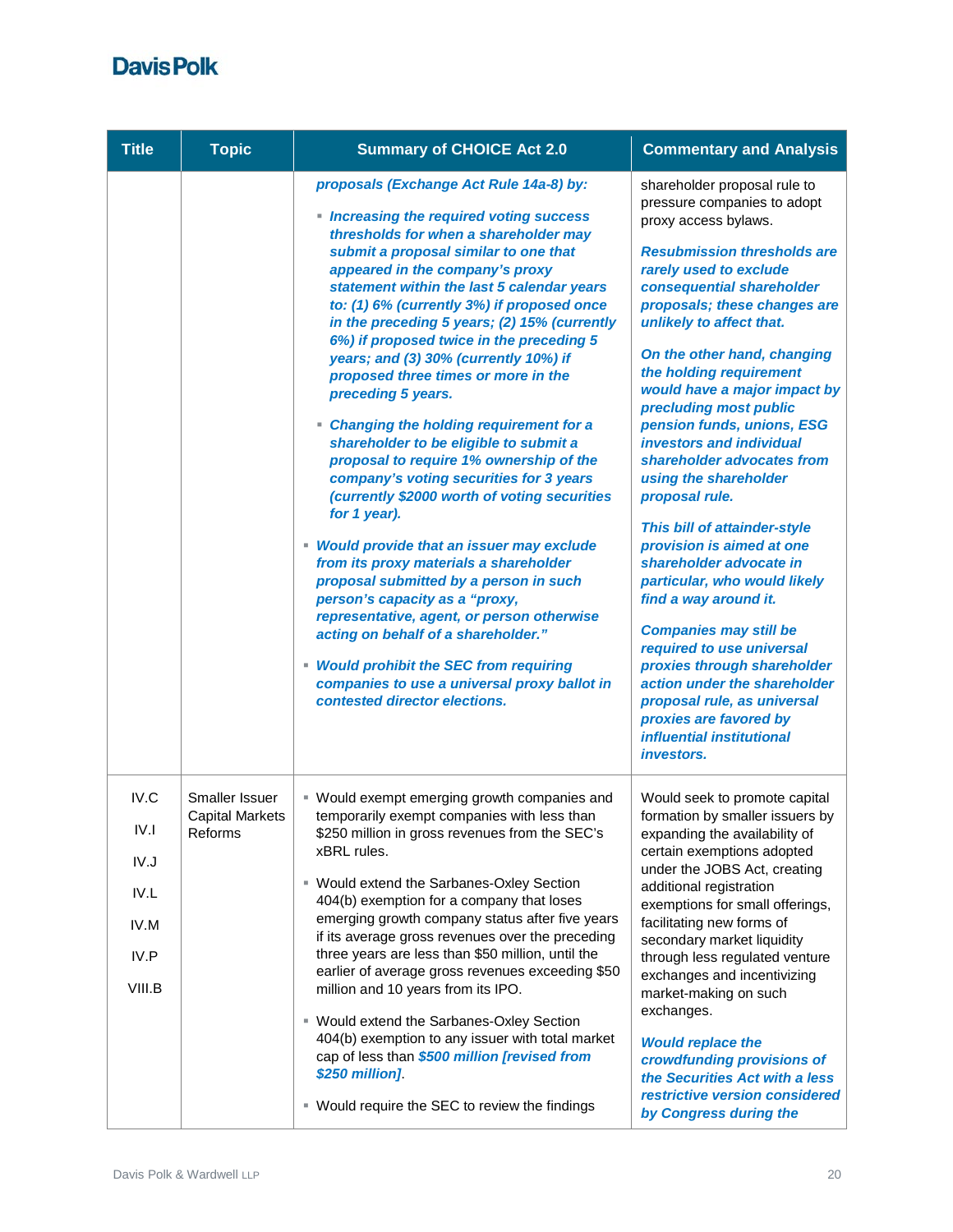| <b>Title</b> | <b>Topic</b>                                     | <b>Summary of CHOICE Act 2.0</b>                                                                                                                                                                                                                                                                                                                                                                                                                                                                                                                                                                                                                                                                                                                                                                                                                                                                                                               | <b>Commentary and Analysis</b>                                                                                                                                                                                                                                                                                                                                                                                           |  |
|--------------|--------------------------------------------------|------------------------------------------------------------------------------------------------------------------------------------------------------------------------------------------------------------------------------------------------------------------------------------------------------------------------------------------------------------------------------------------------------------------------------------------------------------------------------------------------------------------------------------------------------------------------------------------------------------------------------------------------------------------------------------------------------------------------------------------------------------------------------------------------------------------------------------------------------------------------------------------------------------------------------------------------|--------------------------------------------------------------------------------------------------------------------------------------------------------------------------------------------------------------------------------------------------------------------------------------------------------------------------------------------------------------------------------------------------------------------------|--|
|              |                                                  | and recommendations of the existing Annual<br>Government-Business Forum on Small Business<br>Capital Formation, assess the findings and<br>recommendations and disclose the actions, if<br>any, it intends to take based on the findings and<br>recommendations.<br>" Would provide for the creation of "venture<br>exchanges" that may list smaller issuers and<br>exempt such exchanges from certain<br>requirements applicable to other national<br>securities exchanges, including Regulation NMS<br>and Regulation ATS, or any requirement to use<br>decimal pricing increments.<br>■ Would exempt from Securities Act registration<br>and state Blue Sky laws certain "micro-offerings"<br>of securities (less than \$500,000 in a 12-month<br>period) made to 35 or fewer purchasers having a<br>pre-existing relationship with the issuer.<br>" Would relax certain restrictions under the<br>crowdfunding provisions of the JOBS Act. | original JOBS Act debate but<br>not ultimately adopted.<br>A separate bill requiring the<br><b>SEC to review the findings</b><br>and recommendations of the<br>existing Annual Government-<br><b>Business Forum on Small</b><br><b>Business Capital Formation</b><br>passed the House on May 1,<br>2017.                                                                                                                 |  |
| VIII.B       | Securitization<br><b>Risk Retention</b><br>Rules | • Would remove risk retention for non-residential<br>mortgage securitizations.                                                                                                                                                                                                                                                                                                                                                                                                                                                                                                                                                                                                                                                                                                                                                                                                                                                                 | Would result in only non-<br>qualified residential mortgage<br>securitizations, as defined in<br>regulations, being subject to the<br>risk retention requirements.                                                                                                                                                                                                                                                       |  |
| IV.A         | M&A Broker-<br>Dealer<br>Registration            | ■ Would exempt from broker-dealer registration<br>certain merger and acquisition brokers<br>intermediating the sales of privately held small-<br>and medium-sized companies.                                                                                                                                                                                                                                                                                                                                                                                                                                                                                                                                                                                                                                                                                                                                                                   | Adoption may have limited<br>impact, as the SEC staff has<br>previously issued a no-action<br>letter, which coincided with<br>Congress considering a prior<br>version of this legislation, that<br>provides similar relief, although<br>with slightly different conditions.<br>The no-action letter in some<br>ways provides broader relief, in<br>that it is available without regard<br>to the size of the M&A target. |  |
| IV.Q         | Proxy Advisory<br>Firms                          | • Would require proxy advisory firms to register<br>with and be subject to regulation by the SEC.                                                                                                                                                                                                                                                                                                                                                                                                                                                                                                                                                                                                                                                                                                                                                                                                                                              | Institutional Shareholder<br>Services (ISS), the largest<br>proxy advisory firm, is already<br>registered with the SEC as an<br>investment adviser.                                                                                                                                                                                                                                                                      |  |
|              | <b>FSOC Reforms</b>                              |                                                                                                                                                                                                                                                                                                                                                                                                                                                                                                                                                                                                                                                                                                                                                                                                                                                                                                                                                |                                                                                                                                                                                                                                                                                                                                                                                                                          |  |
| I.E          | <b>OFR</b>                                       | " Complete repeal.                                                                                                                                                                                                                                                                                                                                                                                                                                                                                                                                                                                                                                                                                                                                                                                                                                                                                                                             |                                                                                                                                                                                                                                                                                                                                                                                                                          |  |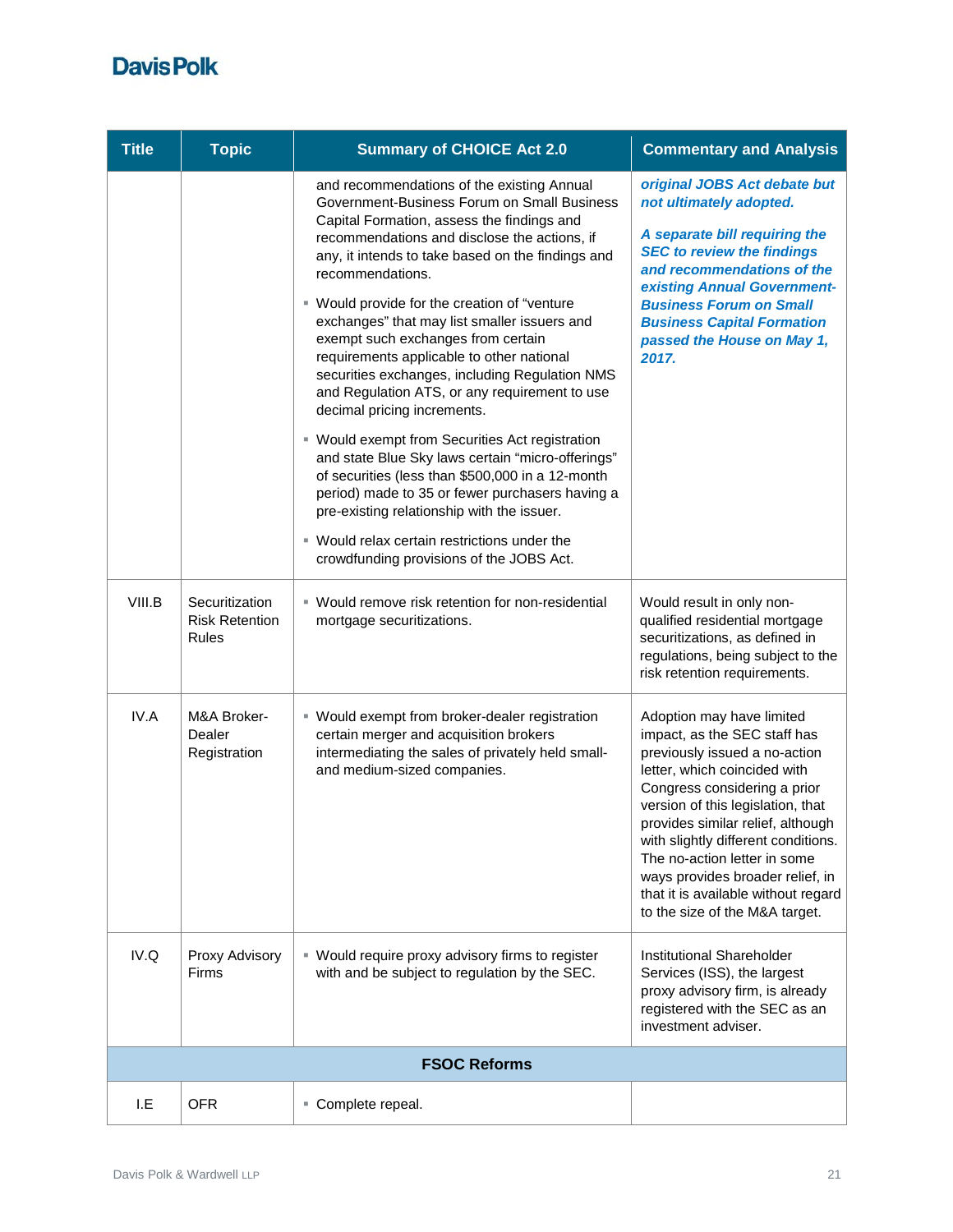| <b>Title</b> | <b>Topic</b>                                                                          | <b>Summary of CHOICE Act 2.0</b>                                                                                                                                                                                                                                                                                                                                                                                                                                                                                                                                                                                                                                                                                                                                                                                                                                                                                                                                                                                                                 | <b>Commentary and Analysis</b>                                                                                                                                                                                                                                                                                                                                                                                                                                                                                                                                                                                                                                                                                                                                                                                                                       |
|--------------|---------------------------------------------------------------------------------------|--------------------------------------------------------------------------------------------------------------------------------------------------------------------------------------------------------------------------------------------------------------------------------------------------------------------------------------------------------------------------------------------------------------------------------------------------------------------------------------------------------------------------------------------------------------------------------------------------------------------------------------------------------------------------------------------------------------------------------------------------------------------------------------------------------------------------------------------------------------------------------------------------------------------------------------------------------------------------------------------------------------------------------------------------|------------------------------------------------------------------------------------------------------------------------------------------------------------------------------------------------------------------------------------------------------------------------------------------------------------------------------------------------------------------------------------------------------------------------------------------------------------------------------------------------------------------------------------------------------------------------------------------------------------------------------------------------------------------------------------------------------------------------------------------------------------------------------------------------------------------------------------------------------|
| I.E          | <b>FSOC Authority</b><br>and Other<br>Regulatory<br>Authorities over<br>Nonbank SIFIs | ■ Would repeal FSOC's authority to designate<br>nonbank financial companies as nonbank SIFIs<br>and related regulatory authorities (e.g., Federal<br>Reserve regulatory and oversight authority over<br>nonbank SIFIs).<br>" Would repeal FSOC's authority to recommend<br>enhanced prudential standards and reporting<br>and disclosure requirements for large,<br>interconnected BHCs.<br>" Would repeal FSOC's authority to identify<br>systemically important financial market utilities<br>and payment, clearing and settlement activities.<br>" Would repeal FSOC's authority to issue<br>recommendations to primary financial regulatory<br>agencies to apply new or heightened standards<br>to activities determined to have adverse impacts<br>on U.S. financial markets (i.e., systemically<br>important activities).<br>" Would repeal FSOC's authority to impose<br>restrictions on or require divestitures by large<br>BHCs determined to pose a grave threat to<br>financial stability (also known as the Kanjorski<br>Amendment). | Companies currently<br>designated as nonbank SIFIs<br>would shed that status and no<br>longer be subject to Federal<br>Reserve oversight, EPS and<br>other consequences of being<br>designated as nonbank SIFIs.<br>Would turn FSOC into an<br>interagency forum for<br>monitoring financial stability,<br>financial regulatory proposals<br>and market developments,<br>information-sharing, research,<br>discussion and congressional<br>reporting.<br>FSOC would retain authority to<br>collect information from BHCs<br>and nonbank financial<br>companies and make<br>recommendations to member<br>agencies.<br>The Chairperson of FSOC<br>would remain obligated to<br>periodically carry out a study of<br>the economic impact of financial<br>services regulatory limitations<br>intended to reduce systemic risk<br>and report to Congress. |
| 1.E          | FSOC:<br>Membership,<br>Governance<br>and Oversight                                   | ■ Would change FSOC membership to include all<br>members of multi-member agencies, with one<br>vote per agency (the OCC would be<br>represented by the Comptroller only, and the<br>FHFA would be represented by its Director<br>only).<br>■ Would enhance the ability of Congress to<br>exercise oversight over FSOC, including by<br>permitting members of the House Financial<br>Services Committee and Senate Banking<br>Committee to attend all meetings.<br>■ FSOC would become subject to the Sunshine<br>Act.<br>■ Would replace FSOC's funding from the OFR<br>budget with a flat \$4 million annual appropriation.                                                                                                                                                                                                                                                                                                                                                                                                                     | The inclusion of all members of<br>multi-member agencies would:<br><b>Significantly expand</b><br>FSOC's membership;<br>- Allow minority party<br>members to voice<br>objections and concerns;<br>and<br>Decrease the influence of<br>the agencies' chairs.<br>Would not alter which financial<br>regulatory agencies are<br>represented on FSOC.<br>GAO would retain authority to<br>audit FSOC activities.                                                                                                                                                                                                                                                                                                                                                                                                                                         |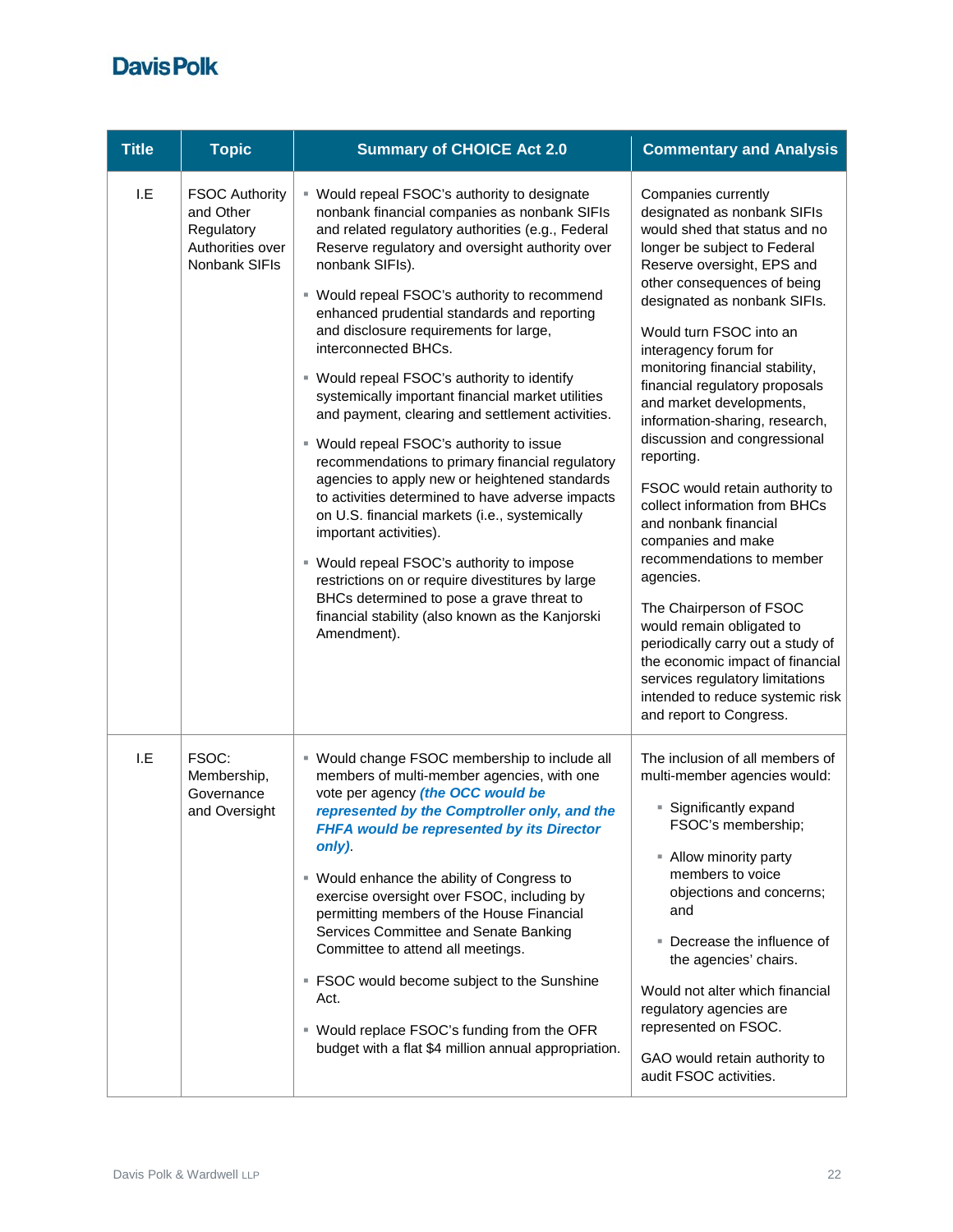| <b>Title</b>                     | <b>Topic</b>                                          | <b>Summary of CHOICE Act 2.0</b>                                                                                                                                                                                                                                                                                                                                                                                                                                                                                                                                                                                                                                                                                                                                                                 | <b>Commentary and Analysis</b>                                                                                                                                                                                                                                                                                                                                                                                                                                                                                                                    |
|----------------------------------|-------------------------------------------------------|--------------------------------------------------------------------------------------------------------------------------------------------------------------------------------------------------------------------------------------------------------------------------------------------------------------------------------------------------------------------------------------------------------------------------------------------------------------------------------------------------------------------------------------------------------------------------------------------------------------------------------------------------------------------------------------------------------------------------------------------------------------------------------------------------|---------------------------------------------------------------------------------------------------------------------------------------------------------------------------------------------------------------------------------------------------------------------------------------------------------------------------------------------------------------------------------------------------------------------------------------------------------------------------------------------------------------------------------------------------|
| I.D                              | <b>SIFMU</b><br>Designation                           | Complete repeal.                                                                                                                                                                                                                                                                                                                                                                                                                                                                                                                                                                                                                                                                                                                                                                                 | As a result, access to the<br>Federal Reserve's discount<br>window would be eliminated.                                                                                                                                                                                                                                                                                                                                                                                                                                                           |
| XI                               | Insurance                                             | " Would establish a new Independent Insurance<br>Advocate within Treasury, which would<br>consolidate and replace FSOC's independent<br>member with insurance expertise and Treasury's<br>Federal Insurance Office.<br>" Would require Treasury and the U.S. Trade<br>Representative to publish for comment proposed<br>agreements with non-U.S. authorities concerning<br>prudential measures involving insurance or<br>reinsurance.                                                                                                                                                                                                                                                                                                                                                            | FSOC would continue to have a<br>designated voting member with<br>insurance expertise.                                                                                                                                                                                                                                                                                                                                                                                                                                                            |
|                                  |                                                       | <b>SEC and CFTC Regulation and Structural Reforms</b>                                                                                                                                                                                                                                                                                                                                                                                                                                                                                                                                                                                                                                                                                                                                            |                                                                                                                                                                                                                                                                                                                                                                                                                                                                                                                                                   |
| VIII.C                           | <b>OTC</b><br><b>Derivatives</b>                      | " Would require the CFTC and SEC to harmonize<br>Title VII derivatives rules.<br>• Would exempt interaffiliate swaps and<br>security-based swaps between majority<br>owned affiliates from Title VII swap or<br>security-based swap regulations, except for<br>reporting risk management and anti-evasion<br>provisions.<br>• [Deletes the CHOICE 1.0 requirement that the<br><b>CFTC engage in Title VII cross-border</b><br>rulemaking and pursue substituted<br>compliance with non-U.S. regimes.]                                                                                                                                                                                                                                                                                            | While the Dodd-Frank Act<br>statutory derivatives reforms<br>would remain intact, the<br>harmonization and rulemaking<br>requirements may result in<br>substantive changes to Title VII<br>regulations.<br>The interaffiliate exemption<br>would expand upon existing<br>relief under the CEA and<br><b>CFTC staff guidance for inter-</b><br>affiliate swaps.                                                                                                                                                                                    |
| VIII.A<br>VIII.B<br>IV.H<br>IV.O | Investment<br>Advisers and<br>Investment<br>Companies | " Would require the SEC to exempt advisers to PE<br>funds from Advisers Act registration and<br>reporting.<br>" Would eliminate FSOC's authority to obtain Form<br>PF filings from the SEC and the requirement for<br>the SEC to consult with FSOC.<br>$\blacksquare$ Would amend Section 3(c)(1) of the Investment<br>Company Act to permit qualifying venture capital<br>funds beneficially owned by no more than 500<br>persons (up from 100 under existing law and<br>from 250 in CHOICE 1.0), to qualify for the<br>3(c)(1) exemption. The definition of qualifying<br>venture capital fund would include a fund with up<br>to \$50 million of committed capital (up from \$10<br>million in CHOICE 1.0).<br>■ Would reform regulation of business<br>development companies with respect to | Would ease registration and<br>regulatory requirements for<br>limited types of investment<br>advisers and investment funds<br>and would refocus Form PF on<br>investor protection and away<br>from systemic risk<br>considerations.<br><b>Would streamline the</b><br><b>Investment Company Act</b><br>exemptive order application<br>process and increase<br>requirements for plaintiffs in<br>bringing claims for a breach<br>of fiduciary duty with respect<br>to compensation under<br>Section 36(b) of the<br><b>Investment Company Act.</b> |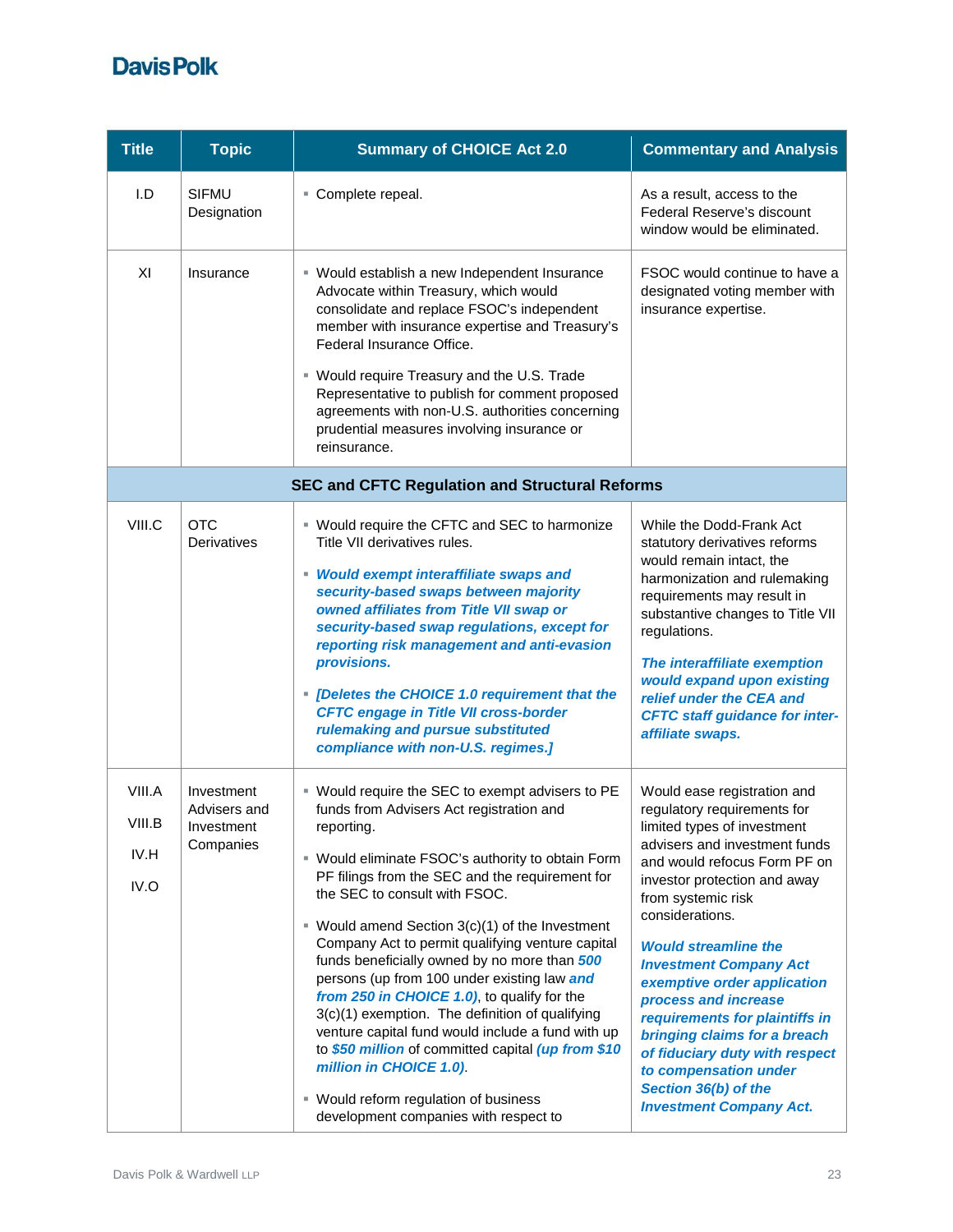| <b>Title</b> | <b>Topic</b>                                            | <b>Summary of CHOICE Act 2.0</b>                                                                                                                                                                                                                                                                                                                                                                                                                                                                                                                                                                                                                                                                                                                                                                                                                                                                                                                                                                                                                                                                                       | <b>Commentary and Analysis</b>                                                                                                                                                                                                           |
|--------------|---------------------------------------------------------|------------------------------------------------------------------------------------------------------------------------------------------------------------------------------------------------------------------------------------------------------------------------------------------------------------------------------------------------------------------------------------------------------------------------------------------------------------------------------------------------------------------------------------------------------------------------------------------------------------------------------------------------------------------------------------------------------------------------------------------------------------------------------------------------------------------------------------------------------------------------------------------------------------------------------------------------------------------------------------------------------------------------------------------------------------------------------------------------------------------------|------------------------------------------------------------------------------------------------------------------------------------------------------------------------------------------------------------------------------------------|
|              |                                                         | permissible holdings and proxy and offering<br>rules.<br>• Would require a plaintiff alleging a breach of<br>fiduciary duty with respect to compensation<br>under Section 36(b) of the Investment<br><b>Company Act to plead with particularity and</b><br>to prove the breach by clear and convincing<br>evidence.<br>• Would streamline the application process for<br><b>Investment Company Act exemptive orders</b><br>under Section 6(c).                                                                                                                                                                                                                                                                                                                                                                                                                                                                                                                                                                                                                                                                         |                                                                                                                                                                                                                                          |
| VIII.B       | <b>Credit Rating</b><br>Agencies /<br><b>NRSROs</b>     | ■ Would give the SEC authority to exempt a credit<br>rating agency from any Exchange Act or SEC<br>NRSRO regulatory requirement upon a<br>determination that requirement creates a barrier<br>to entry or impedes competition among<br>NRSRO <sub>s</sub> .                                                                                                                                                                                                                                                                                                                                                                                                                                                                                                                                                                                                                                                                                                                                                                                                                                                            | Responds to criticisms that<br>current NRSRO regulatory<br>model is anti-competitive.                                                                                                                                                    |
| VIII.A       | SEC and CFTC<br>Regulation and<br>Rulemaking<br>Process | - APA requirements would apply to all SEC policy<br>statements, guidance, interpretive rules or other<br>procedural rules that have the ultimate effect of<br>law. Removes analogous CHOICE 1.0<br>provision for CFTC.<br>■ Would require the SEC, FINRA and other SROs<br>to develop comprehensive internal risk controls<br>to safeguard and govern the storage of market<br>data. Removes analogous CHOICE 1.0<br>provision for CFTC.<br>• Would prohibit the SEC from approving a<br>national market system plan to establish a<br>consolidated audit trail unless operator of the<br>system has developed comprehensive<br><i>internal risk control mechanisms to</i><br>safeguard and govern the storage of market<br>data, all market data-sharing agreements, and<br>academic research performed using the<br>market data. The wording of this provision<br>seems not to take into account that a plan<br>has already been approved.<br>• [Eliminates CHOICE 1.0 provision permitting<br>suit to initially be brought against the CFTC<br>in the DC Court of Appeals rather than DC<br><b>District Court.]</b> | <b>Would impose additional</b><br>procedural requirements on<br>formal SEC rulemaking and<br>interpretations, but would not<br>impose such requirements on<br>formal guidance and<br>interpretative relief provided<br>by the SEC staff. |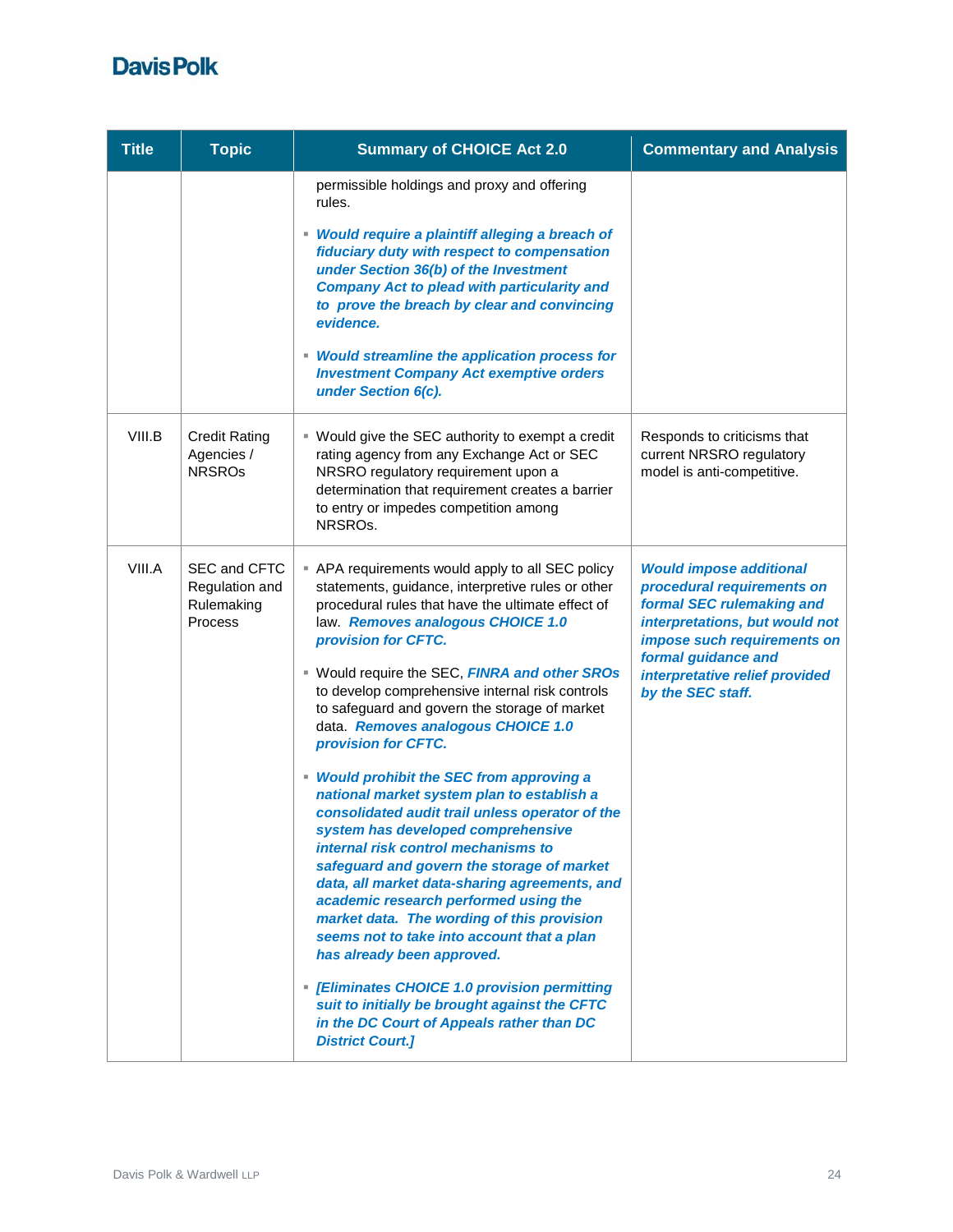| <b>Title</b>     | <b>Topic</b>                            | <b>Summary of CHOICE Act 2.0</b>                                                                                                                                                                                                                                                                                                                                                                                                                                                                               | <b>Commentary and Analysis</b>                                                                                                                                                                                                                       |
|------------------|-----------------------------------------|----------------------------------------------------------------------------------------------------------------------------------------------------------------------------------------------------------------------------------------------------------------------------------------------------------------------------------------------------------------------------------------------------------------------------------------------------------------------------------------------------------------|------------------------------------------------------------------------------------------------------------------------------------------------------------------------------------------------------------------------------------------------------|
| IV.A             | <b>SEC</b><br>Organizational<br>Changes | ■ Would require the SEC to implement results of<br>2011 Boston Consulting Group (BCG)<br>reorganization study.<br>■ Would restructure Office of Credit Ratings and<br>Office of Municipal Securities to report to Director<br>of Division of Trading and Markets, rather than<br>SEC Chair.                                                                                                                                                                                                                    | Would require the SEC to<br>engage in systematic and<br>potentially significant<br>organizational restructuring.                                                                                                                                     |
|                  |                                         | " Would provide that the Investor Advocate<br>Ombudsman would be appointed by, and would<br>report to, the Commissioners rather than the<br>head of the Investor Advocate office.<br>- [Eliminates CHOICE 1.0 proposal to establish<br>a small business advocate and an SEC small<br>business capital advisory committee to assist<br>small businesses in capital formation by<br>reviewing SEC and self-regulatory<br>organization regulations for areas of concern<br>and improvement.]                      | <b>The SEC Small Business</b><br><b>Advocate Act of 2016 which</b><br>became Public Law No. 114-<br>284 in December 2016 creates<br>the small business advocate<br>and the advisory committee<br>and thus CHOICE 2.0<br>eliminated these provisions. |
| VIII.A<br>IV.D   | <b>SEC Budget</b>                       | ■ Would provide for five years of SEC<br>appropriations.<br>■ Would eliminate the SEC reserve fund.<br>■ Would require the SEC, upon notice from FINRA<br>or a national securities exchange, to credit back<br>any overpayments of Section 31 transaction fees<br>that were paid to the SEC.<br>■ Would require the SEC to deposit as general<br>revenue of the Treasury certain fees that have<br>been collected by the SEC in excess of the<br>amount provided in appropriation Acts for the<br>fiscal year. | Generally would provide for<br>greater Congressional<br>constraints on SEC funding.                                                                                                                                                                  |
| VIII.A           | <b>SRO Pilot</b><br><b>Programs</b>     | <b>Would automatically terminate SRO-</b><br>established pilot programs after 5 years,<br>unless SEC issues a rule to permanently<br>continue the program or otherwise approve<br>the program on a permanent basis.                                                                                                                                                                                                                                                                                            | <b>Designed to require the SEC</b><br>to finalize pilot programs<br>which usually do not expire<br>automatically.                                                                                                                                    |
|                  |                                         | <b>Enforcement Reforms</b>                                                                                                                                                                                                                                                                                                                                                                                                                                                                                     |                                                                                                                                                                                                                                                      |
| VIII.A<br>VIII.B | <b>SEC</b><br>Enforcement               | ■ Would increase congressional and other<br>oversight over SEC enforcement activities.<br>Uvould require annual reports to Congress on<br>enforcement priorities.<br>■ Would create Enforcement Ombudsman who                                                                                                                                                                                                                                                                                                  | These provisions would<br>generally decrease the authority<br>of SEC enforcement staff and<br>require greater oversight of<br>enforcement activities by the<br>Commissioners and Congress.<br><b>CHOICE 2.0 would further</b>                        |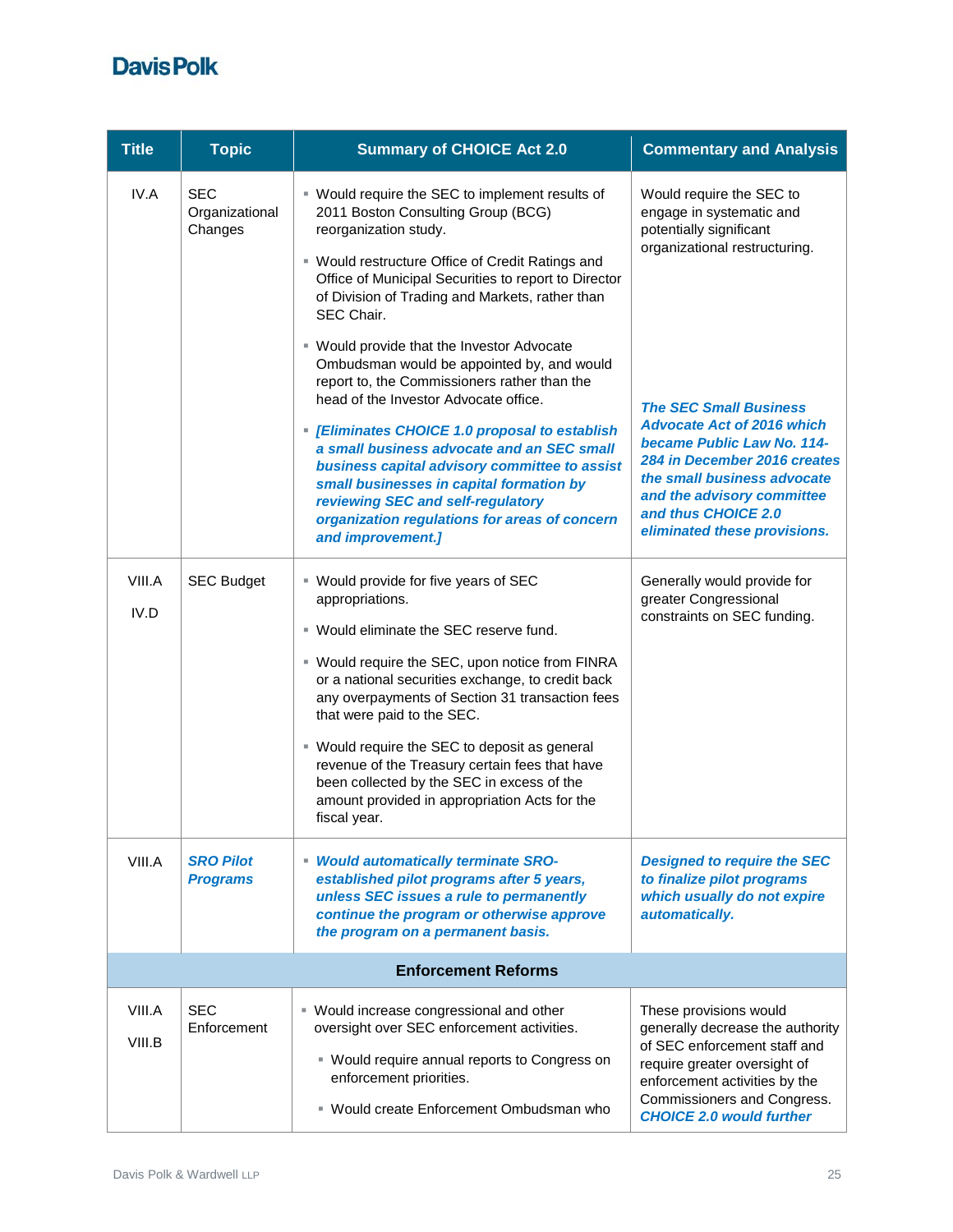| <b>Title</b> | <b>Topic</b> | <b>Summary of CHOICE Act 2.0</b>                                                                                                                                                                                                                                                            | <b>Commentary and Analysis</b> |
|--------------|--------------|---------------------------------------------------------------------------------------------------------------------------------------------------------------------------------------------------------------------------------------------------------------------------------------------|--------------------------------|
|              |              | reports to Congress.                                                                                                                                                                                                                                                                        | restrict the SEC's             |
|              |              | ■ Would require the SEC Division of<br>Enforcement to publish its enforcement<br>manual and an annual enforcement report<br>online.                                                                                                                                                         | enforcement authority.         |
|              |              | Adds substantive requirements for the annual<br>enforcement plan and report.                                                                                                                                                                                                                |                                |
|              |              | • Would require the SEC Chair to establish<br>an advisory committee to analyze the<br><b>SEC's current enforcement practices and</b><br>provide a report to Congress and the<br><b>Commissioners regarding the committee's</b><br>recommendations for more effective<br>enforcement.        |                                |
|              |              | ■ Would limit authority and toolbox of Enforcement<br>Division.                                                                                                                                                                                                                             |                                |
|              |              | ■ Would permit a respondent to require the SEC<br>to terminate any administrative proceeding<br>and authorize the SEC to instead bring a civil<br>action in court.                                                                                                                          |                                |
|              |              | ■ Would repeal SEC authority to impose D&O<br>bars.                                                                                                                                                                                                                                         |                                |
|              |              | " Would limit the duration of subpoenas and<br>would require renewal by Commissioners (an<br>analogous provision applies to the CFTC).                                                                                                                                                      |                                |
|              |              | ■ Would require SEC process for timely closing<br>of investigations.                                                                                                                                                                                                                        |                                |
|              |              | ■ Would require the SEC to establish a process<br>to verify that enforcement actions are within<br>SEC authority and consistent with the APA.                                                                                                                                               |                                |
|              |              | ■ Would provide potential defendants /<br>respondents access to Commissioners at the<br>Wells process stage (before the matter is<br>formally considered by the SEC).                                                                                                                       |                                |
|              |              | ■ Would eliminate certain automatic<br>disqualifications triggered by SEC and various<br>enforcement actions.                                                                                                                                                                               |                                |
|              |              | ■ Would appear to require the SEC to consider<br>the economic consequences of imposing a<br>civil money penalty on an issuer, including<br>whether the alleged violation resulted in direct<br>economic benefit to the issuer and the penalty<br>would harm the shareholders of the issuer. |                                |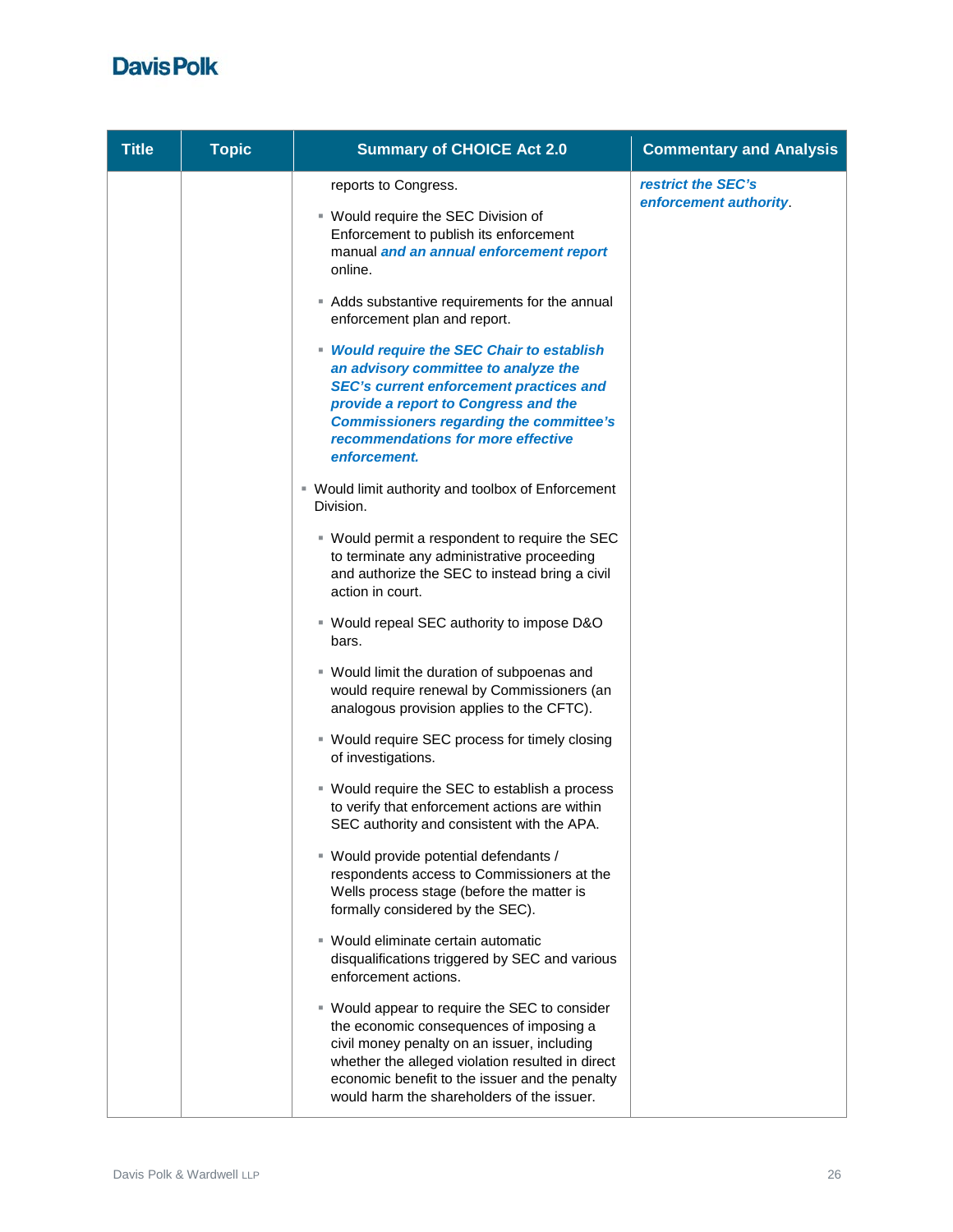| <b>Title</b>           | <b>Topic</b>                              | <b>Summary of CHOICE Act 2.0</b>                                                                                                                                                                                                                                                                                                                                                                                                                                                                                                                                                                                                                                                                                                                                                                                | <b>Commentary and Analysis</b>                                                                                                                                                                                                                                                                                                                                                                                                                                         |
|------------------------|-------------------------------------------|-----------------------------------------------------------------------------------------------------------------------------------------------------------------------------------------------------------------------------------------------------------------------------------------------------------------------------------------------------------------------------------------------------------------------------------------------------------------------------------------------------------------------------------------------------------------------------------------------------------------------------------------------------------------------------------------------------------------------------------------------------------------------------------------------------------------|------------------------------------------------------------------------------------------------------------------------------------------------------------------------------------------------------------------------------------------------------------------------------------------------------------------------------------------------------------------------------------------------------------------------------------------------------------------------|
|                        |                                           | • Would prohibit the SEC from enforcing any<br>securities laws or regulations against a<br>person who did not have adequate notice<br>of the law or regulation; would require the<br>SEC to publish an interpretation of what is<br>adequate notice for this purpose.<br>• Would make complicit or responsible<br>whistleblowers ineligible for a<br>whistleblower award.<br>• Would prohibit the SEC from obtaining<br>source code without a Commissioner-<br>approved subpoena (analogous<br>requirement for the CFTC).                                                                                                                                                                                                                                                                                       |                                                                                                                                                                                                                                                                                                                                                                                                                                                                        |
| $\mathsf{I}\mathsf{I}$ | Increased<br>Monetary<br><b>Penalties</b> | • Would increase maximum statutory penalties that<br>can be assessed:<br>• For various violations of the federal securities<br>laws:<br>• For violations of various provisions of the<br>federal banking laws;<br>■ For certain violations of the FCPA;<br>In PCAOB actions; and<br>" Against controlling persons in connection with<br>insider trading.<br>" Would increase third-tier SEC penalties. The<br>SEC would be allowed to impose a penalty equal<br>to the greatest of:<br>An increased statutory cap;<br>• Three times the gross amount of pecuniary<br>gain to the person who committed the act or<br>omission; and<br>The amount of losses incurred by victims as a<br>result of the act or omission.<br>■ Would add a fourth tier for SEC penalties to<br>impose treble damages on recidivists. | Would increase maximum<br>penalties available in cease and<br>desist proceedings under the<br>federal securities and banking<br>laws; authority for imposition of<br>such penalties was first granted<br>in Section 929P of the Dodd-<br>Frank Act.<br>Third-tier SEC civil penalties are<br>currently limited to the greater of<br>a statutory cap or the gross<br>amount of pecuniary gain to the<br>person who committed the act<br>or omission (without tripling). |
|                        |                                           | <b>Oversight of and Restrictions on Agency Action</b>                                                                                                                                                                                                                                                                                                                                                                                                                                                                                                                                                                                                                                                                                                                                                           |                                                                                                                                                                                                                                                                                                                                                                                                                                                                        |
| I.E                    | International<br>Policy<br>Coordination   | " Would repeal a provision authorizing the<br>President, FSOC and the Federal Reserve to<br>coordinate and consult with foreign regulators.                                                                                                                                                                                                                                                                                                                                                                                                                                                                                                                                                                                                                                                                     |                                                                                                                                                                                                                                                                                                                                                                                                                                                                        |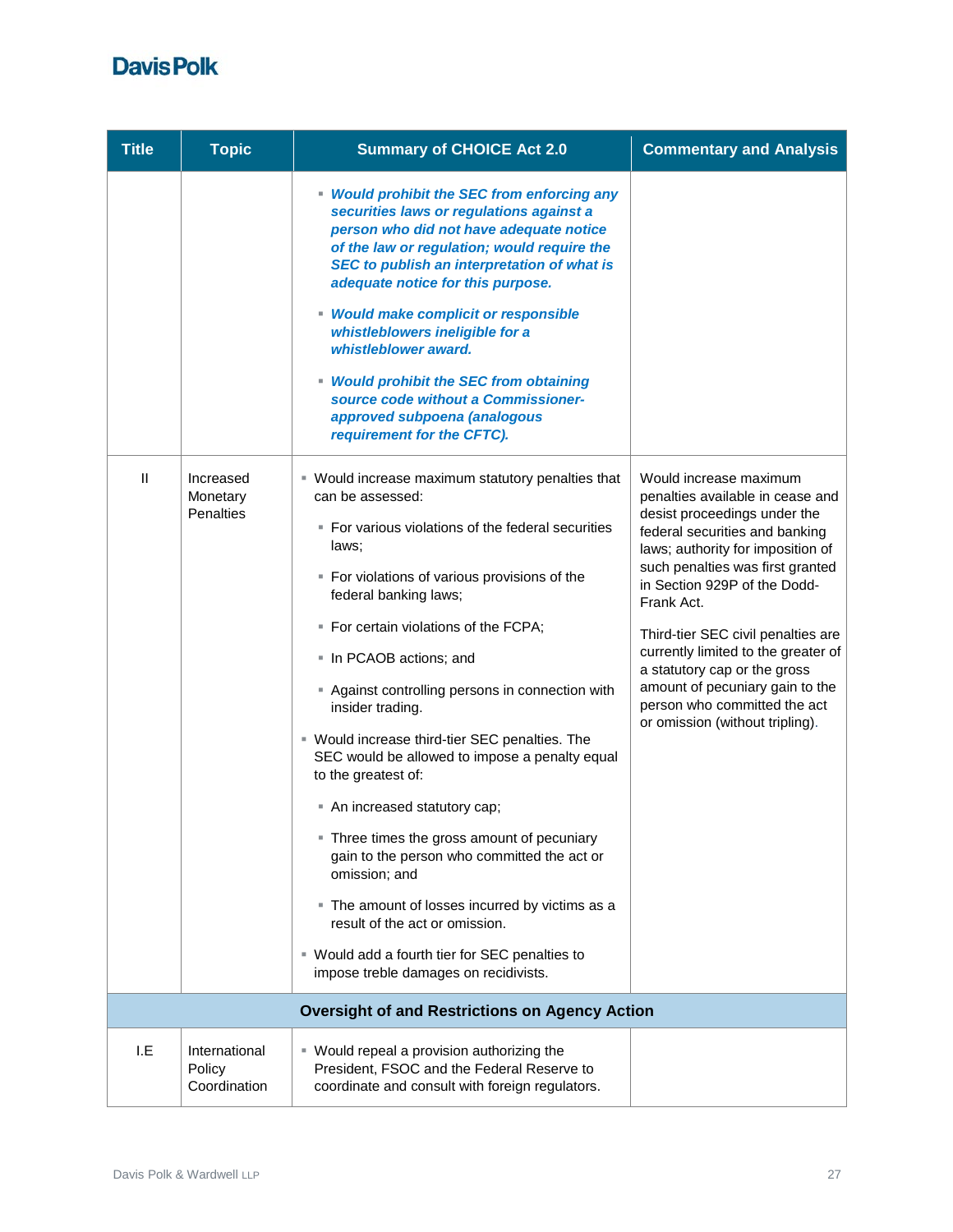| <b>Title</b> | <b>Topic</b>             | <b>Summary of CHOICE Act 2.0</b>                                                                                                                                                                                                                                                                                                                                                                                                                                                                                                                                                                                                                                                                                                                                                                                                                                                                                                                                                                                                                                                                                                                                                                                                                                                                                                                                                                                                                                                                                                                                                                                                                                                                                                                                                                                                                                                                                                                                                 | <b>Commentary and Analysis</b>                                                                                                                                                                                                                                                                                                                                                                                                                                                                                                                                                                                                                                                                                                                                                                                                                                                                                                                                                                                                                                                                                       |
|--------------|--------------------------|----------------------------------------------------------------------------------------------------------------------------------------------------------------------------------------------------------------------------------------------------------------------------------------------------------------------------------------------------------------------------------------------------------------------------------------------------------------------------------------------------------------------------------------------------------------------------------------------------------------------------------------------------------------------------------------------------------------------------------------------------------------------------------------------------------------------------------------------------------------------------------------------------------------------------------------------------------------------------------------------------------------------------------------------------------------------------------------------------------------------------------------------------------------------------------------------------------------------------------------------------------------------------------------------------------------------------------------------------------------------------------------------------------------------------------------------------------------------------------------------------------------------------------------------------------------------------------------------------------------------------------------------------------------------------------------------------------------------------------------------------------------------------------------------------------------------------------------------------------------------------------------------------------------------------------------------------------------------------------|----------------------------------------------------------------------------------------------------------------------------------------------------------------------------------------------------------------------------------------------------------------------------------------------------------------------------------------------------------------------------------------------------------------------------------------------------------------------------------------------------------------------------------------------------------------------------------------------------------------------------------------------------------------------------------------------------------------------------------------------------------------------------------------------------------------------------------------------------------------------------------------------------------------------------------------------------------------------------------------------------------------------------------------------------------------------------------------------------------------------|
| III.A        | Cost-Benefit<br>Analysis | The Federal Reserve, OCC, FDIC, CFTC, SEC,<br>CFPB, FHFA and NCUA (covered agencies)<br>would be required to perform and publish a cost-<br>benefit analysis of all proposed and final rules.<br>If a proposed rule's quantified costs outweigh its<br>quantified benefits, the covered agency must<br>justify the regulation.<br>If a final rule's quantified costs outweigh its<br>quantified benefits, the final rule cannot be<br>published unless Congress waives the<br>requirement by joint resolution.<br>• Proposed and final rules would be required to:<br>• Identify the need for the regulation;<br>Explain why the private market or State, local,<br>or tribal authorities cannot adequately address<br>the problem;<br>Analyze the adverse impacts to regulated<br>entities, other market participants, economic<br>activity or agency effectiveness;<br>· Include a quantitative and qualitative<br>assessment of all costs and benefits of the<br>regulation, including compliance and regulatory<br>administrative costs, effects on economic<br>activity, job creation, efficiency, competition<br>and capital formation and costs imposed on<br>state, local and tribal governments;<br><b>If I dentify and assess all available alternatives to</b><br>the regulation and explain why the regulation is<br>more effective than these alternatives;<br>Assess how the burden imposed by the<br>regulation will be distributed among market<br>participants;<br>Assess whether the regulation is inconsistent<br>with or duplicative of existing domestic or<br>international regulations;<br>• Describe any studies, surveys or other data<br>relied upon in preparing the analysis; and<br><b>Explain predicted changes in market structure</b><br>and infrastructure and in behavior by market<br>participants, including consumers and<br>investors.<br>• Would require a covered agency to incorporate<br>data and analyses provided by commenters into | Would subject rulemaking by<br>the covered agencies to<br>requirements for cost-benefit<br>analysis that are even more<br>rigorous than those currently<br>applicable to executive<br>agencies by executive order,<br>except that, under this subtitle,<br>there would be no monitoring<br>body like the Office of<br>Information and Regulatory<br>Affairs (OIRA) to ensure the<br>quality of such cost-benefit<br>analyses other than Congress<br>itself or the courts. Other<br>provisions of CHOICE 2.0 would<br>convert the FHFA and CFPB<br>into executive agencies, thus<br>making them subject to<br>executive orders and the OIRA<br>review process.<br>These cost-benefit analysis<br>provisions are more stringent<br>than those of any other bill<br>passed by the House with<br>respect to any of the covered<br>agencies.<br>Where existing regulations are<br>overridden by statute, these<br>cost-benefit requirements would<br>not apply. However, if a new<br>rulemaking is necessary to<br>amend or repeal outstanding<br>rules, the new rulemaking would<br>be subject to these<br>requirements. |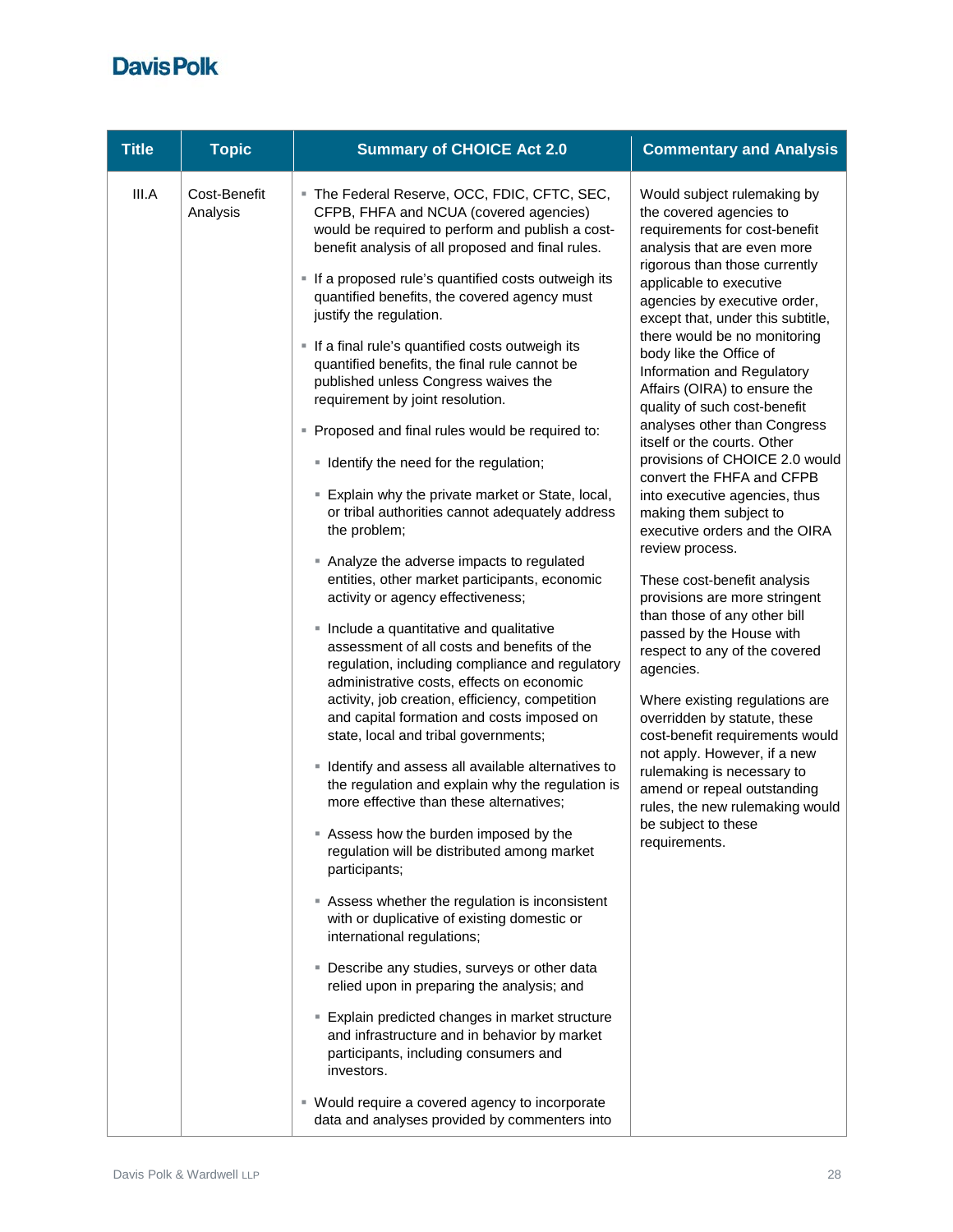| <b>Title</b> | <b>Topic</b>                                        | <b>Summary of CHOICE Act 2.0</b>                                                                                                                                                                                                                                                                                                                                                                                                                                                                  | <b>Commentary and Analysis</b>                                                                                                                                                                                                                                                                                                                                           |
|--------------|-----------------------------------------------------|---------------------------------------------------------------------------------------------------------------------------------------------------------------------------------------------------------------------------------------------------------------------------------------------------------------------------------------------------------------------------------------------------------------------------------------------------------------------------------------------------|--------------------------------------------------------------------------------------------------------------------------------------------------------------------------------------------------------------------------------------------------------------------------------------------------------------------------------------------------------------------------|
|              |                                                     | the cost-benefit analysis and the other<br>assessments required as part of the final<br>rulemaking.                                                                                                                                                                                                                                                                                                                                                                                               |                                                                                                                                                                                                                                                                                                                                                                          |
|              |                                                     | . Each covered agency would be required to<br>examine the economic impact of each rule within<br>five years of its adoption, and submit a report of<br>the examination to the appropriate congressional<br>oversight committees.                                                                                                                                                                                                                                                                  |                                                                                                                                                                                                                                                                                                                                                                          |
|              |                                                     | " Within one year of the bill's enactment, and every<br>five years thereafter, each covered agency must<br>develop a plan to amend or repeal existing<br>regulations so as to make the regulatory program<br>of the covered agency more effective or less<br>burdensome.                                                                                                                                                                                                                          |                                                                                                                                                                                                                                                                                                                                                                          |
|              |                                                     | " Would require a reviewing court to vacate a<br>regulation upon finding that the promulgating<br>covered agency has not complied with cost-<br>benefit analysis requirements, unless the<br>covered agency shows by clear and convincing<br>evidence that vacating the rule would result in<br>irreparable harm.                                                                                                                                                                                 |                                                                                                                                                                                                                                                                                                                                                                          |
| III.G        | <b>Unfunded</b><br><b>Mandates</b><br><b>Reform</b> | • For any proposed or final rulemaking (or<br>within 6 months of any final rule that was not<br>subject to a notice of proposed rulemaking)<br>by a covered agency that includes a federal<br>mandate that may have an annual effect on<br>state, local, or tribal governments, or on the<br>private sector, in the aggregate of \$100<br>million or more, such covered agency would<br>be required to publish a written statement<br>that includes:<br>• The text of the proposed or final rule; | <b>Would effectively extend the</b><br>agency requirements of the<br><b>Unfunded Mandates Reform</b><br>Act of 1995 (UMRA) to the<br>independent federal financial<br>agencies (only the OCC<br>currently adheres to UMRA<br>requirements), thereby<br>reinforcing the cost-benefit<br>analysis requirements of<br><b>Subtitle III.A with respect to</b><br>major rules. |
|              |                                                     | • Cost-benefit analysis of the rule as required<br>by Subtitle III.A of CHOICE 2.0;<br>• Description of how the rule avoids undue<br>interference with state, local and tribal<br>governments;                                                                                                                                                                                                                                                                                                    | <b>Would provide a significant</b><br>role for the Executive Branch<br>in rulemakings by the<br>covered agencies by<br>mandating that OIRA monitor<br>compliance with this subtitle.                                                                                                                                                                                     |
|              |                                                     | <b>Estimates of future compliance costs and</b><br>disproportionate budgetary effects on<br>particular regions and communities,<br>particular state, local, and tribal<br>governments, or particular segments of the<br>private sector;                                                                                                                                                                                                                                                           | <b>Would be triggered if a rule is</b><br>estimated to result in an<br>aggregate annual effect on<br>the private sector or state,<br>local or tribal governments of<br>\$100 million (without inflation<br>adjustments). Currently,                                                                                                                                      |
|              |                                                     | • Detailed summaries of consultations with<br>affected state, local and tribal<br>representatives and private parties;                                                                                                                                                                                                                                                                                                                                                                            | <b>UMRA only applies to</b><br>executive agency                                                                                                                                                                                                                                                                                                                          |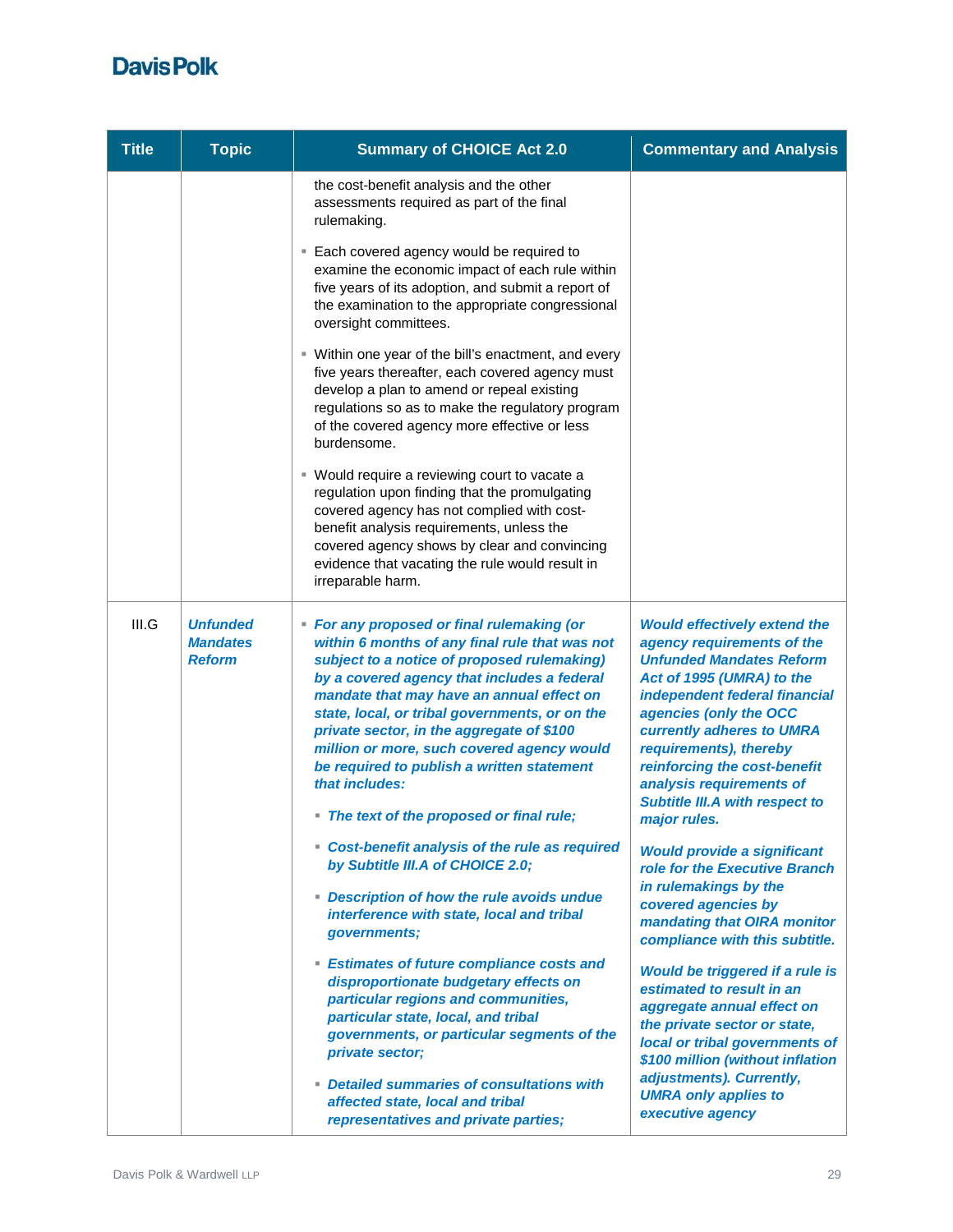| <b>Title</b> | <b>Topic</b> | <b>Summary of CHOICE Act 2.0</b>                                                                                                                                                                                                                                                                                                                                                                                                                                                                                                                                                                                                                                                                                                                                                                                                                                                                                                                                                                                                                                                                                    | <b>Commentary and Analysis</b>                                                                                                                                                                                                                                                                                                                                                                                                                                                                          |
|--------------|--------------|---------------------------------------------------------------------------------------------------------------------------------------------------------------------------------------------------------------------------------------------------------------------------------------------------------------------------------------------------------------------------------------------------------------------------------------------------------------------------------------------------------------------------------------------------------------------------------------------------------------------------------------------------------------------------------------------------------------------------------------------------------------------------------------------------------------------------------------------------------------------------------------------------------------------------------------------------------------------------------------------------------------------------------------------------------------------------------------------------------------------|---------------------------------------------------------------------------------------------------------------------------------------------------------------------------------------------------------------------------------------------------------------------------------------------------------------------------------------------------------------------------------------------------------------------------------------------------------------------------------------------------------|
|              |              | comments by state, local or tribal<br>governments; and<br>• The covered agency's evaluation of these<br>comments.<br>• Would require a covered agency to identify<br>and consider a reasonable number of<br>regulatory alternatives, and to promulgate the<br>least costly, most cost-effective, or least<br>burdensome alternative with respect to state,<br>local and tribal governments (in the case of a<br>rule containing a federal intergovernmental<br>mandate) or the private sector (in the case of<br>rules containing a federal private sector<br>mandate), unless the head of the relevant<br>covered agency publishes an explanation of<br>why such alternative was not adopted.<br>• Would require a covered agency to develop a<br>written plan to provide small governments<br>notice, opportunity to comment, and<br>education on compliance requirements<br>regarding rules that would significantly or<br>uniquely affect small governments.<br>• Would require a covered agency to consult<br>with a wide variety of state, local, and tribal<br>officials, as well as impacted parties within | rulemakings if a rule is<br>estimated to have either a<br>private sector or<br>intergovernmental mandate of<br>more than \$156 million (the<br>inflation-adjusted threshold<br>as of 2017).<br><b>Unlike UMRA, which prohibits</b><br>reviewing courts from<br>staying, enjoining or<br>invalidating rules for<br>noncompliance with UMRA<br>requirements, CHOICE 2.0<br>would specifically allow a<br>court to take such actions<br>with respect to rules issued<br>by any of the covered<br>agencies. |
|              |              | • Allow those parties to provide meaningful<br>and timely input in the development of<br>regulatory proposals;<br>Seek out the views of such parties with<br>respect to the costs, benefits and risks of<br>the proposal; and<br>• Solicit ideas about alternative methods of<br>compliance and potential flexibilities.<br>• Would require OIRA to provide meaningful<br>guidance and oversight of the rulemaking<br>requirements imposed by this subtitle, review<br>agency reports for compliance with this<br>subtitle, and request that a covered agency<br>remediate any identified non-compliance<br>prior to issuing a regulation. OIRA would<br>annually publish a report to Congress<br>regarding each covered agency's compliance.<br>• If a reviewing court finds that a covered<br>agency failed to comply, or complied                                                                                                                                                                                                                                                                                |                                                                                                                                                                                                                                                                                                                                                                                                                                                                                                         |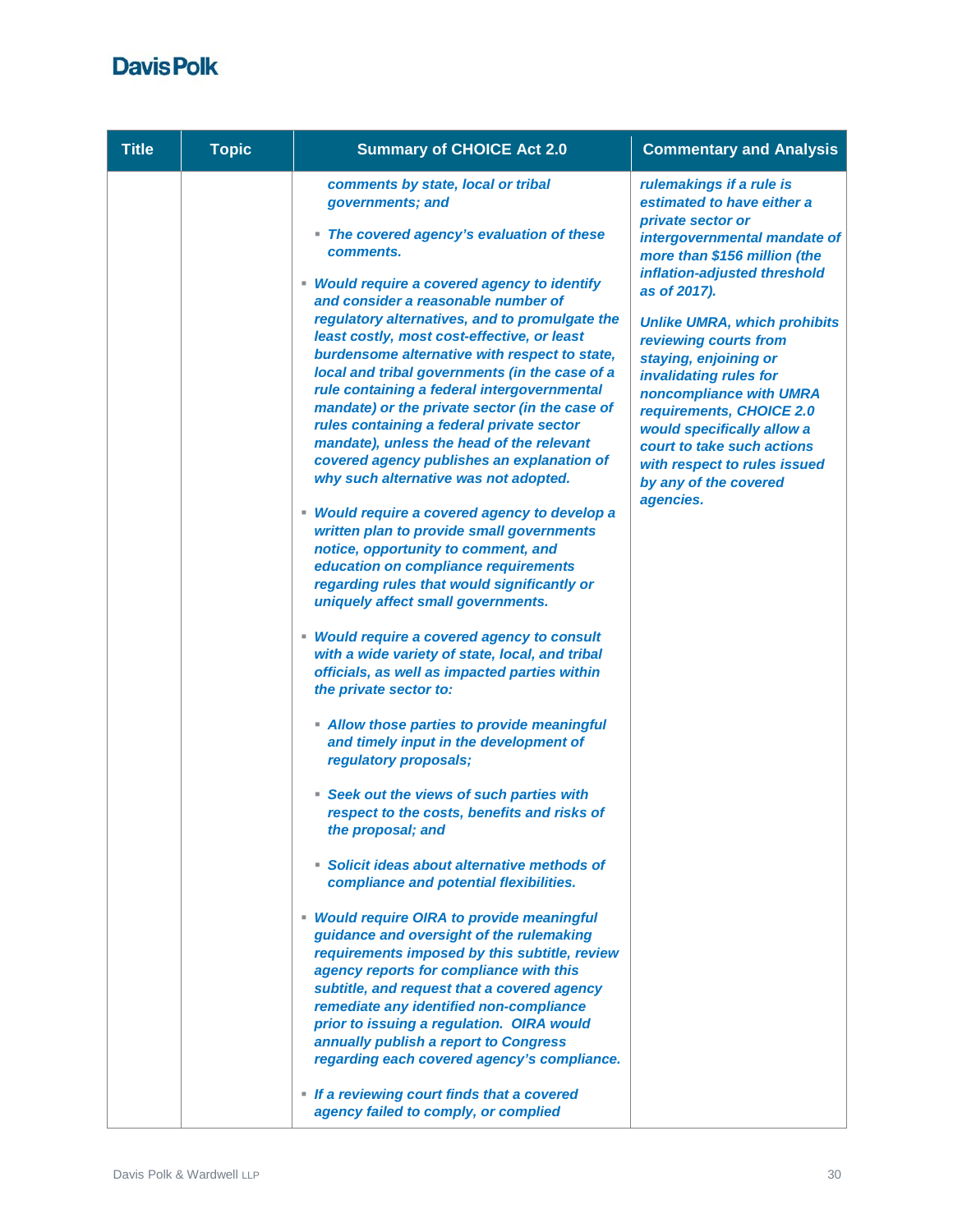| <b>Title</b> | <b>Topic</b>                                                               | <b>Summary of CHOICE Act 2.0</b>                                                                                                                                                                                                                                                                                                                                                                                                                                                                                                                                                                                                                                                                                                                                                                                                                                                                                                                                                                                                                                                                                                                                                                                                                                                                                                                                                                                               | <b>Commentary and Analysis</b>                                                                                                                                                                                                                                                                                                                                                                                     |
|--------------|----------------------------------------------------------------------------|--------------------------------------------------------------------------------------------------------------------------------------------------------------------------------------------------------------------------------------------------------------------------------------------------------------------------------------------------------------------------------------------------------------------------------------------------------------------------------------------------------------------------------------------------------------------------------------------------------------------------------------------------------------------------------------------------------------------------------------------------------------------------------------------------------------------------------------------------------------------------------------------------------------------------------------------------------------------------------------------------------------------------------------------------------------------------------------------------------------------------------------------------------------------------------------------------------------------------------------------------------------------------------------------------------------------------------------------------------------------------------------------------------------------------------|--------------------------------------------------------------------------------------------------------------------------------------------------------------------------------------------------------------------------------------------------------------------------------------------------------------------------------------------------------------------------------------------------------------------|
|              |                                                                            | inadequately, with certain provisions of this<br>subtitle, would allow the court to stay, enjoin<br>or invalidate the related rule.                                                                                                                                                                                                                                                                                                                                                                                                                                                                                                                                                                                                                                                                                                                                                                                                                                                                                                                                                                                                                                                                                                                                                                                                                                                                                            |                                                                                                                                                                                                                                                                                                                                                                                                                    |
| III.B        | Congressional<br>Review of<br>Federal<br>Financial<br>Agency<br>Rulemaking | <b>Before any rule may take effect, the Federal</b><br>Reserve, OCC, FDIC, CFTC, SEC, CFPB, FHFA<br>and NCUA would be required to publish in the<br>Federal Register a list of information, including<br>data and cost-benefit analyses, on which the rule<br>is based, and submit to each house of Congress<br>and the Comptroller General (the head of the<br>Government Accountability Office) a detailed<br>report regarding the rule.<br>■ Major rules (generally those that produce \$100<br>million or more of impact on the U.S. economy)<br>could only take effect if Congress enacts a joint<br>resolution of approval within 70 session or<br>legislative days after the detailed report on the<br>rule is submitted; after 70 days, the same rule<br>may not be reconsidered in the same Congress.<br>• Non-major rules take effect upon (1) adoption by<br>the relevant agency and (2) submission of<br>specified reports to Congress and the<br>Comptroller General; however, non-major rules<br>may be rendered ineffective by a joint resolution<br>of disapproval.<br>" Major rules may take effect for one 90-day<br>period, if the President issues an Executive<br>Order stating that the rule is necessary (1) due to<br>an emergency, (2) to enforce criminal laws or (3)<br>for national security, or if the rule was issued<br>pursuant to a statute implementing an<br>international trade agreement. | This proposal is substantially<br>similar to the REINS Act, H.R.<br>26, which was passed by the<br>House in January 2017.<br>Could significantly impede a<br>covered agency's ability to<br>promulgate major rules,<br>particularly due to constraints<br>on Senate floor time.<br>With respect to non-major rules,<br>would likely have little effect<br>beyond the already-existing<br>Congressional Review Act. |
| III.C        | Scope of<br><b>Judicial Review</b><br>of Agency<br>Actions                 | " All actions by the Federal Reserve, OCC, FDIC,<br>CFTC, SEC, CFPB, FHFA and NCUA would be<br>subject to de novo judicial review on all questions<br>of law, including the interpretation of<br>constitutional and statutory provisions and rules<br>issued by those agencies.                                                                                                                                                                                                                                                                                                                                                                                                                                                                                                                                                                                                                                                                                                                                                                                                                                                                                                                                                                                                                                                                                                                                                | This proposal would effectively<br>undo Chevron deference for<br>statutory interpretations by the<br>Federal Reserve, OCC, FDIC,<br>CFTC, SEC, CFPB, FHFA and<br>NCUA. Provision would not<br>be effective until two years<br>after the date of enactment.<br>Chevron deference would<br>remain unaffected for statutory<br>interpretations by other<br>agencies.                                                  |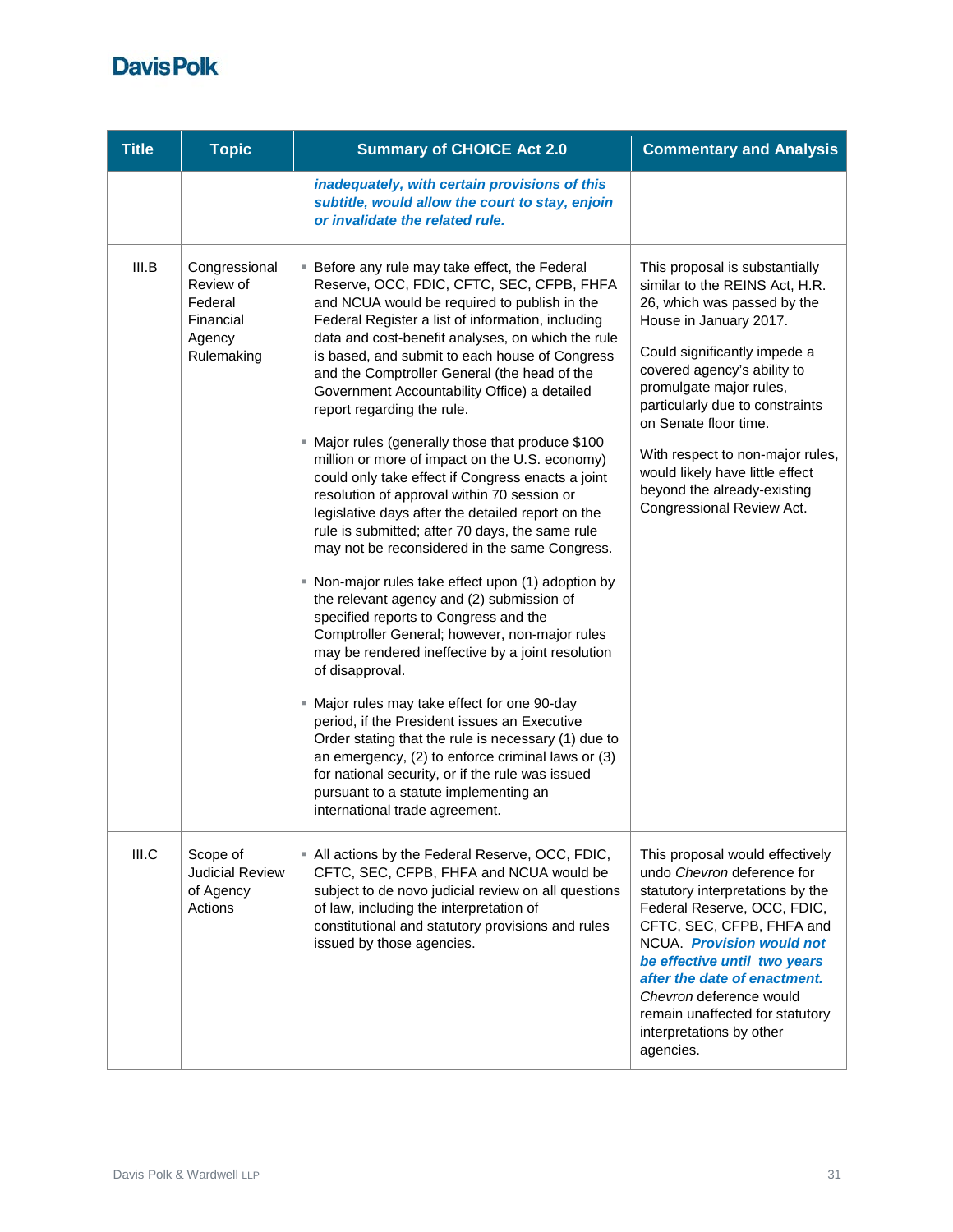| <b>Title</b> | <b>Topic</b>                                                      | <b>Summary of CHOICE Act 2.0</b>                                                                                                                                                                                                                                                                                                                                                                                                                                                                                                                                                                                                                                                        | <b>Commentary and Analysis</b>                                                                                                                                                                                                                                                                                                                                                                                                    |
|--------------|-------------------------------------------------------------------|-----------------------------------------------------------------------------------------------------------------------------------------------------------------------------------------------------------------------------------------------------------------------------------------------------------------------------------------------------------------------------------------------------------------------------------------------------------------------------------------------------------------------------------------------------------------------------------------------------------------------------------------------------------------------------------------|-----------------------------------------------------------------------------------------------------------------------------------------------------------------------------------------------------------------------------------------------------------------------------------------------------------------------------------------------------------------------------------------------------------------------------------|
| III.D        | Leadership of<br>Financial<br>Regulators                          | ■ Would transform the FHFA <i>into an executive</i><br>agency by allowing the President to remove<br>the FHFA director at will.<br>• [CHOICE 1.0 would have restructured the<br>FHFA's governance structure as a 5-member<br>board.]<br>• [Eliminates structural changes to the NCUA<br>and OCC that were proposed in CHOICE 1.0.]                                                                                                                                                                                                                                                                                                                                                      |                                                                                                                                                                                                                                                                                                                                                                                                                                   |
| III.E        | Congressional<br>Oversight of<br>Appropriations                   | • Would require the FDIC, FHFA, NCUA, OCC<br>and Federal Reserve to adopt assessments<br>and fees designed to cover the full annual<br>congressional appropriations to these<br>agencies-or, in the case of the Federal<br>Reserve, the full administrative cost of its<br>non-monetary policy functions.<br>• [Modifies the CHOICE 1.0 provisions that<br>would have subjected the functions of the<br>FDIC, FHFA, NCUA and OCC and the non-<br>monetary policy functions of the Federal<br><b>Reserve to budget restrictions.]</b><br>• Would not apply these requirements to fees<br>associated with the Deposit Insurance Fund<br>or National Credit Union Share Insurance<br>Fund. | The CFPB is separately put<br>under appropriations elsewhere<br>in CHOICE 2.0.                                                                                                                                                                                                                                                                                                                                                    |
| V            | Regulations<br>Appropriate to<br><b>Business</b><br><b>Models</b> | • Would require agencies to tailor regulatory action<br>based on risk profiles and business models of<br>institutions in a manner that limits regulatory<br>impact and costs.<br>■ Would require agencies to conduct a five-year<br>look-back and revise regulations as appropriate<br>to meet tailoring requirement.                                                                                                                                                                                                                                                                                                                                                                   |                                                                                                                                                                                                                                                                                                                                                                                                                                   |
| III.F        | International<br><b>Processes</b>                                 | <b>Before participating in any process of setting</b><br>financial standards through an international<br>process (e.g., BCBS, FSB or IAIS), the Federal<br>Reserve, FDIC, OCC, Treasury, SEC and CFTC<br>would be required to first consult with the House<br><b>Financial Services Committee and Senate</b><br>Banking Committee, follow certain notice and<br>comment procedures and, afterwards, make<br>public a report on the topics discussed.                                                                                                                                                                                                                                    | Negotiation and implementation<br>of international standards such<br>as Basel capital requirements<br>would be subject to prior public<br>notice and comment as well as<br>congressional consultation.<br>This proposal, together with the<br>approach taken by EU<br>policymakers to reject certain<br>Basel capital standards and the<br>unwillingness of the BCBS to<br>compromise on certain<br>standards, reflect widespread |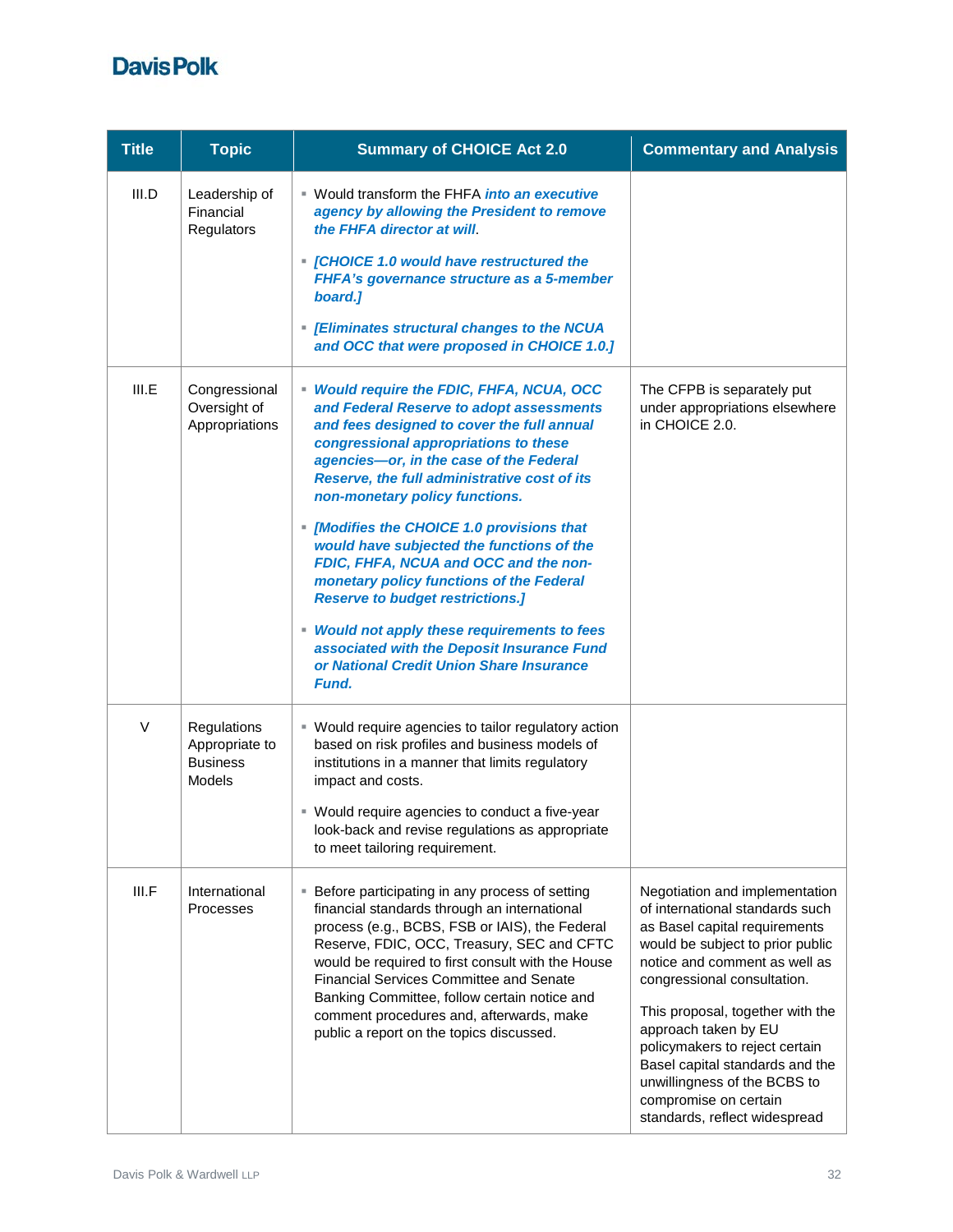| <b>Title</b> | <b>Topic</b>                                                      | <b>Summary of CHOICE Act 2.0</b>                                                                                                                                                                                                                                                                                                                                                                                                                                                        | <b>Commentary and Analysis</b>                                                                                                                                                                                                                                                                                                                                                                                                                                                                                                         |
|--------------|-------------------------------------------------------------------|-----------------------------------------------------------------------------------------------------------------------------------------------------------------------------------------------------------------------------------------------------------------------------------------------------------------------------------------------------------------------------------------------------------------------------------------------------------------------------------------|----------------------------------------------------------------------------------------------------------------------------------------------------------------------------------------------------------------------------------------------------------------------------------------------------------------------------------------------------------------------------------------------------------------------------------------------------------------------------------------------------------------------------------------|
|              |                                                                   |                                                                                                                                                                                                                                                                                                                                                                                                                                                                                         | concern over the process for<br>setting international financial<br>standards.                                                                                                                                                                                                                                                                                                                                                                                                                                                          |
|              |                                                                   |                                                                                                                                                                                                                                                                                                                                                                                                                                                                                         | The new Administration may<br>decide to participate more lightly<br>in international processes as a<br>policy matter, even without<br>statutory changes.                                                                                                                                                                                                                                                                                                                                                                               |
| III.H        | <b>Enforcement</b><br><b>Coordination</b>                         | • Would require the Federal Reserve, OCC,<br>FDIC, CFTC, SEC, CFPB, FHFA and NCUA to<br>implement policies and procedures to<br>minimize duplicative efforts with federal and<br>state authorities when bringing administrative<br>or judicial actions and to establish joint<br>investigations and enforcement actions<br>where necessary and appropriate. Also<br>would require designation of a lead agency to<br>avoid duplication of efforts and ensure<br>consistent enforcement. | <b>Is designed to force</b><br>coordination in enforcement<br>actions and to prevent<br>multiple agency<br>investigations of the same set<br>of facts.                                                                                                                                                                                                                                                                                                                                                                                 |
| III.1        | <b>Penalties for</b><br><b>Unauthorized</b><br><b>Disclosures</b> | <b>Would amend Section 165 of the Dodd-Frank</b><br>Act and establish new criminal penalties for<br>(1) officers and employees of federal<br>agencies who knowingly and willfully<br>disclose certain individually identifiable<br>information and (2) anyone who knowingly<br>and willfully requests or obtains such<br>information under false pretenses.                                                                                                                             | <b>According to the</b><br><b>Comprehensive Summary,</b><br>this new section is motivated<br>by the fact that the results of<br>living wills determinations<br>were leaked to the press one<br>day before being sent to the<br>filers. The broad language<br>creates a sweeping new set of<br>powers for federal agencies<br>to continue a recent trend of<br>claiming broad authority for<br>criminal acts over data that is<br>claimed to be confidential.<br>Here the data is much<br>broader than that related to<br>examinations. |
| III.J        | <b>Settlement</b><br><b>Payments</b>                              | <b>Would prevent settlement payments to which</b><br>the Federal Reserve, OCC, FDIC, CFTC, SEC,<br>CFPB, FHFA, NCUA, HUD, DOJ or Rural<br><b>Housing Service of the Department of</b><br>Agriculture is a party from being used to<br>compensate individuals who are not victims<br>of the alleged wrongdoing underlying the<br>settlement.                                                                                                                                             | <b>Designed to address the</b><br>approach taken in some<br>settlements with banks in<br>connection with the financial<br>crisis, in which broad<br>consumer relief payments<br>were required in the<br>settlements.                                                                                                                                                                                                                                                                                                                   |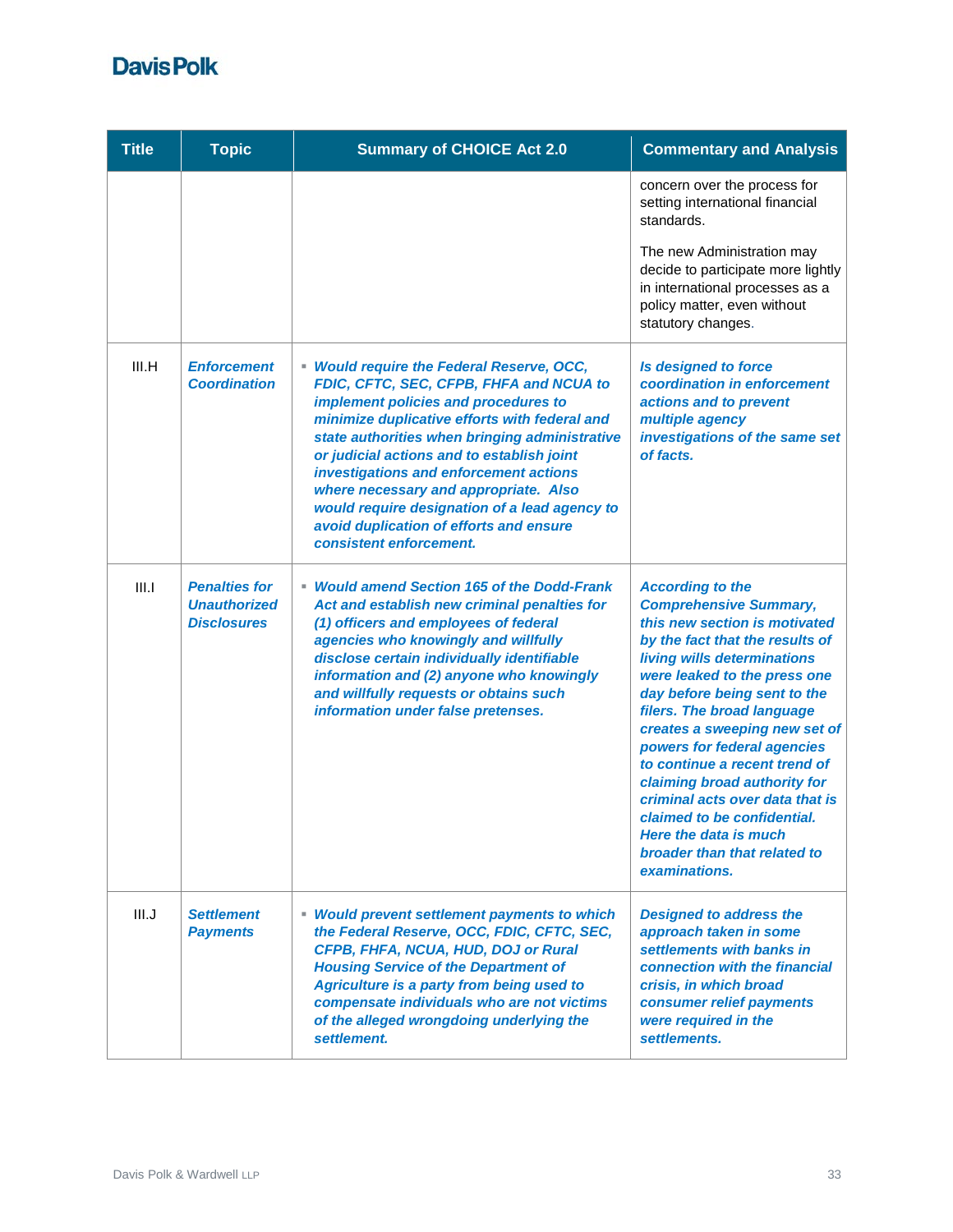| <b>Title</b>                   | <b>Topic</b>                                                           | <b>Summary of CHOICE Act 2.0</b>                                                                                                                                                                                                                                                                                                                                                                              | <b>Commentary and Analysis</b>                                                                                                                                                                                |
|--------------------------------|------------------------------------------------------------------------|---------------------------------------------------------------------------------------------------------------------------------------------------------------------------------------------------------------------------------------------------------------------------------------------------------------------------------------------------------------------------------------------------------------|---------------------------------------------------------------------------------------------------------------------------------------------------------------------------------------------------------------|
| <b>Other Regulatory Relief</b> |                                                                        |                                                                                                                                                                                                                                                                                                                                                                                                               |                                                                                                                                                                                                               |
| V                              | Residential<br>Mortgages                                               | " Would raise thresholds for "high-cost mortgage."<br>" Would create safe harbors from ability to repay<br>and other requirements for certain residential<br>mortgages.<br>" Would ease certain licensing, disclosure and<br>other requirements for mortgage originators and<br>lenders.                                                                                                                      |                                                                                                                                                                                                               |
| $\vee$                         | <b>FFIEC Act</b>                                                       | ■ Would allow financial institutions to seek de novo<br>review of a material supervisory determination<br>contained in a final exam report from the<br>independent Director of the Office of Independent<br>Examination Review, newly formed within the<br>FFIEC. The financial institution could petition for<br>judicial review of the Director's final decision.                                           | The current appeals process for<br>material supervisory<br>determinations is solely intra-<br>agency, with no express<br>provision for third-party<br>independent review or<br>escalation to judicial review. |
| V                              | <b>Small Business</b><br>Loan Data<br>Collection                       | • Would repeal requirement that financial<br>institutions collect and report information<br>regarding credit applications made by women-<br>owned, minority-owned and small businesses.                                                                                                                                                                                                                       |                                                                                                                                                                                                               |
| V                              | Federal<br>Savings<br>Associations                                     | ■ Would permit a federal savings association to<br>elect to operate as a "covered savings<br>association" with the same powers as a national<br>bank, but treated as a federal savings<br>association for certain matters (such as corporate<br>governance).                                                                                                                                                  | This is designed to put covered<br>savings associations on an<br>equal footing with national<br>banks.                                                                                                        |
| $\vee$                         | <b>Rate of</b><br><b>Interest After</b><br><b>Transfer of</b><br>Loans | • Would amend provisions of the National Bank<br>Act, Home Owners' Loan Act, Federal Credit<br><b>Union Act and Federal Deposit Insurance Act</b><br>preempting state usury laws to specify that a<br>loan made at a valid interest rate remains<br>valid with respect to its interest rate<br>regardless of whether the loan is<br>subsequently sold, assigned or otherwise<br>transferred to a third party. | <b>Would overturn Madden v.</b><br><b>Midland Funding, LLC and</b><br>put statutory protection<br>around the long-standing<br>judicial doctrine of valid-<br>when-made with respect to<br>usury laws.         |
| N/A                            | Fannie Mae<br>and Freddie<br>Mac<br>Conservator-<br>ship               | • [Deletes requirement for the Secretary of the<br><b>Treasury to conduct annual studies on</b><br>ending the conservatorship of Fannie Mae<br>and Freddie Mac.]                                                                                                                                                                                                                                              |                                                                                                                                                                                                               |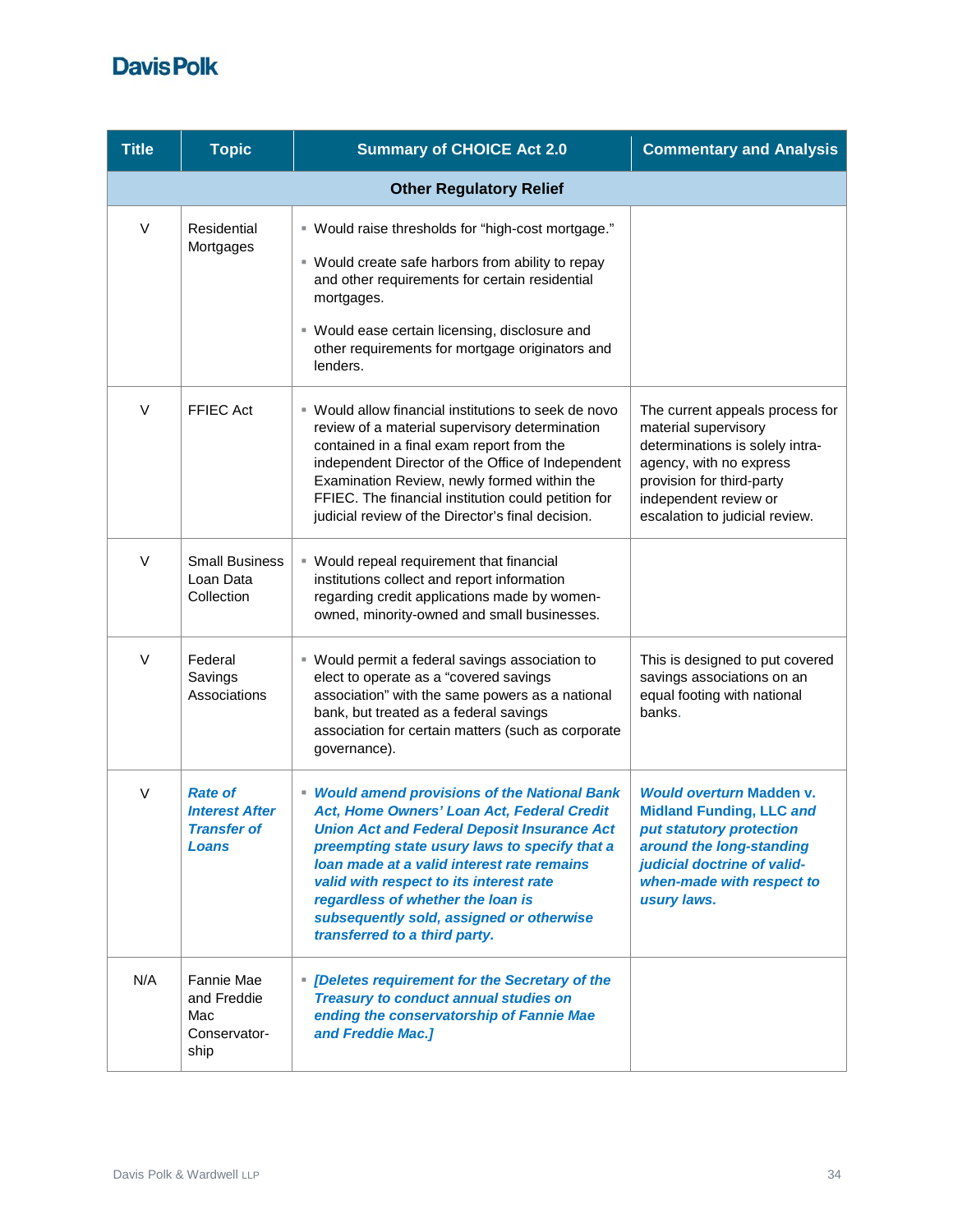| <b>Title</b> | <b>Topic</b>                                                                 | <b>Summary of CHOICE Act 2.0</b>                                                                                                                                                                                                                                                                                                                                                                                                                                                                                                                                                                            | <b>Commentary and Analysis</b>                                                                                                                                                                                                                                                                                                                |
|--------------|------------------------------------------------------------------------------|-------------------------------------------------------------------------------------------------------------------------------------------------------------------------------------------------------------------------------------------------------------------------------------------------------------------------------------------------------------------------------------------------------------------------------------------------------------------------------------------------------------------------------------------------------------------------------------------------------------|-----------------------------------------------------------------------------------------------------------------------------------------------------------------------------------------------------------------------------------------------------------------------------------------------------------------------------------------------|
| IX           | Repeal of<br>Certain Dodd-<br><b>Frank Act Title</b><br><b>VI Provisions</b> | A complete repeal of those provisions in Title VI<br>of the Dodd-Frank Act related to:<br>Section 603 – Moratorium on FDIC deposit<br>×.<br>insurance for ILCs and study on credit card<br>banks, industrial banks, and similar companies<br>(the study and report were issued in 2012 and<br>by statute the moratorium sunset in 2013);<br>Section 618 – Securities holding company<br>٠<br>oversight;<br>■ Section 620 – Study of and report on bank<br>investment activities (the study and report<br>were issued in 2016); and<br>■ Section 621 – SEC conflict of interest rule for<br>securitizations. | Other provisions of Title VI of<br>the Dodd-Frank Act would<br>remain unchanged, including<br>those regarding treatment of<br>credit exposure from derivatives<br>in Section 608 (affiliate)<br>transaction restrictions and<br>revisions to Section 23A of the<br>Federal Reserve Act) and<br>Section 610 (national bank<br>lending limits). |